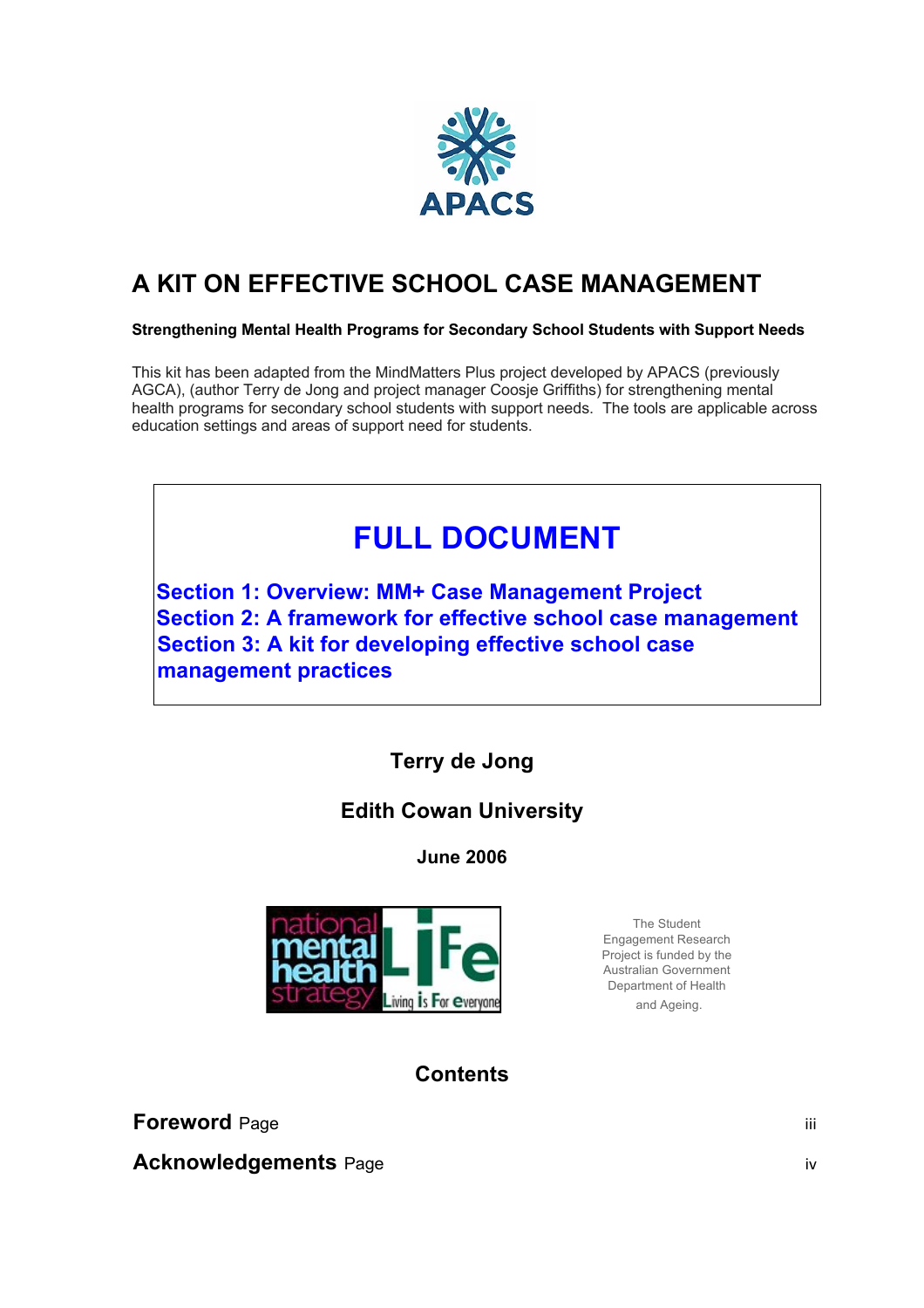| <b>About this kit Page</b>        |  |
|-----------------------------------|--|
| <b>Glossary of key terms Page</b> |  |

| <b>SECTION 1: Overview: MM+ Case Management Project</b>               | Page 1  |
|-----------------------------------------------------------------------|---------|
| 1.1 Background and Rationale                                          | Page 1  |
| 1.2 Aim of the project                                                | Page 5  |
| 1.3 Process                                                           | Page 5  |
| 1.4 Summary of the framework                                          | Page 6  |
| <b>SECTION 2: A framework for effective school case</b><br>management | Page 9  |
| 2.1 The three levels of school case management support                | Page 9  |
| 2.2 The Framework                                                     | Page 10 |
| 2.2.1 Principles                                                      | Page 10 |
| 2.2.2 A Definition                                                    | Page 12 |
| 2.2.3 Aims                                                            | Page 12 |
| 2.2.4 Processes                                                       | Page 13 |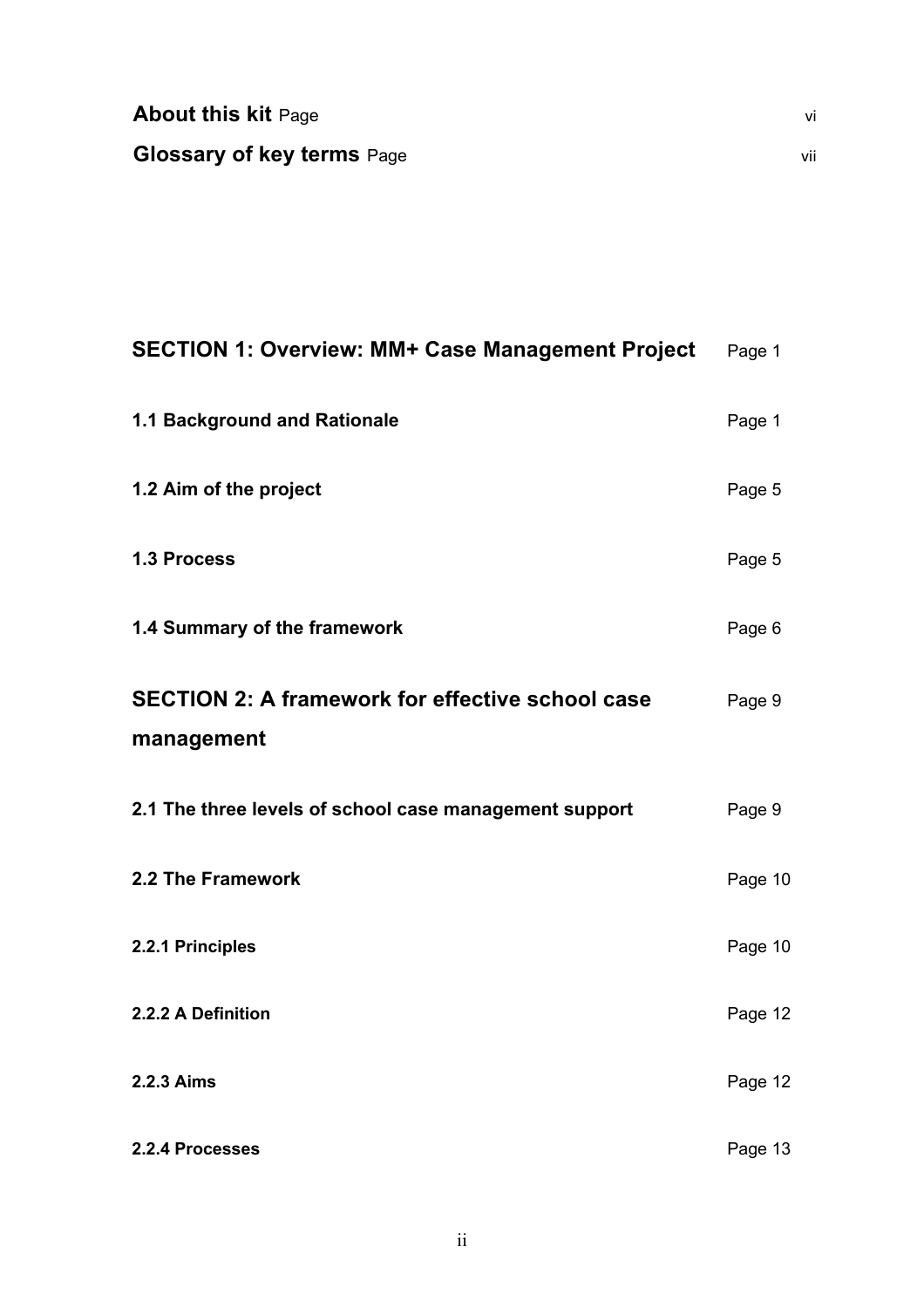# **SECTION 3: A kit for developing effective school case** Page 20 **management practices**

| Page 21 |
|---------|
| Page 22 |
| Page 24 |
|         |
|         |

| Establishing a case management development plan                  | Page 32 |
|------------------------------------------------------------------|---------|
| Summaries of main aspects of effective school case<br>management | Page 34 |
| <b>Case Conference Record</b>                                    | Page 52 |
| <b>Privacy and Confidentiality</b>                               | Page 54 |
| <b>Useful Websites</b>                                           | Page 57 |
| <b>References</b>                                                | Page 60 |

## **Foreword**

Teenage suicide and other mental health concerns have been on the increase in Australia for the last 100 years. This was an increase that could not be ignored. Since the early 1990's the federal and state governments of Australia have united behind suicide prevention and mental health strategies to curb this increasingly alarming growth. One initiative that was undertaken from these strategies was the development of the MindMatters resources and professional development in secondary schools.

MindMatters itself took a universal approach to mental health promotion through encouraging schools to review aspects of their whole-school system in terms of its support for mental health.

It became apparent that some secondary students were at greater risk of problems and they needed greater attention. To develop this, the MindMatters Plus Demonstration Project was created. This Project was established in 17 Secondary schools representing all Australian States, Territories and Education systems. The MindMatters Plus Project was funded by the Commonwealth Department of Health and Ageing (DoHA). The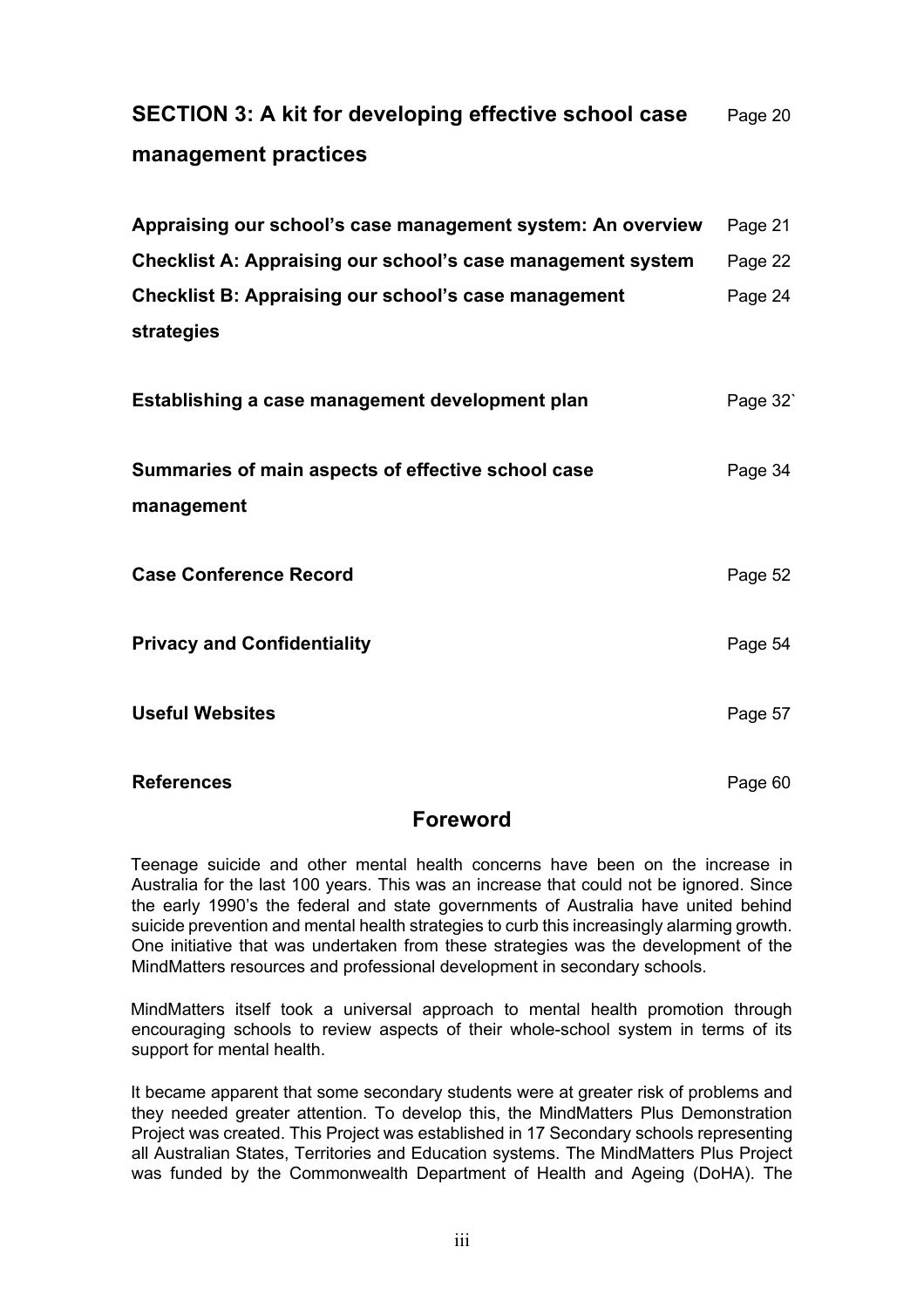Australian Guidance and Counselling Association (AGCA) and the Australian Principals' Associations Professional Development Council (APAPDC) managed this initiative.

MindMatters Plus drew upon existing school strengths and resources, such as pastoral care frameworks and activities, alliances between staff, families and communities, links to other schools, and partnerships with mental health and other agencies. Its intention was to develop sustainable capacity-building models for schools to be able to respond in a comprehensive and flexible manner to students experiencing emotional difficulties.

This Resource on Effective School Case Management is a valuable Toolkit arising out the work on the MindMatters Plus Demonstration Project. It offers a comprehensive model of case management around secondary students with support needs in the area of mental health. Mental health specialists and school-based staff can use parts of the guidelines or the toolkit to examine and improve on their own practice. Using these guidelines and toolkit would enhance the system of care around the needs student. This would then be likely to improve the outcomes for the student and the people supporting the student.

Terry de Jong undertook the development of this Resource on Case Management. Coosje Griffiths, as the Project Manager, supported Terry in this work. Terry is to be commended on the task that he has done. This Resource is a valuable addition to the library of anyone engaged in supporting secondary students with support needs. At times these students do need intensive support. Now we have a manual that thoroughly maps out the principles and processes for effective school case management. Thank you Terry de Jong, Coosje Griffiths, and the many health profession people and educators who contributed to the development of this Resource!

Royce Herbert Past President Australian Guidance and Counselling Association May 2006

# **Acknowledgements**

• **Coosje Griffiths**, MindMatters Plus Case Management Project Manager

The development of this kit would not have been possible without the generous support of and expert feedback from a broad range of health profession people, student support personnel, school administrators, and teachers. Many thanks to the following people who participated in the consensus-building process:

- **Libby Brown**, AGCA, SA
- **Brad Cooper**, Case Management Courses Coordinator, School of Nursing, The University of Melbourne
- **Erika Felix**, Clinical Psychologist, California, USA
- **Regina Firinauskas**, School Psychologist and Coordinator: Student Support and Disability Services, DECS, SA
- **Michael Furlong**, Professor, Counselling/Clinical/School Psychology, University of California, Santa Barbara, California, USA
- **Coosje Griffiths**, Area Manager, Student Services, Swan Education District, WA
- **Sue Hawick**, School Counsellor/School Psychologist, NSW; Immediate Past President, AGCA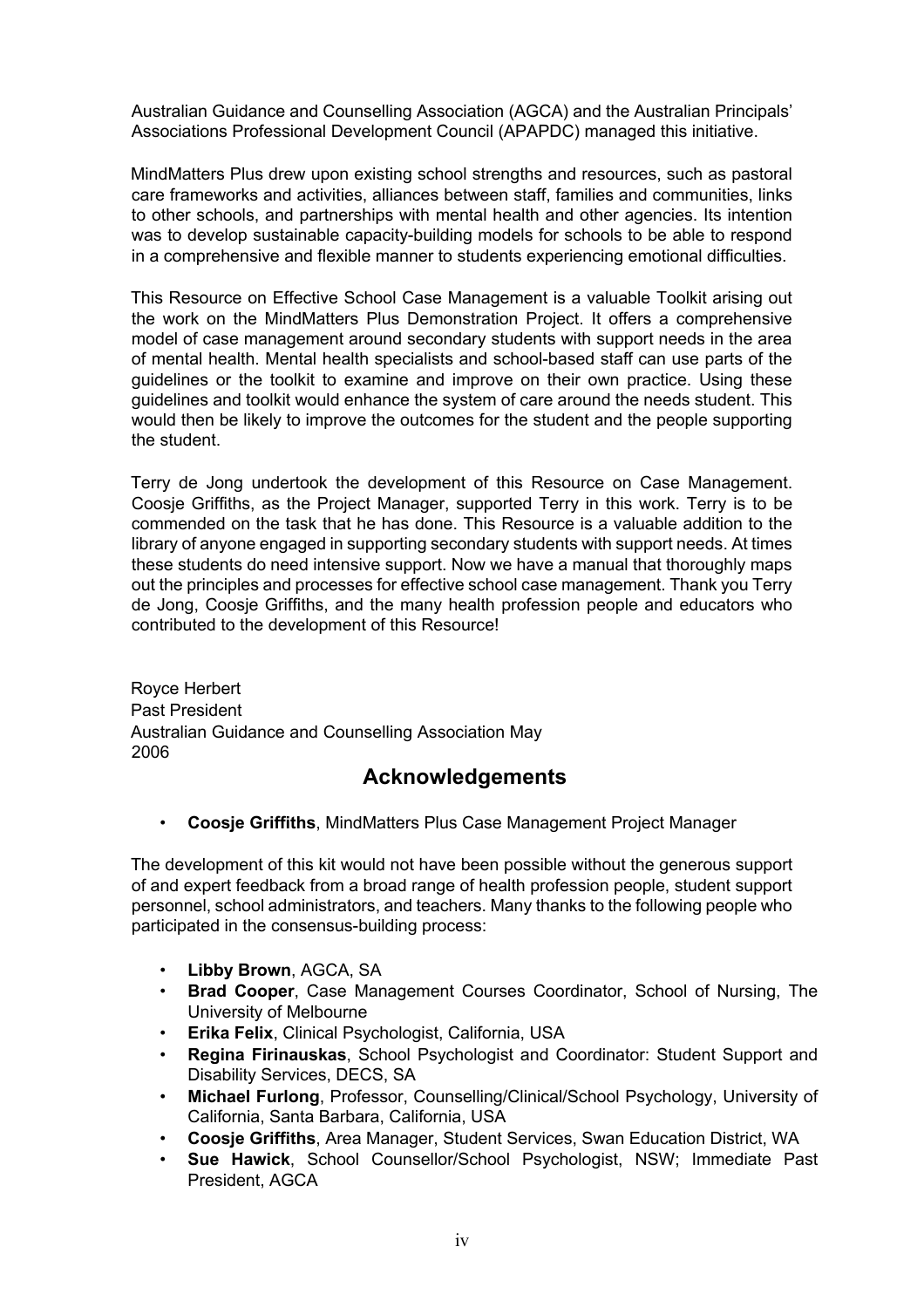- **Royce Herbert**, Guidance Officer, DECS, SA; President AGCA
- **Anna Huber**, School Counsellor, Student Services and Equity Multi Disciplinary Project Counsellors' group, ACT
- **Shane Jimmerson**, PhD, Associate Dean for Research, Professor of Counselling, Clinical, and School Psychology, Professor of Child and Adolescent Development, University of California, Santa Barbara, California, USA
- **Ros June,** R/Senior Consultant Attendance, Behaviour Standards and Wellbeing Directorate, Department of Education and Training, WA
- **Bill Mann,** Principal, Girrawheen Senior High School, Perth, WA
- **Grania McCudden,** Principal Consultant, Behaviour Standards and Wellbeing, Department of Education and Training, WA; President, School Psychologists' Association of Western Australia
- **Heather McLoughlin**, Senior Counsellor, Student Services and Equity, ACT Department of Education and Training
- **Margaret Riley**, Senior Counsellor, ACT Department of Education and Training
- **Pauline Robinson**, School Psychologist, Chisholm Catholic College, WA
- **Adrian Scott**, Student Services Coordinator, Clarkson Community High School, WA
- **Jill Sharkey**, School Psychologist and Postdoctoral Research Fellow, Center for School Based Youth Development, UCSB, California, USA • **Svea van der Hoorn**, Educational Psychologist, UK and South Africa
- **Ivan Watson, Guidance Officer, Department of Education and Training, Victoria**
- **Georgette Yetter**, School Psychologist and Postdoctoral Research Fellow, Center for School Based Youth Development, UCSB, California, USA

Many thanks to the following people who participated in the focus group meeting and subsequent review of the kit:

- **Mark Adkins**, Retention and Participation Coordinator, Swan District Education **Office**
- **Jane Barbour**, Students At Educational Risk Project Officer, Swan District Education Office
- **Cheryl Chapman**, School Psychologist, Lockridge Senior High School
- **Tracey Cullen**, Manager Aboriginal Education, Swan District Education Office
- **Greg Gibbs**, Acting Student Services Manager, Mirrabooka Senior High School
- **Lesley Halligan**, Student Services Manager, Swan District Education Office
- **Neil Hudson**, Coordinator Student Services, Mt Lawley Senior High School
- Pat Hughes, School Psychologist, Morley Senior High School
- **Eileen Kuruckchi**, School Psychologist, Mt Lawley Senior High School
- **Meg Phillips**, School Psychologist, Ballajura Community College
- **Russell Pitcher**, School Psychologist, Mirrabooka Senior High School
- **Catherine Schelfhout**, School Psychologist, Governor Stirling Senior High School
- **Kaye Stevens**, Deputy Principal, Lockridge Senior High School
- **Silvanna Tobiolo**, State MindMatters Project Officer, Central Office
- **Helen Trengrove**, School Psychologist, John Forrest Senior High School
- **Tracey Weatherilt**, Student Services Manager, Swan District Education Office
- **Bruce Wheatland**, Deputy Principal, Morley Senior High School

Many thanks to **Roger Holdsworth** for his critical review of the kit, and his suggestions concerning the need to embrace student views

Many thanks to the staff of Girrawheen Senior High School for trialling parts of the kit, especially: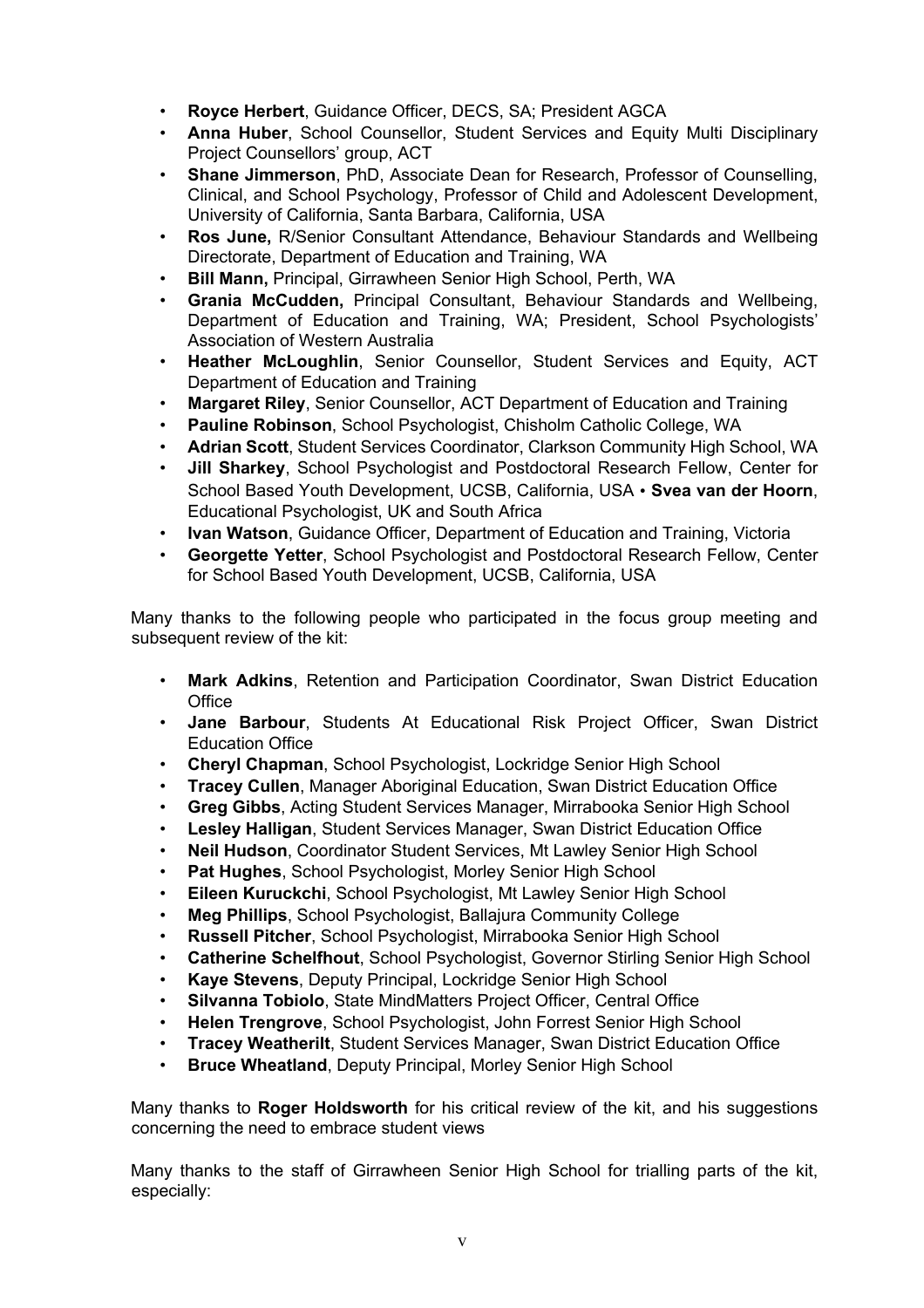- **Bill Mann,** Principal
- **Mary Griffiths,** Deputy Principal
- **Murray Williams**, Coordinator of Student Services
- **Philomena Rourke**, School Psychologist
- **Chrystal Makene**, Youth Worker.

# **About this kit**

This kit on Effective School Case Management is the product of the MindMatters Plus Project. The MindMatters Plus Project is aimed at increasing the capacity of secondary schools to better assist students with support needs in the area of mental health. MindMatters Plus (MM+) is jointly managed by the Australian Guidance and Counselling Association (AGCA) and the Australian Principals Associations Professional Development Council (APAPDC). The kit was based on three processes:

- 1. A review of Australian-based literature on effective school case management;
- 2. A consensus-building process which was implemented to validate, develop and refine the effective case management principles and processes identified in the literature review;
- 3. Feedback on the kit itself from health profession specialists and school-based personnel who have experience in school case management.

This kit articulates with another MM+ project on "Student Engagement". This workinprogress consists of two phases, namely: (1) The production of a meta-analysis of existing studies of young people's views on issues that affect their engagement in education with a particular focus on the views of young people with support needs in the area of mental health (completed); and (2), The development of appropriate practical advice and resource/s based on phase one for use within and by schools (in progress). The importance of ensuring that the principles and practices of effective school case management embrace student views is emphasised throughout the kit.

This kit is considered to be a part of a school's pastoral care system. It designed to supplement the case management processes facilitated by mental health specialists and school-based staff who are involved in one way or another in working with students who have support needs. It is recognised that schools have always been supporting these students, and that context plays a significant part in the range of good practices associated with school case management. As such, this kit is not meant to be a "quick fix" recipe, nor is it intended to be prescriptive, definitive, or exhaustive. Essentially, it offers mental health specialists and school-based staff a means to reflect upon the quality of their case management practice, and where appropriate, implement strategies that will develop and improve their practice.

There are three sections to this kit:

## **SECTION 1: Overview: MM+ Case Management Project**

This section provides a brief background of and rationale for the project. It states the aim and process of the project, and concludes with a summary of the framework for effective school case management;

#### **SECTION 2: A framework for effective school case management**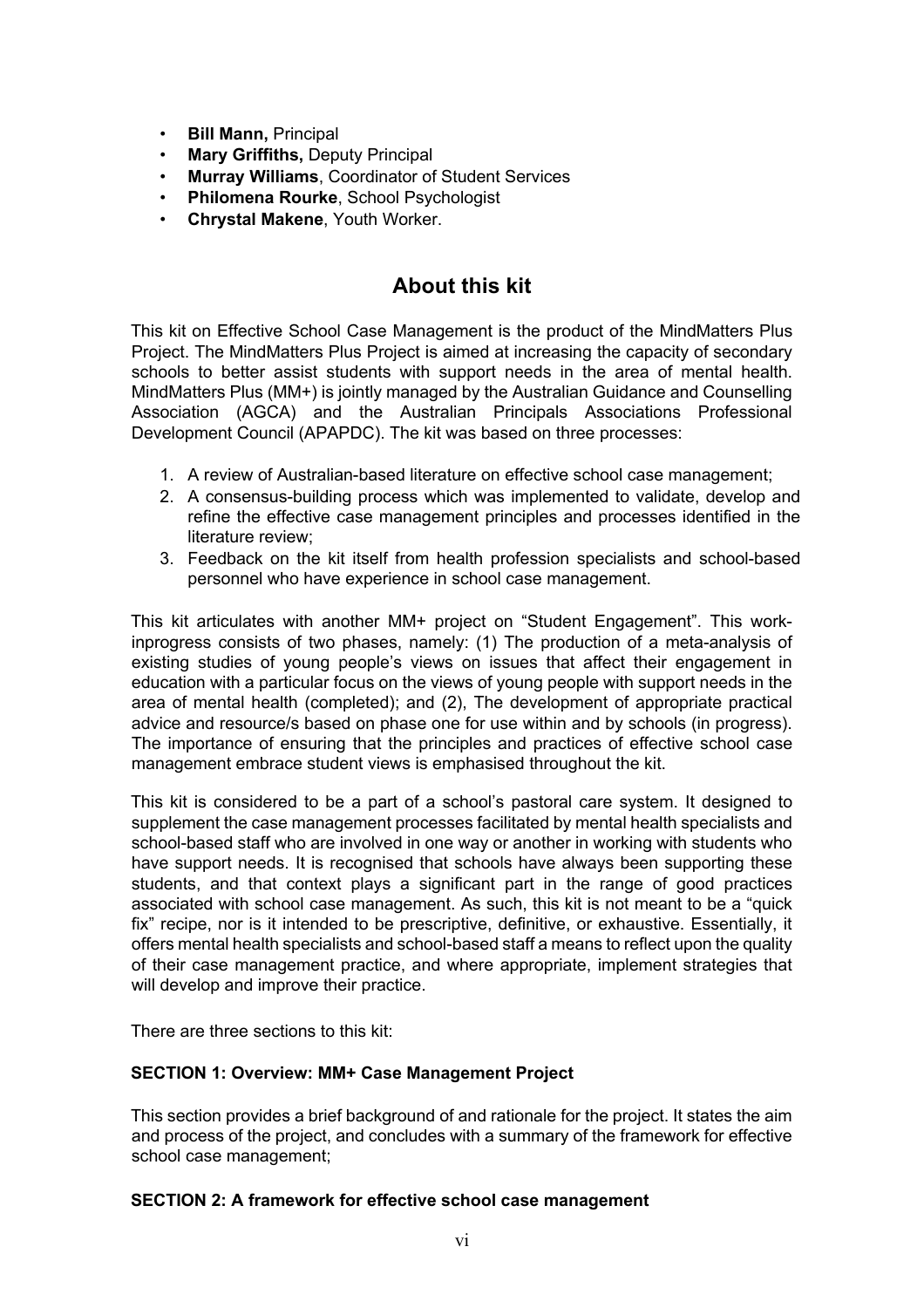This section encompasses the detailed version of what constitutes effective school case management. It has two main aims: firstly, to offer a resource to mental health specialists whose work involves school case management, such as school psychologists, school counsellors, social workers, youth workers, and G.P.'s; and secondly, to provide a comprehensive cross reference for school-based staff who are not specialists in the area of school case management but are involved in working with secondary school students who have support needs. These staff may include administrators (eg. principals, deputy principals, heads of departments, team leaders); student services personnel; and possibly teachers. Section 3, the kit on effective school case management practice, is closely aligned with the framework so that anyone involved in appraising their school case management practices, or developing an action plan to improve their case management, or facilitating a professional learning program, can make a quick, and easy reference to any specific detail in the framework as and when required.

#### **SECTION 3: A kit for developing effective school case management practices**

This section consists of a kit which is designed to engage school-based staff in consultation with mental health specialists in appraising and developing the quality of their school's case management practices. The kit comprises seven resources:

- 1. **Checklists** based on the framework in section 2, which require staff to appraise the extent to which they consider particular aspects of effective school case management practices to be undeveloped/developing/developed/well established in their school. They can be completed either as a paper version or online: http://mmplus.agca.com.au/escm.php ;
- 2. **Development Plan forms** which give staff the opportunity to target particular aspects of their case management practices for development and improvement;
- 3. **Summaries** of the main aspects of school case management, which can be used as part of a professional learning program (eg. distribution to participants; OHP);
- 4. **A pro-forma sample** of a case conference record;
- 5. **A Power Point presentation** of the main aspects of school case management which can be used as part of a professional learning program (available as a separate Power Point file);
- 6. **An example** of a school's process for case management (available as a separate Power Point file);
- 7. **A list of useful websites** which are associated with mental health in schools and case management.

# **Glossary of key terms**

**Students with support needs (in mental health and wellbeing)** – this term replaces the notion of "at risk" students<sup>1</sup> – students who are emotionally, socially, physically, cognitively vulnerable (students move "in and out" of needing support) and who are in

 $1$  "At risk" is a problematic label which has been contested by young people in the "student voice" literature. They do not see it as being applicable to them, nor a useful descriptor, and consider it as being based on externally imposed criteria. Further, the term tends to emphasise a deficit approach to mental health which much of educational literature suggests can reinforce student alienation and thus impact negatively on learning outcomes (Holdsworth, 2005). This term is still used quite widely in Australian educational resources and literature. However, it is not used in this kit. The notion of "students with support needs" is applied instead. As a new emerging concept, this term is not widely used in the literature, and as a label is perhaps not entirely satisfactory either. The intention, though, is to use language that is more inclusive.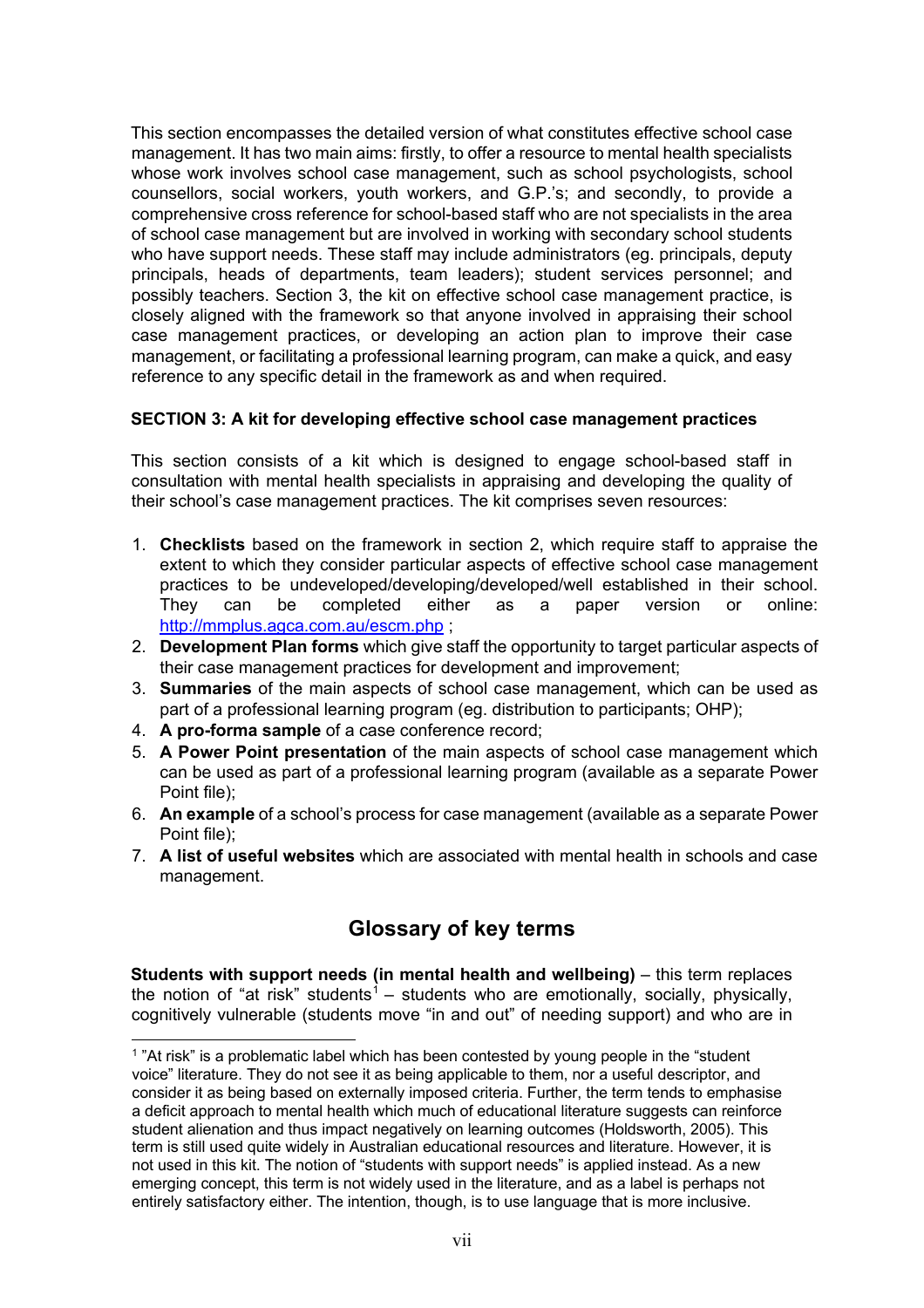danger of not achieving their learning potential and outcomes. The focus here is on educational and environmental adjustments needed to address student mental health and wellbeing concerns.

**Case conference** – collaborative meeting of stakeholders involved in a case management process

**Case coordination** – sometimes used synonymously with "case management", but the main focus is on organisational and administrative tasks associated with case management

**Case management** - a collaborative process that aims to develop, monitor, disseminate, and evaluate a plan of action to enable students with support needs to function to the best of their ability and circumstances within and beyond the school system

**Case manager** – the person responsible for the case management process (convening, briefing, referring, communicating, monitoring, adjusting, reporting)

**Health** – more than the absence of illness. Involves striving towards optimal social, emotional, spiritual, and physical well-being

**Health Promoting Schools (HPS)** – Schools which recognise that health and learning are inextricably linked, and endeavour, by using a whole school approach, to create a school environment where students feel safe, valued, and engaged

**Individual behaviour management plan (IBMP)** – a detailed plan devised to support a student and his/her environment to modify his/her behaviour

**Individual education plan (IEP)/ Individual learning plan (ILP)/ Learning development plan (LDP)/ Negotiated educational plan (NEP)/ Documented plan (DP)** – a learning program designed to meet the specific learning needs of an individual

**Mental health and well-being** – includes thoughts, feelings and relationships, along a continuum ranging from a state of optimal health, to having an illness which might affect the latter (Hunter Institute of Mental Health, 2001, p. 1).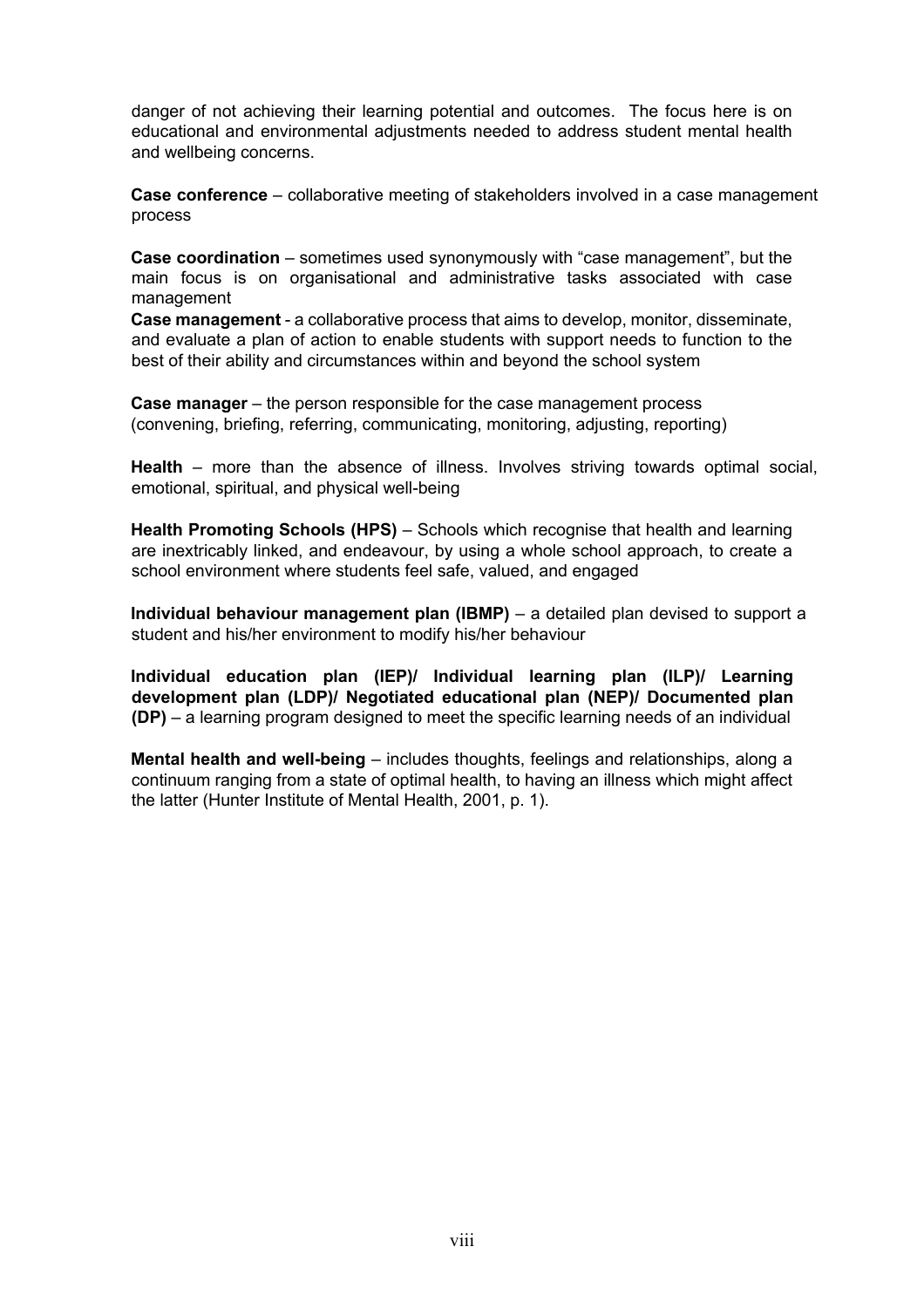## **SECTION 1: Overview: MM+ Case Management Project2**

## **1.1 Background and Rationale**

Commissioned by the Australian Guidance and Counselling Association (AGCA), the School Case Management Project is located within the MindMatters Plus (MM+) initiative, which "aims to improve the capacity of secondary schools to cater for students who have support needs in the area of mental health" (MindMatters Plus Report, 2005, p.i). Considerable work is currently being conducted on capacity-building of mental health *programs* in secondary schools. A need to supplement this work with specific processes allied to mental health programs in secondary schools was identified. Effective school case management was one key area of MM+ which subsequently was targeted for further identification and development.

Figure 1 below presents a framework for a comprehensive whole school mental health program and illustrates the relationship between those involved in such a program, levels of intervention, and where case management is likely to be required.



<sup>&</sup>lt;sup>2</sup> An electronic version of this kit is available at http://mmplus.agca.com.au/escm.php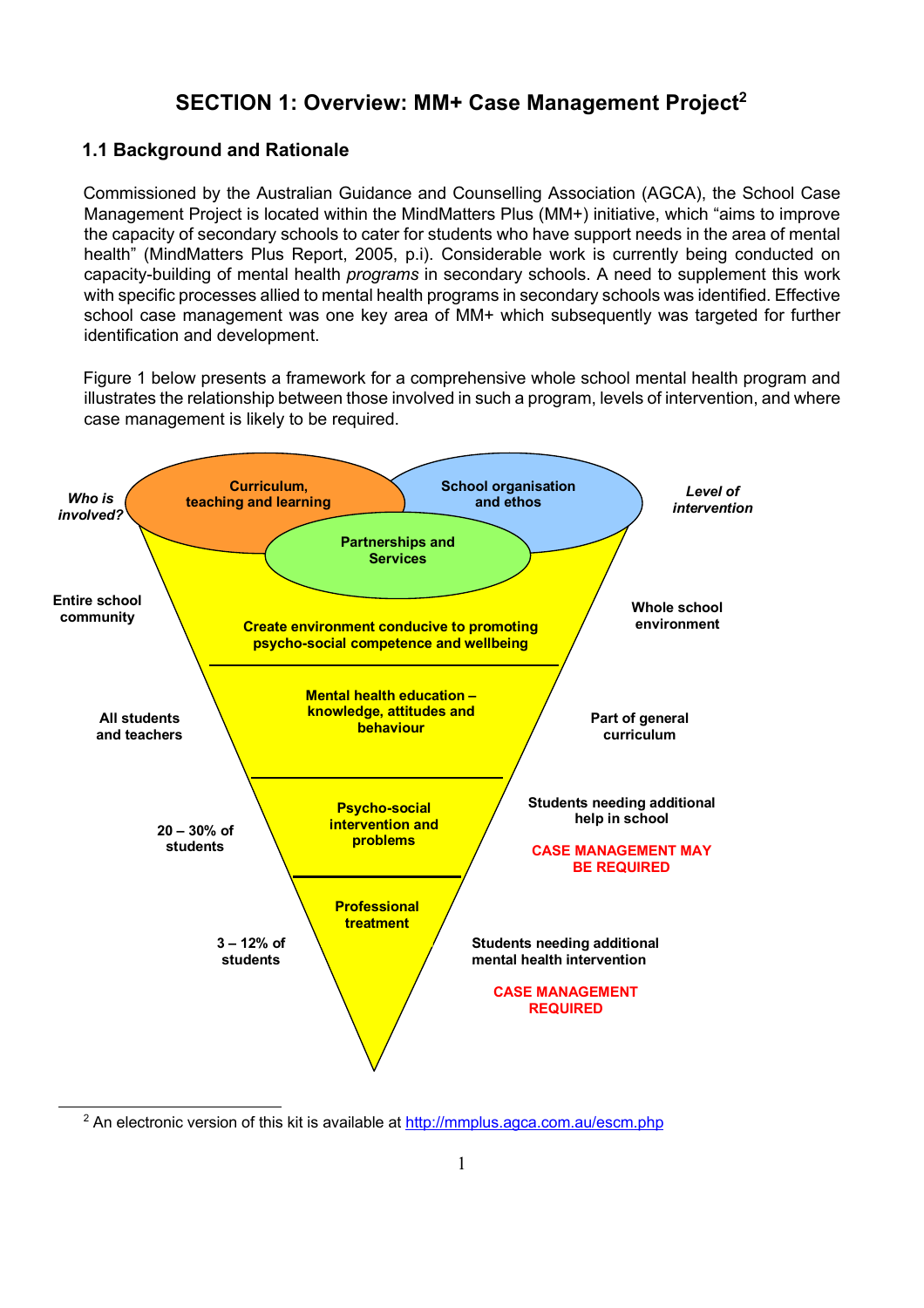#### **Figure 1: A Framework for a Comprehensive Whole School Mental Health Program**  (adapted from the MindMatters Kit (Commonwealth Dept of Health and Aged Care, 2000)

**1.1.1 Why use case management in a school setting?**

Having different people around me that I know I can go to for different things that happen for me really makes me feel safe. Sometimes in other schools in the past, when I went to see one person about a problem, they didn't know the answer or where to find out about it for me. Having people working together for me gives me a sense of calmness when things go wrong and knowing who I can turn to and get things happening gives me a lot of confidence in the system around me. I am learning a lot about how to cope in different areas of my life from different people around me. Having someone gather together these people so that I can access them is something I really appreciate.

Year 12 Student Cyril Jackson Senior Campus March 2006

Schools are found to be key settings to support young people's mental health and well being. Young people with support needs in mental health can be placed at greater risk if the school environment does not develop connections, relationships and provide educational adjustments. It is evident from the literature that on a general level case management and coordination in and across agencies is considered to be an essential strategy for the successful delivery of quality mental health services. For instance, in *Case Management. A better approach to service delivery for people with disabilities* (Office of the Public Advocate, 1992, p.6), it is asserted that there is "a growing concern with the lack of case management services, or in some cases, poor quality case management". The publication presents a rationale for case management, and recognises three major problems which case management could address: fragmented services; lack of a coordinating mechanism; and lack of accountability.

More recent publications acknowledge that these challenges are intrinsic to quality delivery of mental health services in schools. For example, A Report for the Victorian Full Service Schools Program *Building Scaffolds of Support: Case Management in Schools* (O'Dowd, Ryan, & Broadbent, 2001, p.14) states that the study undertaken sought to examine ways in which case management can "contribute to a more systemic approach to planning pathways", to identify how different stakeholders negotiate and coordinate their efforts to developing pathways plans, and to determine which strategies stakeholders implemented to ensure accessibility of services for students and their families.

There are a number of other publications which profess the significance of case management in Australian schools. In a research report on innovation and best practice associated with "at risk" youth in schools (Department of Education, Training and Youth Affairs, 2001b), school-based case management is highlighted as being a key student focused initiative which contributes to the successful retention of young people with support needs. Likewise, *Turning Lives Around: Effective service responses for young people with intensive support needs* (ACT Department of Education and Community Services, 2002) identifies case management as being a very important aspect in addressing support needs of young people. This report refers to an evaluation of Victoria's *High Risk Adolescent Service Quality Improvement Initiative* which identified intensive case management service as being one of four key service delivery components in improving young people's outcomes. Case management is considered by South Australia's Department of Education, Training and Employment (2000) as being a central strategy associated with issues at school affecting students' care and learning, including effective problem-solving. In a project conducted in 1996 to ascertain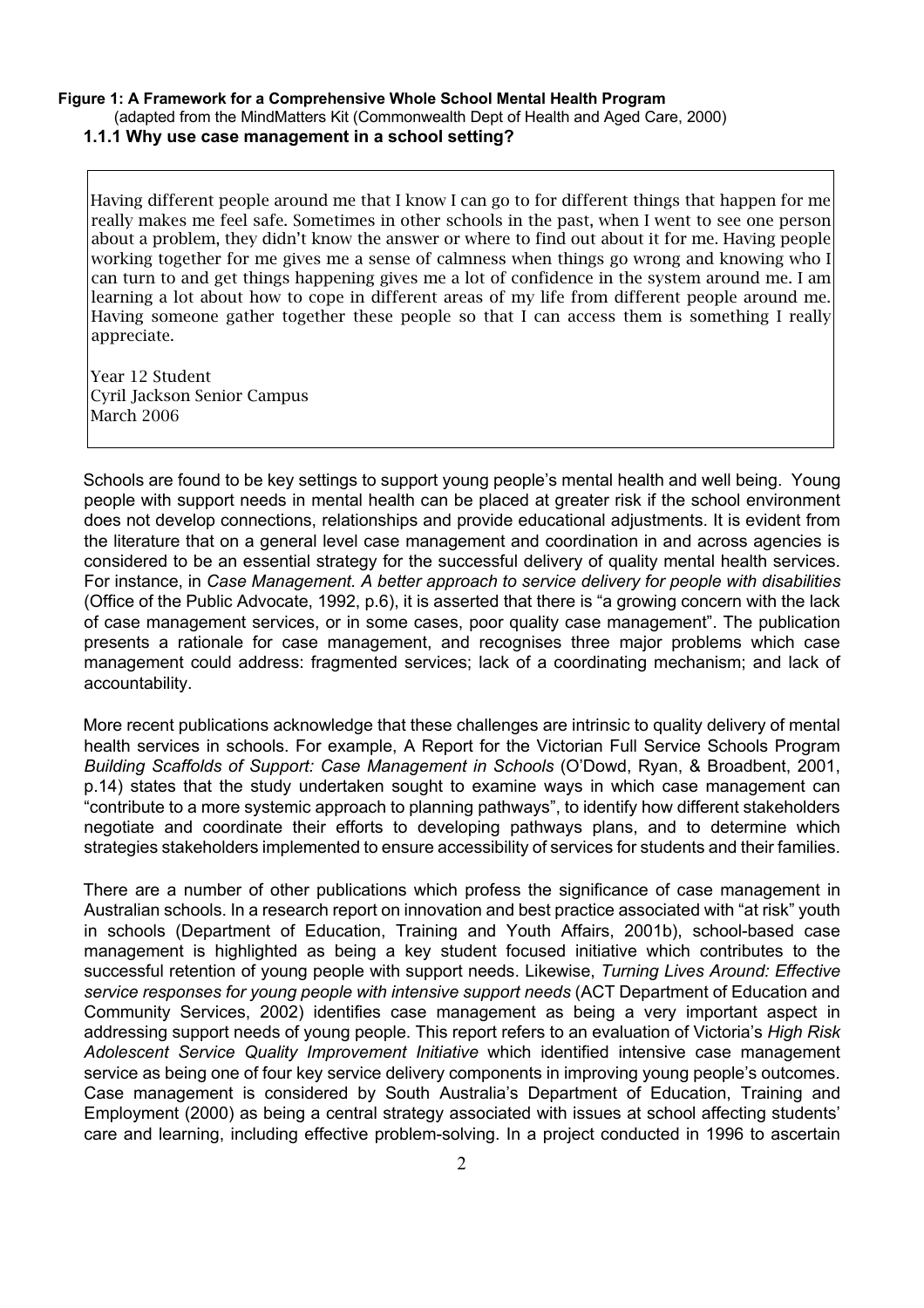elements of practice which contribute to successful outcomes for students at educational risk (SAER) in West Australian government schools, the Education Department of Western Australia (2000) pinpointed case management as being a core element of *interagency collaboration*, one of the nine successful practice areas the project identified. In order to meet its objectives, ACT's Youth Services Branch has developed an integrated case management framework for all its service areas (ACT Education, Youth and Family Services, 2004).

In summary, the literature suggests that there are four good reasons why case management should be used in schools:

- 1. Case management offers a coordinating mechanism which promotes a systemic approach to establishing an integrated action plan for students with support needs;
- 2. Case management empowers the student and all stakeholders to participate collaboratively in problem-solving, ensuring accessibility of support and services, and ultimately developing an integrated action plan;
- 3. Case management encourages clearer processes of accountability and appraising outcomes associated with an action plan;
- 4. Case management contributes to the successful retention of students with support needs.

## **1.1.2 What is** *effective* **school case management?**

The notion of *effective* case management appeared to be used quite liberally in the literature. In general, this concept was not clearly defined though, nor supported by evidence-based research.

Is effective school case management judged by the extent to which it meets its aims? If so, what are the *strategies* employed by school case management that contribute to the effectiveness of the process? It is the latter question that seemed to be implicit in the literature when reference was made to *effective* case management. The emphasis on strategies was often implied through the use of terms such as "ingredients", "features", and "approaches". Some of the literature made explicit reference to strategies of effective school case management practice though. For example, O'Dowd et al (2001) discuss nine strategies central to the implementation of an effective school model of case management.

The idea of *best* and *good practice* was evident in the literature too. The *Turning Lives Around* report (ACT Department of Education and Community Services, 2002) referred to a "Good Practice Framework" while the Department of Education, Training and Youth Affairs (2001a) talked about case management itself as being best practice in working with young people who have support needs.

Further, s*uccessful* case management was used synonymously with *effective* case management in the literature. For instance, the Education Department of Western Australia (2000) considered effective case management as being key to the successful practice underpinning interagency collaboration. The Department of Education, Training and Youth Affairs (2001b, p.48) made reference to *successful* case management for young people who have support needs when presenting a summary of Fuller et al's (1999) eight best practice strategies:

- An holistic perspective which views young people in the context of their social family;
- Continuity of staff with someone prepared to support the young person over an extended period of time;
- A comprehensive individualised assessment;
- A coordinated service plan;
- Routine monitoring and follow-up;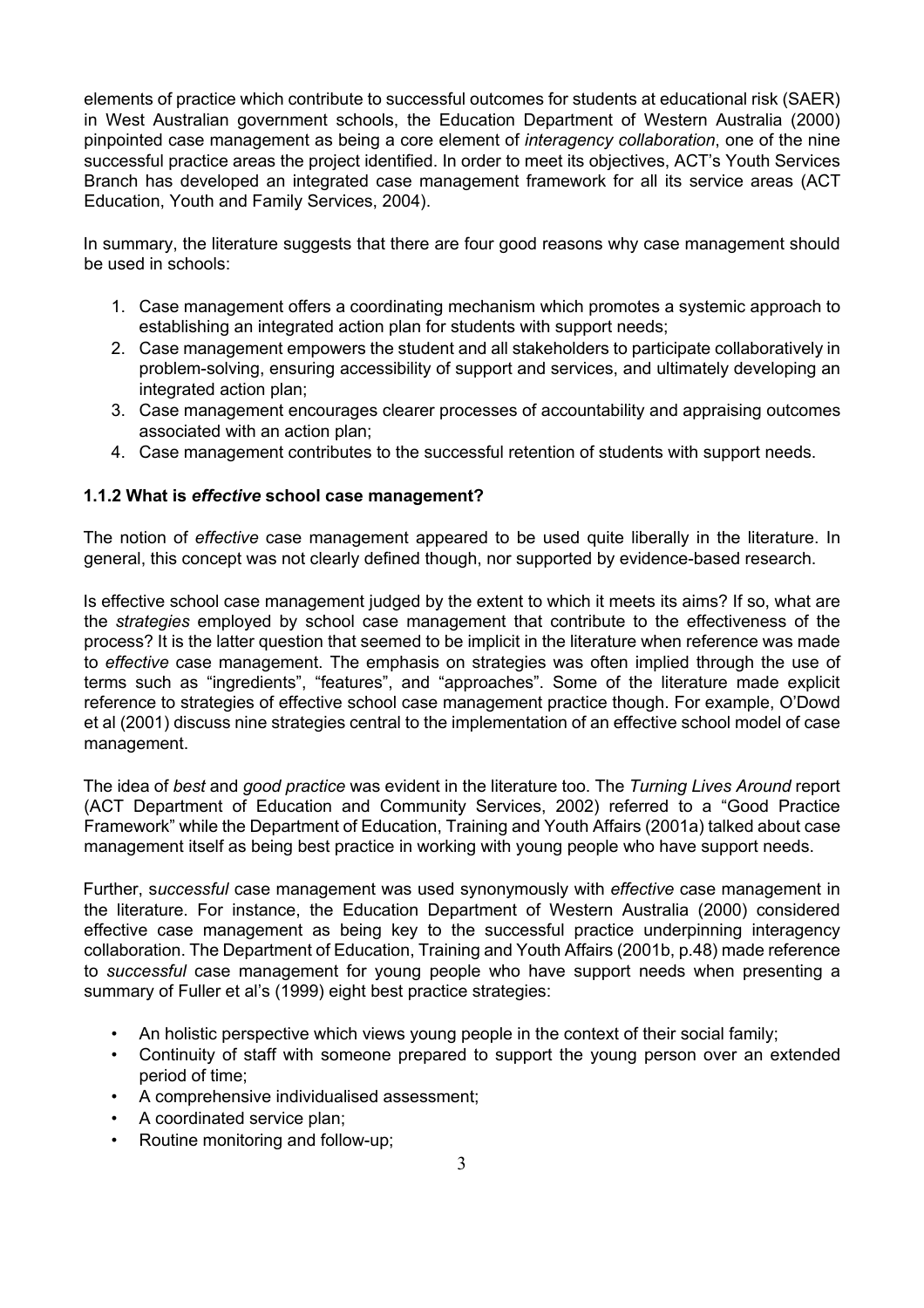- Interagency collaboration between school, and health and community sector;
- Time set aside to review practices; and
- Documentation.

Although not specific to school settings, the *National Standards of Practice for Case Management*  (The Case Management Society of Australia, 2004) provides "a framework that will enable case managers to evaluate their effectiveness" (p.1). This comprehensive document presents a detailed structure of case management standards which reflects "the approach and function of case management (Standards of Practice) and the expected practices present within case management (Standards of Performance)" (p.8).

In summary, for the purposes of the Project, *effective* school case management was defined as being a collaborative process intrinsic to the delivery of quality services designed to successfully meet the needs of secondary school students who have support requirements. Put differently, school case management that is effective meets each of its seven core aims (see page 7) successfully.

#### **1.1.3. Effective school case management and student views**

A key function and aim of case management (see pages 3 and 7) is to enhance the engagement of students with support needs in meaningful learning. The literature indicates that in order to achieve this outcome, case management must empower the student to participate collaboratively in the process of establishing an integrated action plan. What does this mean, and why is it imperative?

From a legislative perspective, schools are obliged to ensure that *procedural fairness* is applied in any process that involves changes to a student's curriculum, such as teaching and learning adjustments, flexible programming, and specific behavioural strategies. Basically, procedural fairness means "that all deliberations must be unbiased and inclusive, and the people affected given a fair hearing" (DETWA, 201, p. 9). However, including student views is much more than this.

For secondary students in general, but particularly those with support needs, alienation as a condition and process in the schooling context can be a common experience (Withers & Russell, 2001). Alienated students often experience *powerlessness* when they feel that the school system is controlling and manipulating them, and they are unable to influence their own situation and destiny. Conversely, when students are involved in making decisions about their own learning and future, and have a greater sense of autonomy and internal locus of control, they are more likely to be engaged in their school and education (Geraldton Regional Community Education Centre Association, 1995; Withers & Russell, 2001).

Associated with the development of student engagement in learning is the notion of embracing the views of students. In an extensive literature review on this topic, Holdsworth and Blanchard (2005) indicated that some studies emphasised the importance of going beyond consultation with young people by linking "voice" to "action". "Student voice" is not merely the provision of data for others to make decisions for the student concerned, but is seen to be "integral to encouraging young people's active participation in shared decisions and consequent action about their own present and futures" (p. 4). In their analysis of the literature, they identified five key messages from young people with support needs about engagement with school. One of these is "**Control over circumstances**: to be consulted, negotiated with and to share decision-making, particularly over the nature and timing of support" (Holdsworth, 2005, p. 1).

The School Case Management Framework and Kit make numerous references to including the student in the process of establishing an integrated action plan. The idea of *active participation in*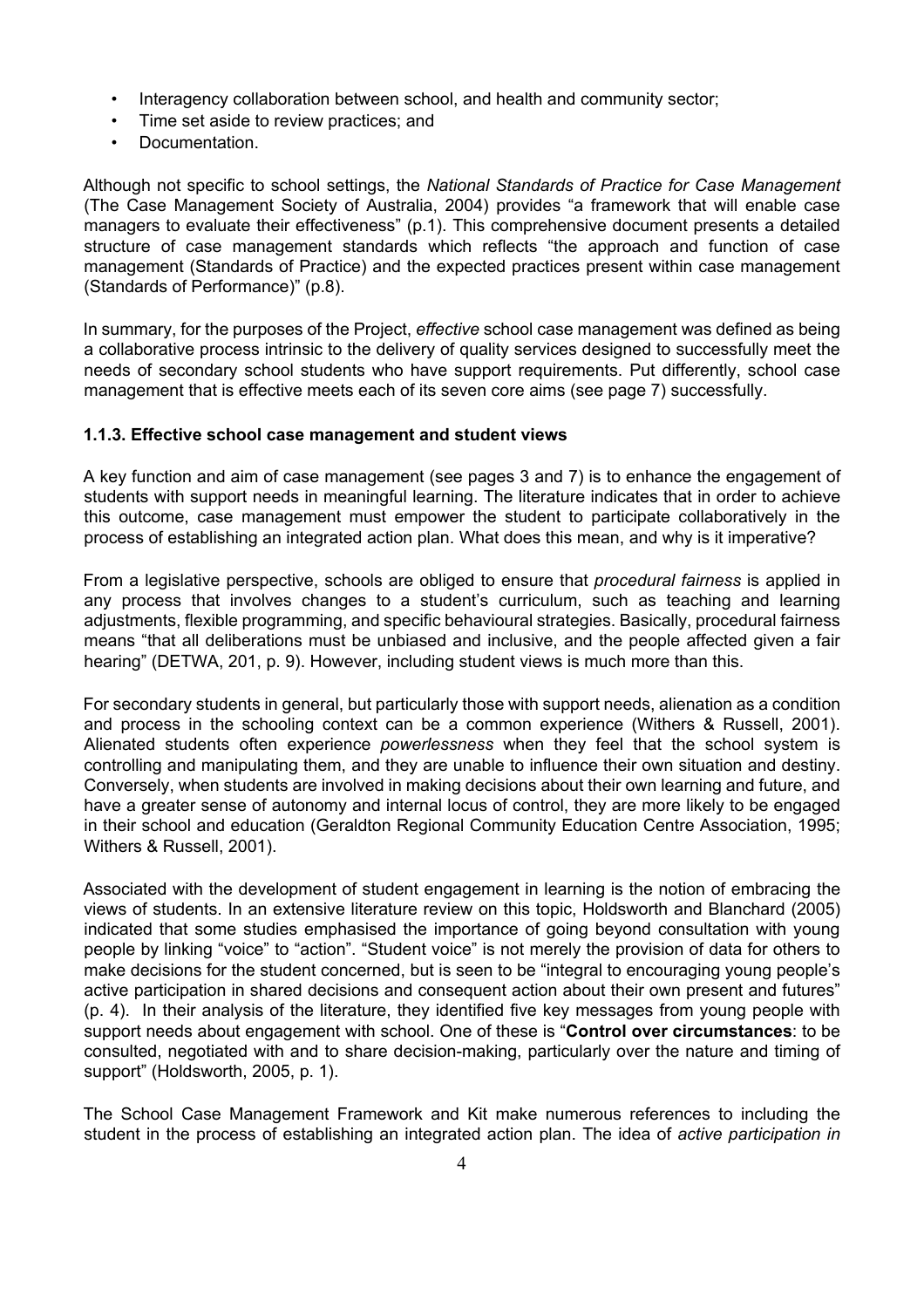*decision-making* is integral to the first principle of effective school case management ("The promotion of the student's health and well-being"). It is the basis of one of the core aims of school case management too. The second principle ("An individualised process") and fourth principle ("An efficient and purposeful management process") encapsulate the notion of *collaboration* in the development and management of the individualised action plan. The definition of effective school case management embraces the idea of collaboration while many of the strategies emphasise the importance of student inclusion in the process.

Given that empowering the student to participate collaboratively in decision-making and planning is central to good case management practice, it follows that the views of the student should not only be actively elicited and heard, but appropriately incorporated in the shared process of shaping the way forward. This will encourage the student to have a sense of ownership and control over the case management process and its intended outcomes. This assumes that the greater the internal locus of control for the student, the more likely it is that the intended outcomes of the case management process and its action plan will be successfully met.

It is important to note that actively eliciting and hearing the views of students in a case management process must always be promoted within a clear understanding of the developmental needs of adolescents, particularly those who have support needs. Young people do not always have a well developed capacity for making decisions and choices that will best serve their needs. Students with support needs, such as those with a mental health illness (eg. Psychosis), may at times be incapable of making rational judgements. There may be occasions when it is inappropriate to agree with a student's perspective, especially if it threatens the well-being of the student or others. Embracing the views of students does not necessarily mean that everything the student says and wishes to do is supported. It may be essential to challenge the student and encourage him or her to consider alternative perspectives. However, embracing student views does mean being respectful and concerned with student growth and empowerment. Advocating for the views of the student should be balanced by professional responsibility and constantly tempered by Duty of Care, which is an integral part of one of the principles of effective school case management, namely the "Maintenance of legal and human rights, privacy and confidentiality".

## **1.2 Aim of the project**

The overall aim of the project was to produce a practical resource on the principles and practices of effective school case management for staff (eg. student support personnel, school administrators, school psychologists, mental health workers) who work with secondary school students who have support needs in the area of mental health.

## **1.3 Process**

The project consisted of two phases:

*Phase one: A review of effective school case management practice*

This phase was guided by the following question:

What in the Australian context is considered to be effective school case management practice, especially in relation to secondary school students who have support needs in the area of mental health?

Two procedures were conducted in order to answer this question: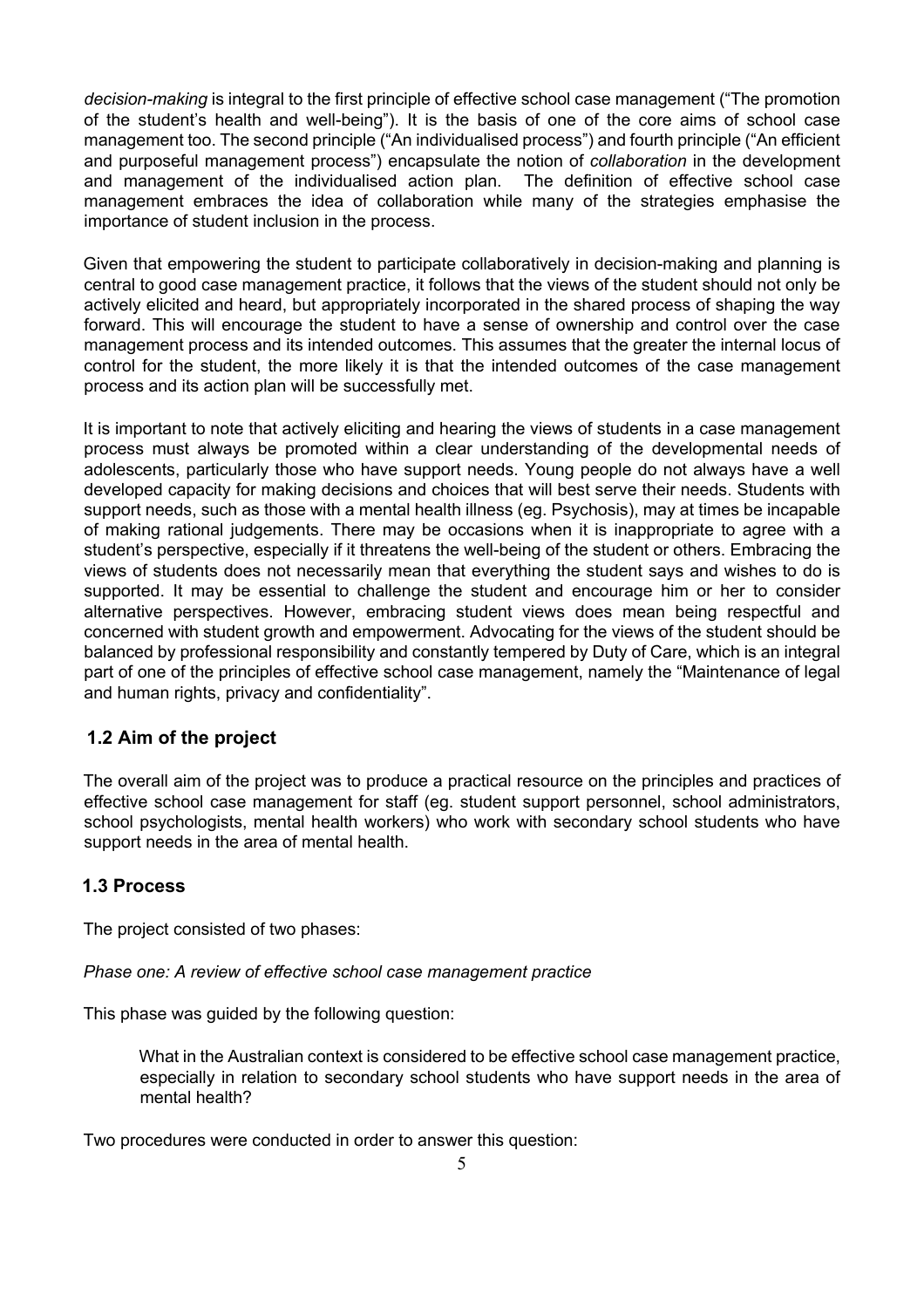- 1. A review of Australian based literature on this topic. This included research-based literature, resources on case management, policies, and approaches adopted by all the education jurisdictions in Australia (State, Territory, Government and Non-Government Education Departments);
- 2. Building consensus about effective school case management practices using the Delphi Method (Rayens & Hahn, 2000; Linstone & Turoff, 2002). This involved inviting experts in the field, such as school psychologists, mental health workers, academics, and student services personnel to offer critical comment on what emerged from the literature review. A primary task of the Project was to identify the *strategies* employed by effective school case management. Given the lack of evidence-based research in this area, the project implemented this process to validate, develop and refine the effective case management strategies identified in the literature review so that they could be applied to school settings.

#### *Phase two: Production of a practical resource on the principles and practices of effective school case management*

Informed by the review, this phase involved the development of this kit on the principles and practices of effective school case management. This included obtaining feedback on the kit itself from health profession specialists and school-based personnel who had experience in school case management.

## **1.4 Summary of the framework**

Based on the review of Australian literature on effective school case management practice and the subsequent "Delphi" consensus-building process, a framework of principles and processes associated with effective school case management was developed. This framework is summarised below according to the structure presented in Table 1: *A framework for effective school case management*. This framework consists of four key areas related to the principles, definition, aims, and processes of effective school case management. For a full version of the framework, consult section 2 of this kit.

| <b>Principles of Effective School Case Management</b> |                   |  |  |  |  |  |  |  |  |  |  |
|-------------------------------------------------------|-------------------|--|--|--|--|--|--|--|--|--|--|
| A Definition of Effective School Case Management      |                   |  |  |  |  |  |  |  |  |  |  |
| <b>Aims of Effective School Case Management</b>       |                   |  |  |  |  |  |  |  |  |  |  |
| <b>Processes of Effective School Case Management</b>  |                   |  |  |  |  |  |  |  |  |  |  |
| <b>Establishing a system</b>                          | <b>Strategies</b> |  |  |  |  |  |  |  |  |  |  |

#### **Table 1: A framework for effective school case management.**

#### **1.4.1 Principles**

Effective school case management practice should be guided by 5 principles:

- 1. The promotion of the student's health and well-being
- 2. An individualised process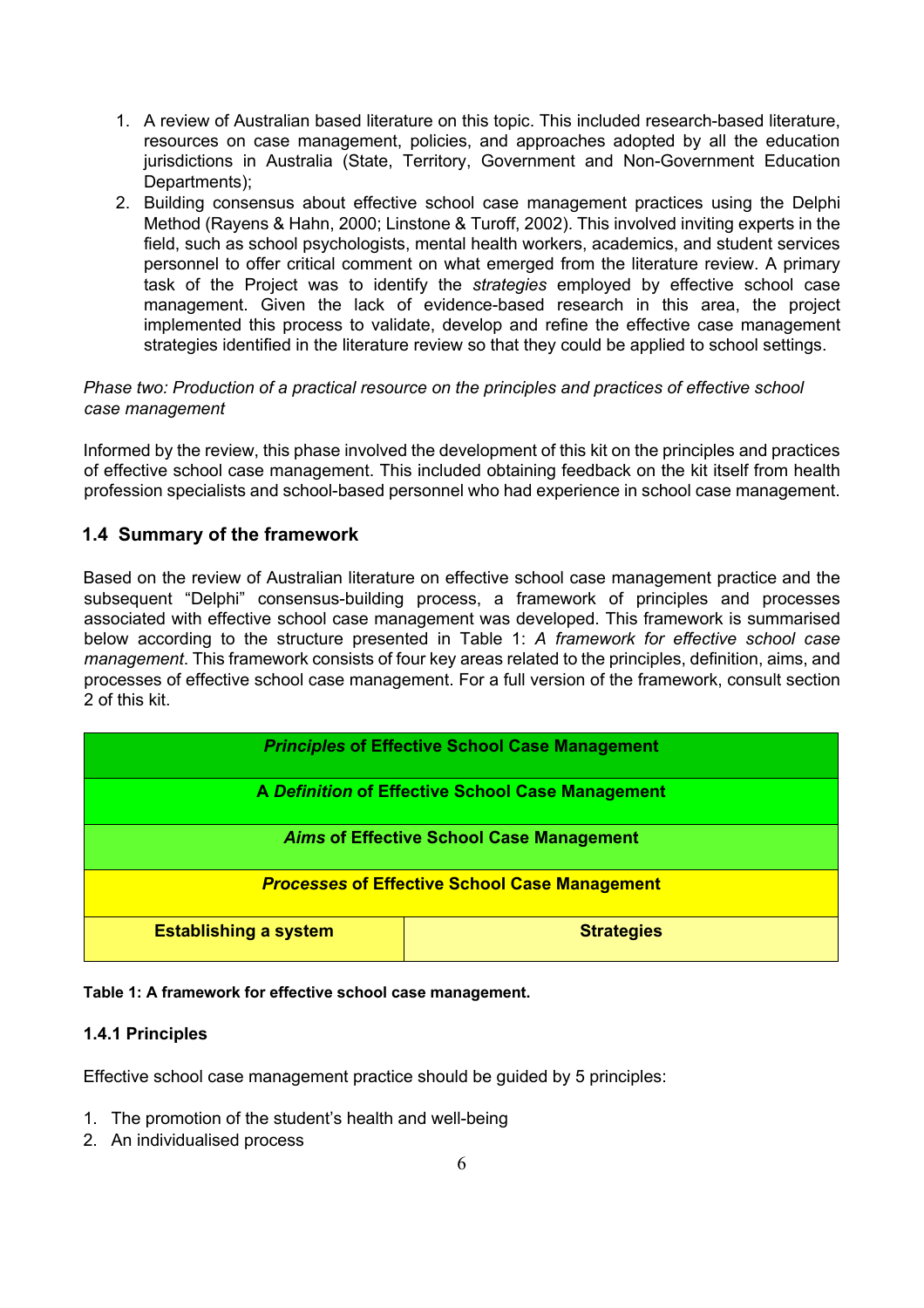- 3. Maintenance of legal and human rights, privacy and confidentiality 4. Non-discriminatory and culturally appropriate practice
- 5. An efficient and purposeful management process.

## **1.4.2 A definition**

Effective school case management is primarily a **collaborative process** intrinsic to the delivery of quality services designed to **meet the needs** of school students who have support requirements. Mindful of including **the views of students**, it is **student focused** and aims to develop, monitor, disseminate, and evaluate a **plan of action** to enable these students **to function to the best of their ability and circumstances** within and beyond the school system despite having support needs.

## **1.4.3 Aims**

There are seven *core* aims of school case management, namely:

- 1. To enable **students to function to the best of their ability** and circumstances within and beyond the school system despite having support needs
- 2. To contribute to engaging students in **meaningful learning**
- 3. To develop, monitor, disseminate, and evaluate a **plan of action**
- 4. To achieve a seamless service delivery through the **coordination of and collaboration** between service providers
- 5. To ensure that the student with his/her parents/caregivers has **access to these service providers**
- 6. To actively involve and empower the student(s) and their parents/caregivers in **decisionmaking processes**
- 7. To assist **teachers and school staff in their work** with students who have support needs.

## **1.4.4 Processes**

The processes associated with effective school case management involve two main areas of focus: firstly, *establishing a school-based system*, and secondly, applying a range of *interconnected and cyclical strategies*.

#### 1.4.4.1 Establishing a school-based system

Establishing a school-based system entails eight key elements:

- 1. Using **a whole school approach** to mental health promotion and suicide prevention (eg. a Health Promoting Schools Framework), **a school case management (SCM) team or equivalent** (eg. student services or welfare team) is established
- 2. The establishment of the SCM team requires the **strong support of the school executive**  and school community in general
- 3. The SCM team is primarily responsible for **collaboratively devising an integrated action plan** for individual students with support needs. This involves actively engaging the student him/herself, parents/carers, and school community partners in planning and decision-making so that the needs of the student are adequately addressed within and beyond the school (a "wrap-around" approach)
- 4. The **membership of the SCM team** will vary according to the main support needs of the school student population and individual students, and available resources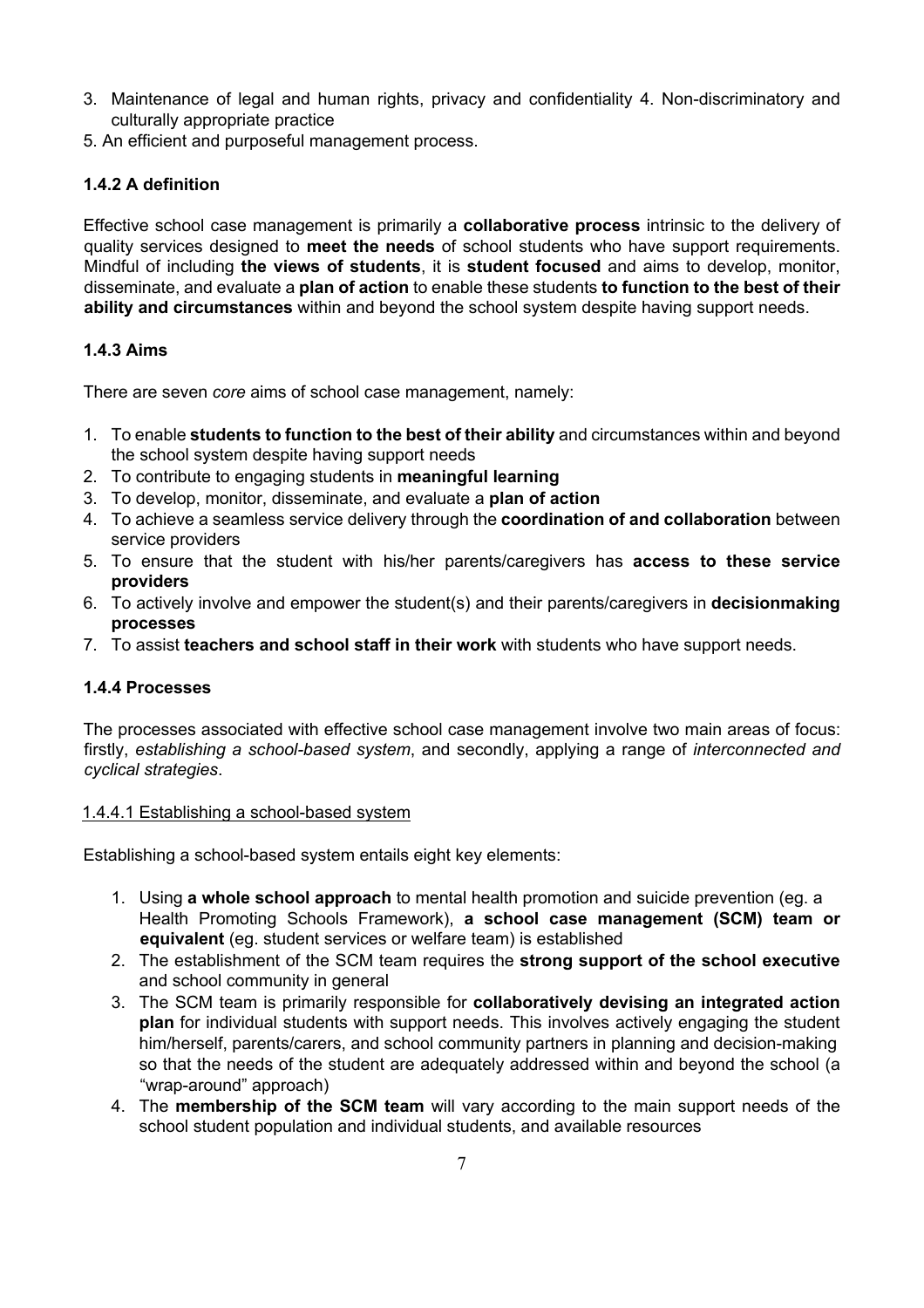- 5. Ideally, **the SCM team should constitute** a school administrator; a student services/pastoral care staff member; the school psychologist/counsellor and other allied heath services where appropriate
- 6. The **roles and responsibilities** of the members of the SCM team should be determined, clearly understood, and communicated to the school community
- 7. The SCM team should ideally develop a **shared vision**
- 8. The SCM team needs to be **adequately resourced**.

#### 1.4.4.2 Strategies

There are seven interconnected and cyclical strategies associated with effective school case management practice:

- 1. **Case Identification**: Identifying the eligibility of the student for case management process
- 2. **Referral**: Linking the student to a team member who establishes a professional relationship with the student
- 3. **Assessment**: Endeavouring to understand the student's perspective, and identifying and assessing the student's needs
- 4. **Planning**: A collaborative and dynamic process of establishing a coordinated action plan with key stakeholders
- 5. **Implementation**: Executing, coordinating, and monitoring the action plan
- 6. **Transition or Closure or Completion**: Developing a transition plan to move to minimal or no case management
- 7. **Evaluation**: Determining the effectiveness of the case management processes and the action plan.

# **SECTION 2: A framework for effective school case management**

This section encompasses the detailed version of what constitutes effective school case management as contained in the report on the review (de Jong, 2005). This framework is presented in accordance with Table 1 on page 6: *A framework for effective school case management* which consists of four key areas related to the principles, definition, aims, and processes of effective school case management. There are two main aims to this section: firstly, to offer a resource to mental health specialists whose work involves school case management, such as school psychologists, school counsellors, social workers, youth workers, and G.P.'s; and secondly, to provide a comprehensive cross reference for school-based staff who are not specialists in the area of school case management but are involved in working with secondary school students who have support needs. These staff may include administrators (eg. principals, deputy principals, heads of departments, team leaders), student services personnel; and possibly teachers. Section 3, the Kit on effective school case management practice, is closely aligned with the framework so that anyone involved in appraising their school case management practices, or developing an action plan to improve their case management, or facilitating a professional learning program, can make a quick, and easy reference to any specific detail in the framework as and when required. It should be noted though that as a result of editing for easier application, the Kit differs slightly in parts to the framework.

#### **2.1 The three levels of school case management support**

Secondary schools are complex organisations. Although there are many similarities in the ways they operate, secondary schools tend to differ in their cultures and are generally unique in their own ethos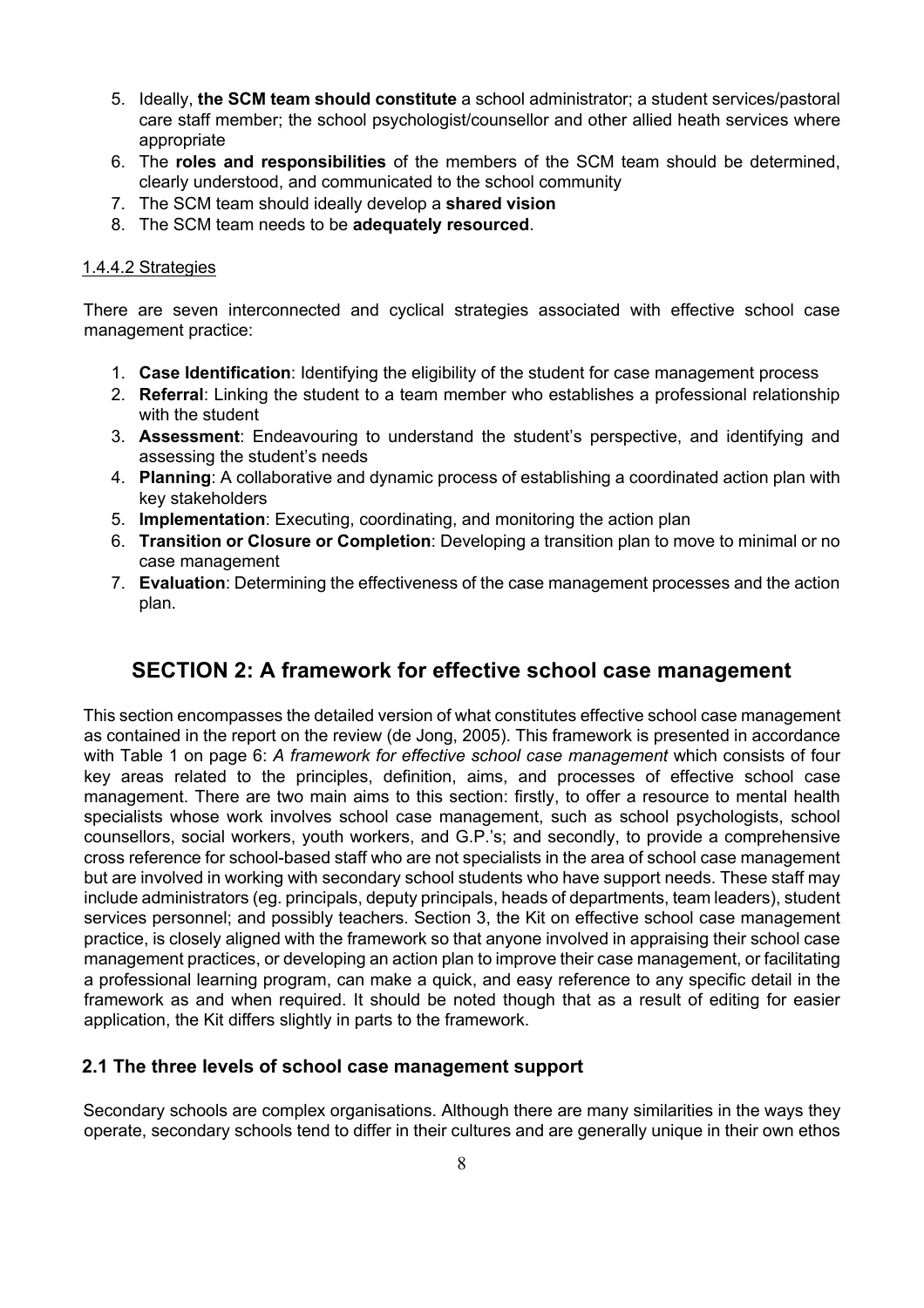and ways of doing things. Contextual differences, the capacity of school-based staff involved in student services, and variance in resources provision are some of the important factors to take into account when considering how secondary schools cater for students who have support needs. This is particularly relevant to the way in which case management processes are applied in secondary schools, and indeed how staff understand this concept in the first instance. The review (de Jong, 2005) that preceded the development of this Kit noted that definitions of case management are as varied as the contexts within which it is applied. One study (O'Dowd et al, 2001) pointed out that case management was typically defined as a one-to-one process where the focus was working with individuals. However, this study revealed that most effective case management in schools reflected a *holistic approach* which included working with individuals, groups, and undertaking systemic work within and beyond the school. The framework for effective case management presented in this section is based on this approach. It conceptualises case management structures and processes in the secondary school context as occurring on three interconnected levels of support:

- **System Support** (eg. policy, central office, district office, community-based mental health programs, mental health specialists)
- **School Support** (eg. Health Promoting Schools Framework, leadership, student services, teachers, students)
- **Individual Support** (eg. the School Case Management (SCM) team, individualised learning and/or behaviour plans, mentoring).

Figure 2 on the next page illustrates these support levels of case management structures and processes.

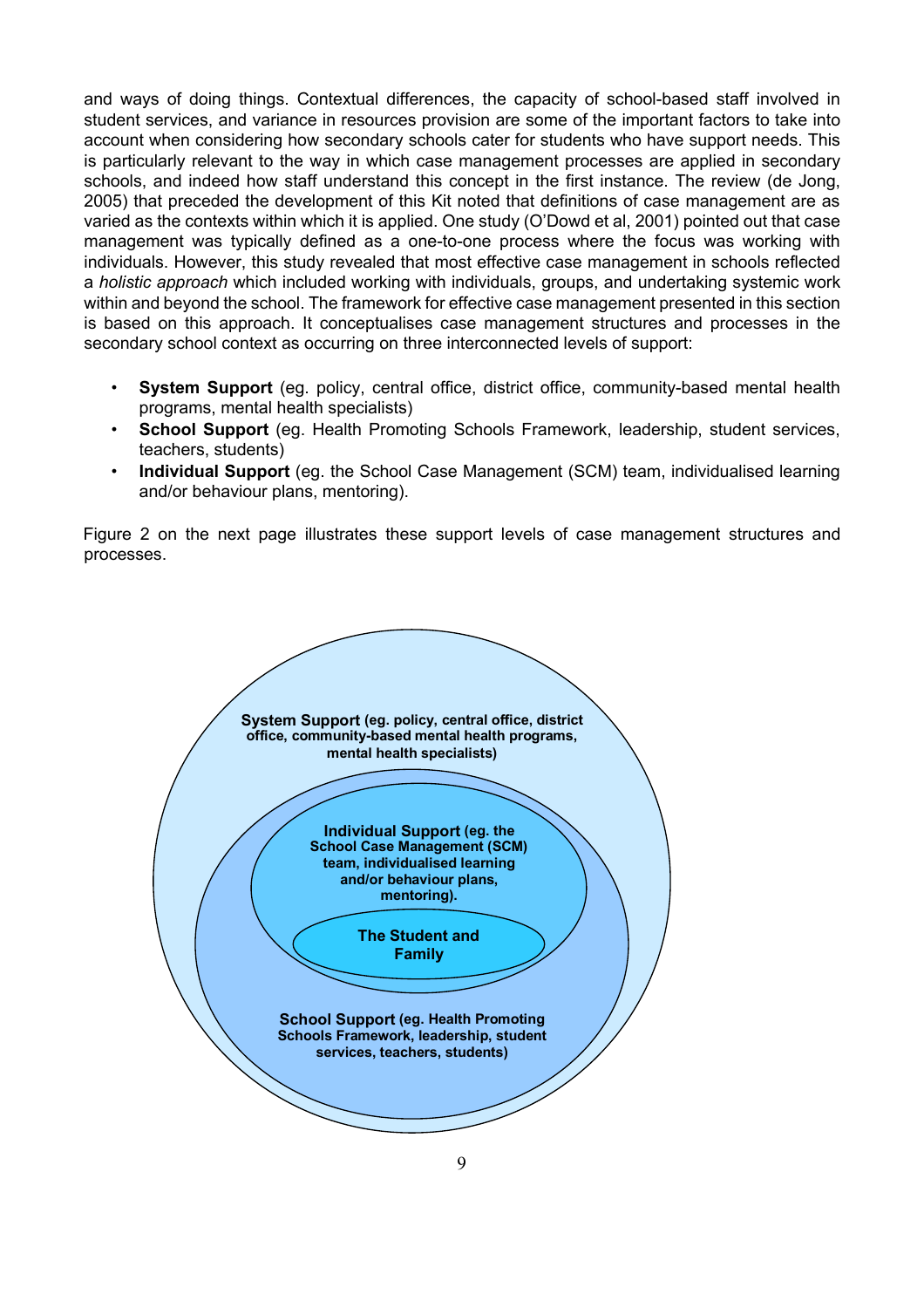**Figure 2: Levels of support associated with school case management structures and processes** 

## **2.2 The Framework**

## **2.2.1 Principles**

## **PRINCIPLES OF EFFECTIVE SCHOOL CASE MANAGEMENT**

There are 5 principles that should underpin effective school case management:

#### *1. The promotion of the student's health and well-being*

1.1 Focus on the **personal** and **educational development** and **empowerment** of the student.

1.2 The student is supported and encouraged to be **self-reliant** and **independent**, and to engage in **appropriate help-seeking behaviours.**

1.3 When responding to a student's needs, the **values** of the student and his/her family are recognised.

1.4 A commitment to establishing a **positive and respectful relationship** with the student.

1.5 A **community based focus** – the maintenance of the student's connections with his/her broader community, including school, peers, and family.

1.6 To maximise participation in shared **decision-making**, the feelings and views of the student, and where possible his/her family, are actively sought and incorporated in consequent planning and action.

#### *2. An individualised process*

2.1 An **individualised action plan** which is based on comprehensive assessment.

2.2 This plan is developed in **collaboration** with the student, and where appropriate his/her parents/caregivers, and includes his/her preferences and choices.

2.3 It builds on the student's **personal strengths**.

2.4 The plan is **flexible and responsive** to the needs of the student.

2.5 It is **outcomes focused**.

*3. Maintenance of legal and human rights, privacy and confidentiality*

3.1 The student's **legal and human rights** are respected in terms of the prevention of sexual, physical, financial, neglect and emotional abuse.

3.2 Interventions are **developmentally appropriate** and **least intrusive.**

3.3 Appropriate standards of **duty of care** are applied.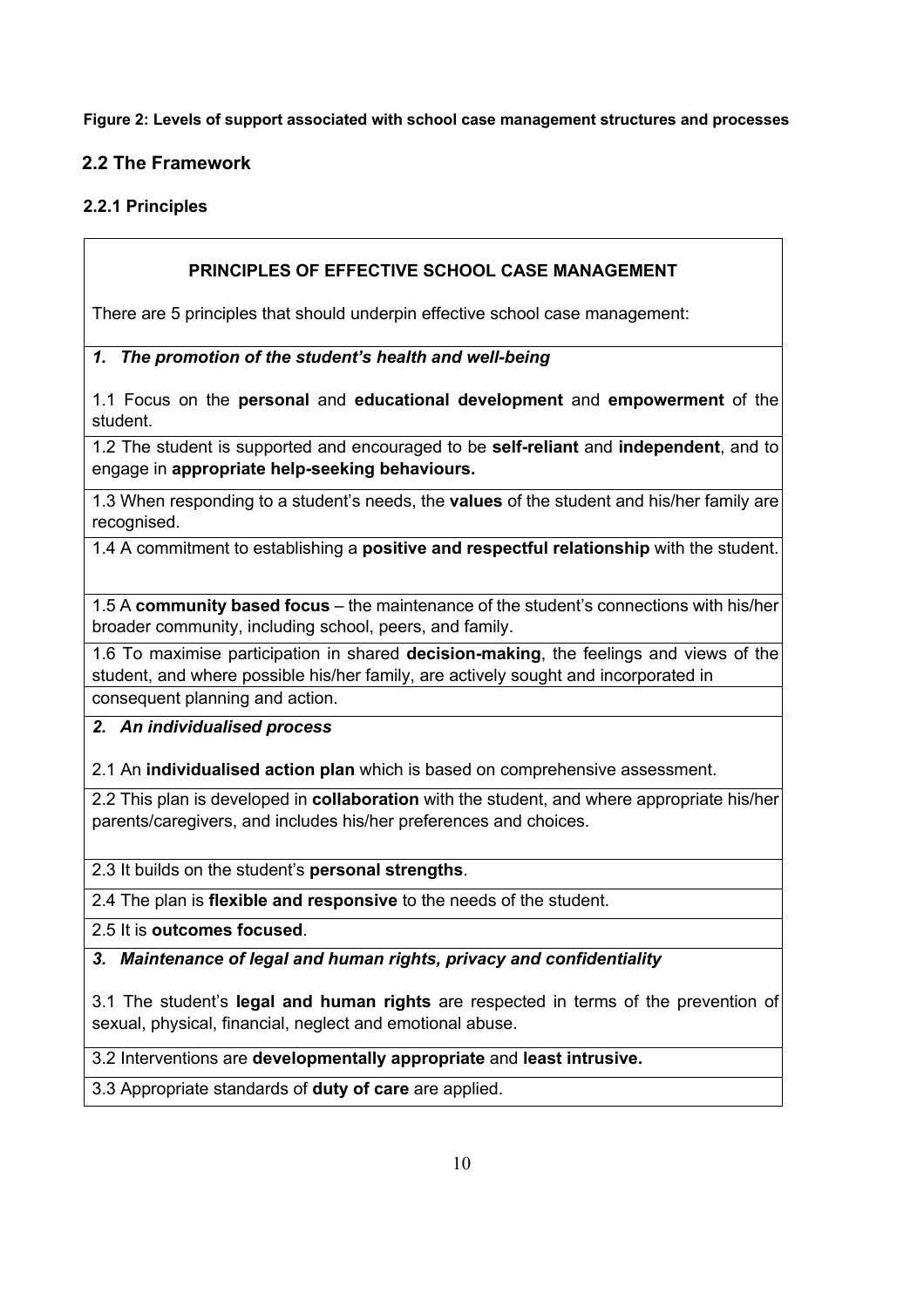3.4 The student's and parents' right to **privacy and confidentiality** is acknowledged, and he/she is informed about confidentiality policies and practices, particularly in relation to what information is being requested, why it is being requested, and who has access to it<sup>3</sup>.

3.5 **All school staff** should be made **aware** of privacy and confidentiality policies and practices.

3.6 The **process of collecting information** is limited only to information that is relevant to the case management process, and is conducted lawfully, fairly, and non-intrusively.

3.7 The student is aware of the **limitations of confidentially** (eg. subpoenas, child protection).

3.8 The case manager **advocates for the rights** of his/her student within the legislative and funding frameworks that apply to the student.

#### *4. Non-discriminatory and culturally appropriate practice*

4.1 Access, within its scope and capacity, to a process that is **non-discriminatory**, and offers a **non-threatening** and comfortable environment.

4.2 A sensitivity to and respect for the student's **values, culture, and language**.

#### *5. An efficient and purposeful management process*

#### 5.1 A **well coordinated**, **planned** and **reliable** process.

<sup>3</sup> On page 54 is a handout on the key elements of Privacy and Confidentiality. See Useful Websites on page 57: **Reach Out! Confidentiality** - an informative fact sheet, written primarily for young people, about confidentiality; **Lawstuff. Know your rights** - information about the legal age to automatic rights to confidential health care in your state.

5.2 **Planning** is **timely**, **inclusive** of all stakeholders, and **collaborative** by involving all stakeholders.

5.3 Processes and strategies to address student needs are **realistically planned** with **available quality resources** in mind.

5.4 An emphasis on **continuity**, **predictability** and **consistency**.

5.5 A process that is **evaluated**, **accountable** and **transparent** to all parties involved, with a view to periodic reviews for efficacy and adjustments being made as needed.

5.6 **Personnel** who are **trained** and **skilled**, adhere to ethical and professional case management standards, and hold appropriate educational qualifications and professional licensure.

5.7 Each case management process is **well documented**, participants, particularly the student, have agreed to the content and follow-up on action and the review process.

#### **2.2.2 A Definition**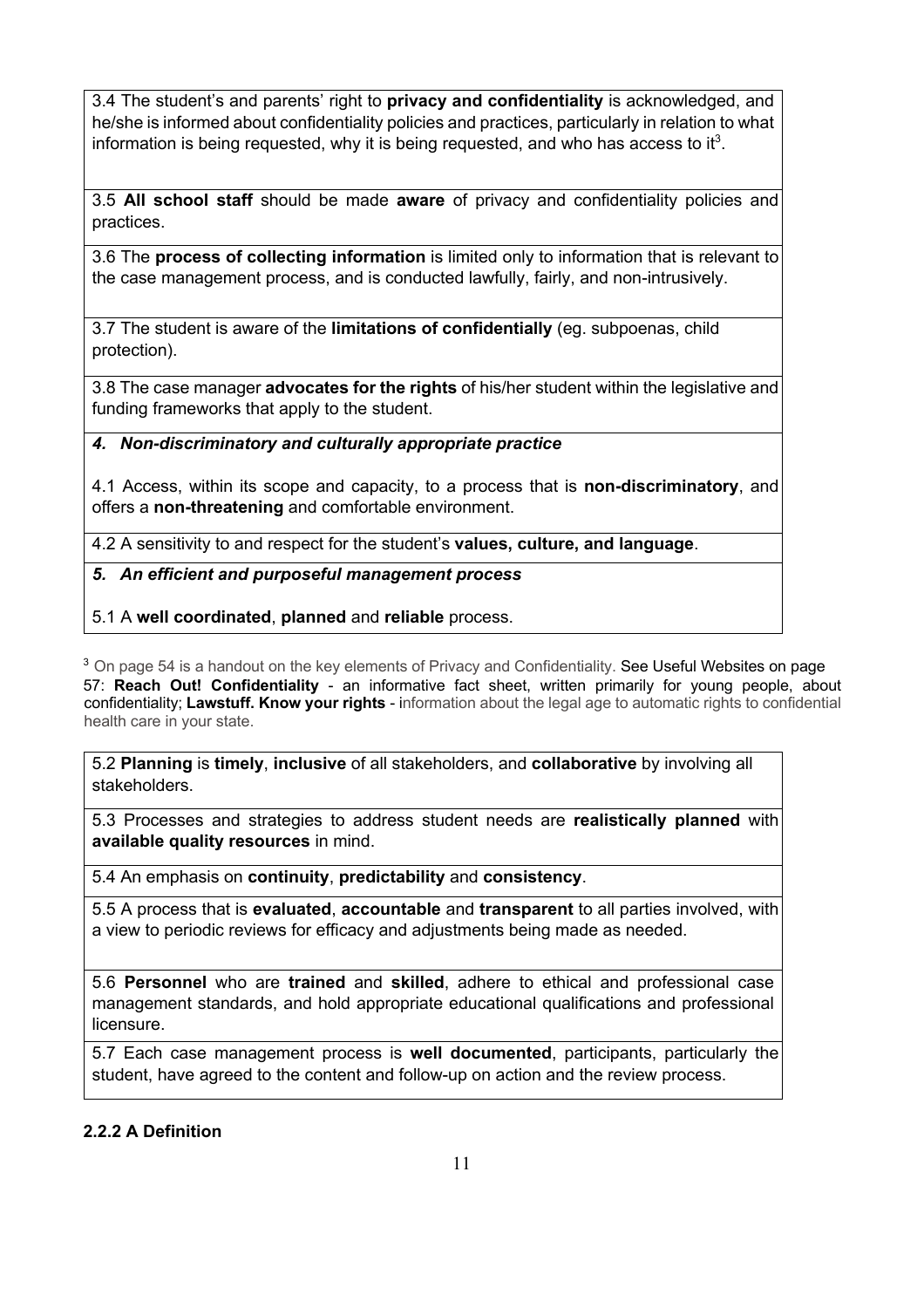## **A DEFINITION OF EFFECTIVE SCHOOL CASE MANAGEMENT**

Effective school case management is primarily a **collaborative process** intrinsic to the delivery of quality services designed to **meet the needs** of school students who have support requirements. Mindful of including **the views of students**, it is **student focused**  and aims to develop, monitor, disseminate, and evaluate a **plan of action** to enable these students **to function to the best of their ability and circumstances** within and beyond the school system despite having support needs.

## **2.2.3 Aims**

## **MAIN AIMS OF EFFECTIVE SCHOOL CASE MANAGEMENT**

- 1. To enable **students to function to the best of their ability** and circumstances within and beyond the school system despite having support needs
- 2. To contribute to engaging students in **meaningful learning**
- 3. To develop, monitor, disseminate, and evaluate a **plan of action**
- 4. To achieve a seamless service delivery through the **coordination of and collaboration** between service providers
- 5. To ensure that the student with his/her parents/caregivers has **access to these service providers**
- 6. To actively involve and empower the student(s) and their parents/caregivers in **decisionmaking processes**
- 7. To assist **teachers and school staff in their work** with students who have support needs.

## **2.2.4 Processes**

#### 2.2.4.1 Establishing a school-based system

## **ESTABLISHING A SYSTEM FOR EFFECTIVE SCHOOL CASE MANAGEMENT**

- 1. Effective school case management is a process that is integral to **a whole school approach** to mental health promotion and suicide prevention.
- 2. This approach is consistent with a **Health Promoting Schools Framework** which strives: (a) to create a school environment where students feel safe, valued, engaged, and purposeful; and (b) to support the school community to take positive action in creating and sustaining a climate of health and well-being.
- 3. Working within a Health Promoting Schools Framework, **a school case management (SCM) team** is established. This is usually an existing school team such as a student services or welfare team.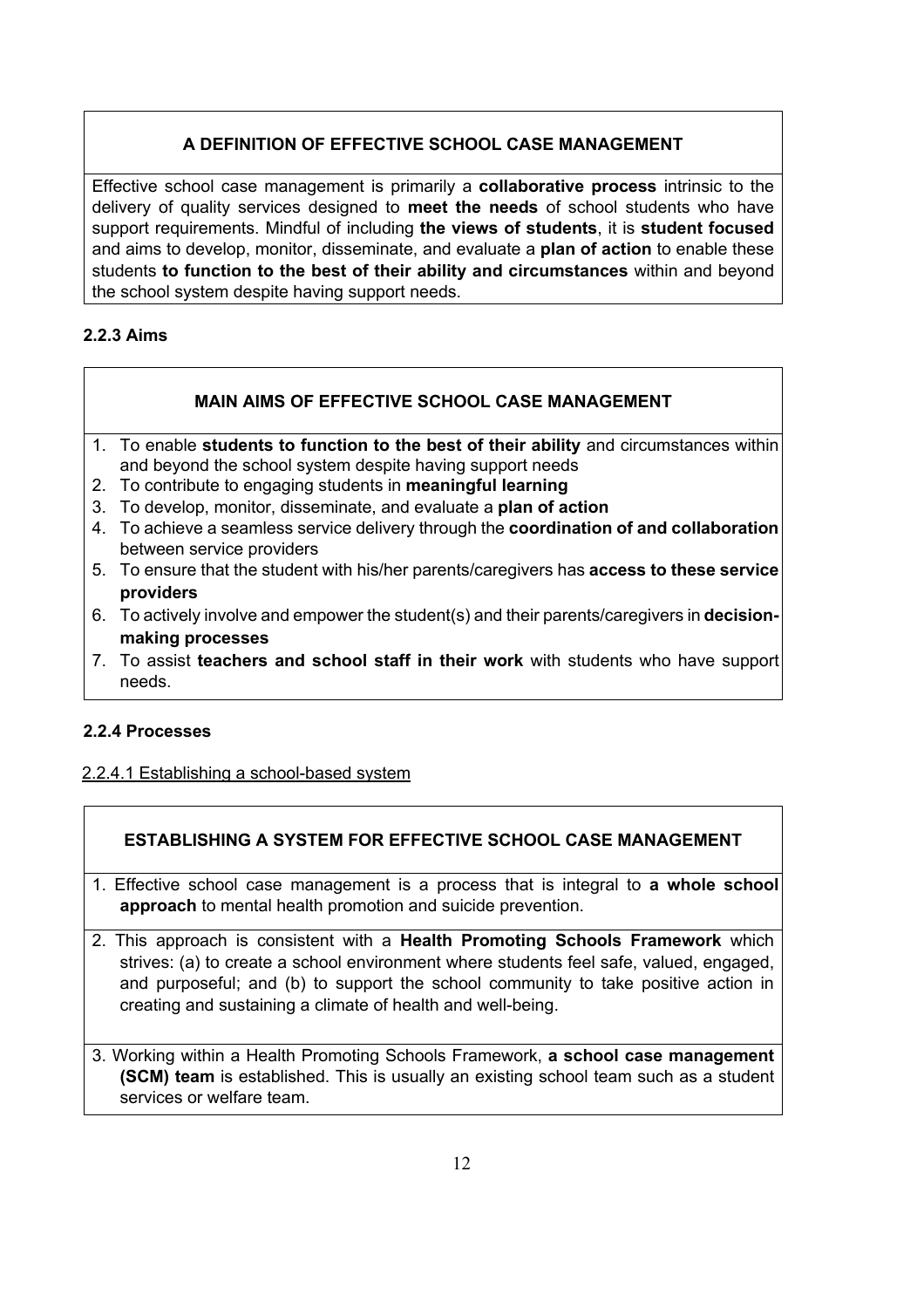- 4. The establishment of the SCM team requires the **strong support of the school executive** and school community in general.
- 5. The main purpose of the SCM team is to offer **a school-based system of care** that is multi-disciplinary and collaborative and aims to achieve better mental health outcomes for students with support needs.
- 6. In partnership with the student, parents/carers, and community (eg. mental health services, child and family services, recreational services, education services, ethnic associations, juvenile justice) the SCM team is **responsible for identifying or creating referral pathways** which are comprehensive and inclusive processes of addressing the needs of students with support needs more successfully.
- 7. The SCM team adopts a **"wrap-around" approach.** This is a flexible system of pastoral care which is primarily concerned with collaboratively devising an integrated action plan for individual students with support needs. This involves actively engaging the student him/herself, parents/carers, and school community partners in planning and decisionmaking so that the needs of the student are adequately addressed within and beyond the school.
- 8. The **membership of the SCM team** will vary according to the main support needs of the school student population and individual students, and available resources.
- 9. The **SCM team should ideally constitute** a school administrator; a student services/pastoral care staff member; the school psychologist/counsellor and other allied heath services if appropriate (such as a local "Divisions of General Practice" G.P.; and specialist allied health providers such as a clinical psychologist, a chaplain, a social worker, and youth worker).
- 10. The **roles and responsibilities** of the members of the SCM team are determined and clearly understood. This includes identifying a coordinator of the team, establishing arrangements for meetings, deciding on an ongoing case manager, and instituting processes of accountability (i.e. clear line management).
- 11. The SCM team should ideally develop a **shared vision** by explicitly:
	- establishing shared goals;
	- determining the collective base of knowledge and skills that the team has;
	- recognising the interdependence of the team members;
	- establishing a shared understanding of student needs;
	- clarifying their criteria for offering a student case management processes;
	- identifying SCM team concerns:
	- establishing evaluation measures;
	- ensuring that power, decision-making, and accountability for outcomes are shared.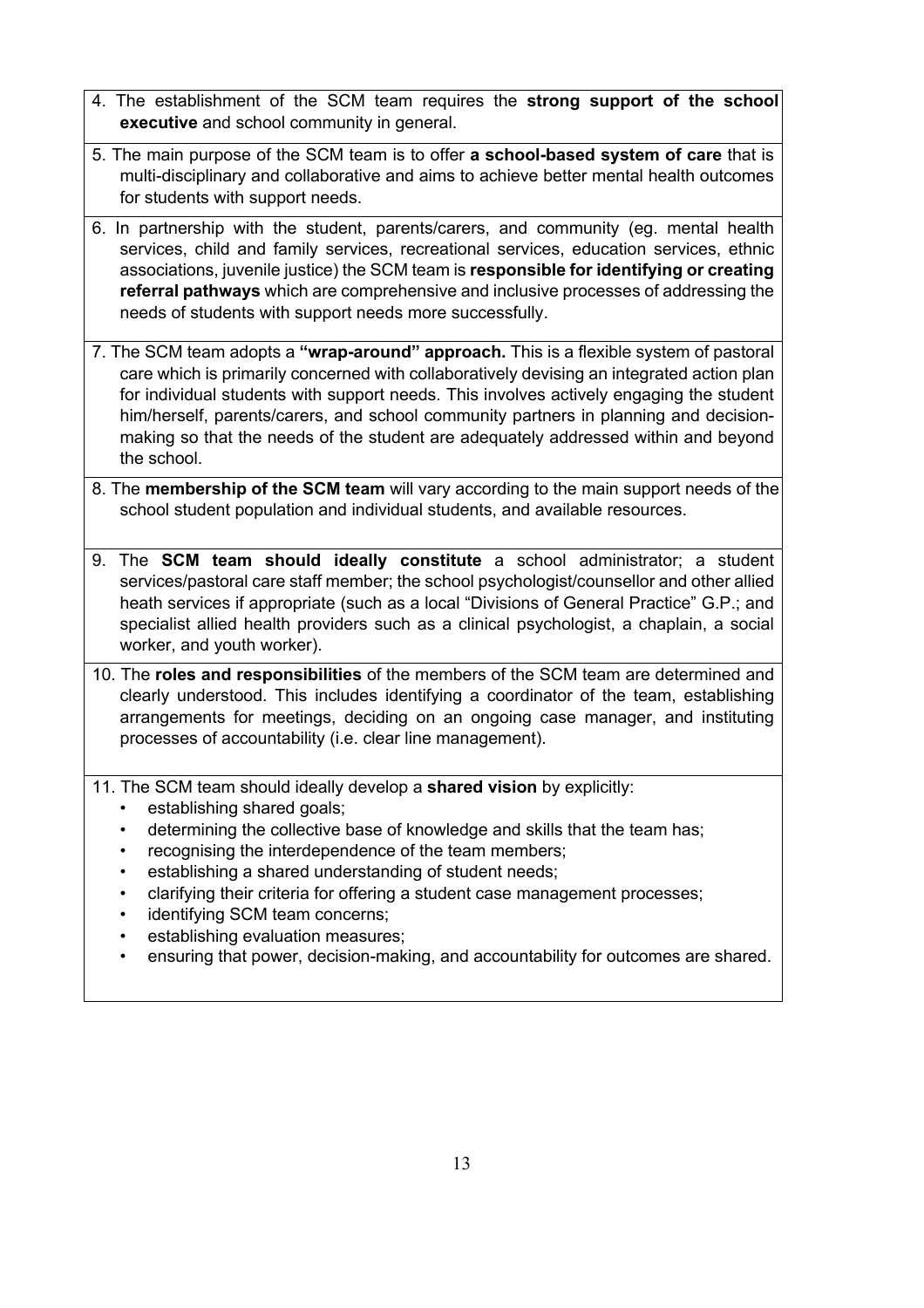## 12. The SCM team becomes a **coordinated team** by:

- establishing roles;
- having regular meetings;
- planning workloads;
- discussing and sharing goals and interventions for individual students with support needs;
- responding to critical incidents associated with students who have support needs;
- planning preventative programs for students with support needs.
- 13. The SCM team have **Professional Learning** to assist in effective case management processes, content and coordination e.g. Brief Strategic/ Solution-focused Therapies; non-punitive counselling skills.
- 14. The SCM **builds alliances and relationships** with a range of agencies to facilitate their involvement in case management meetings.

## 15. The SCM team needs to be **adequately resourced**. On a basic level, this entails:

- making sure that an appropriate meeting room is available (including maintenance of confidentiality);
- staff are released when necessary:
- the provision of back-up staff when team members are not available;
- allocation of time for communication via phone, e-mail, and/or in person;
- allocation of funding to support the work of the SCM team (eg. administrative costs, teacher relief).
- 16. The role of the SCM team is **clearly communicated to the school community** so that it is considered to be an accessible and valuable resource for all students who have support needs, and their families.
- 17. The SCM team should ensure that: (a) ideally **all school staff understand** that at some stage they may be involved in planning for and/or supporting an individual student with support needs (including teaching and learning adjustments, flexible programming, specific behavioural strategies); and (b) the **school staff will be supported** themselves in doing this effectively.

## 2.2.4.2 Strategies

# **STRATEGIES OF EFFECTIVE SCHOOL CASE MANAGEMENT**

## **1.** *Case Identification***: Identifying the eligibility of the student for case management process**

1.1 Ideally, a health professional and/or the SCM team carries out a **preliminary assessment process** to determine the perceived needs of the student.

1.2 Using its **criteria** for offering a student case management processes, the SCM team **appraises** the student's needs and decides whether or not case management processes are appropriate.

1.3 If case management processes are considered **appropriate**, a **case manager is appointed** promptly (see 5.1 below).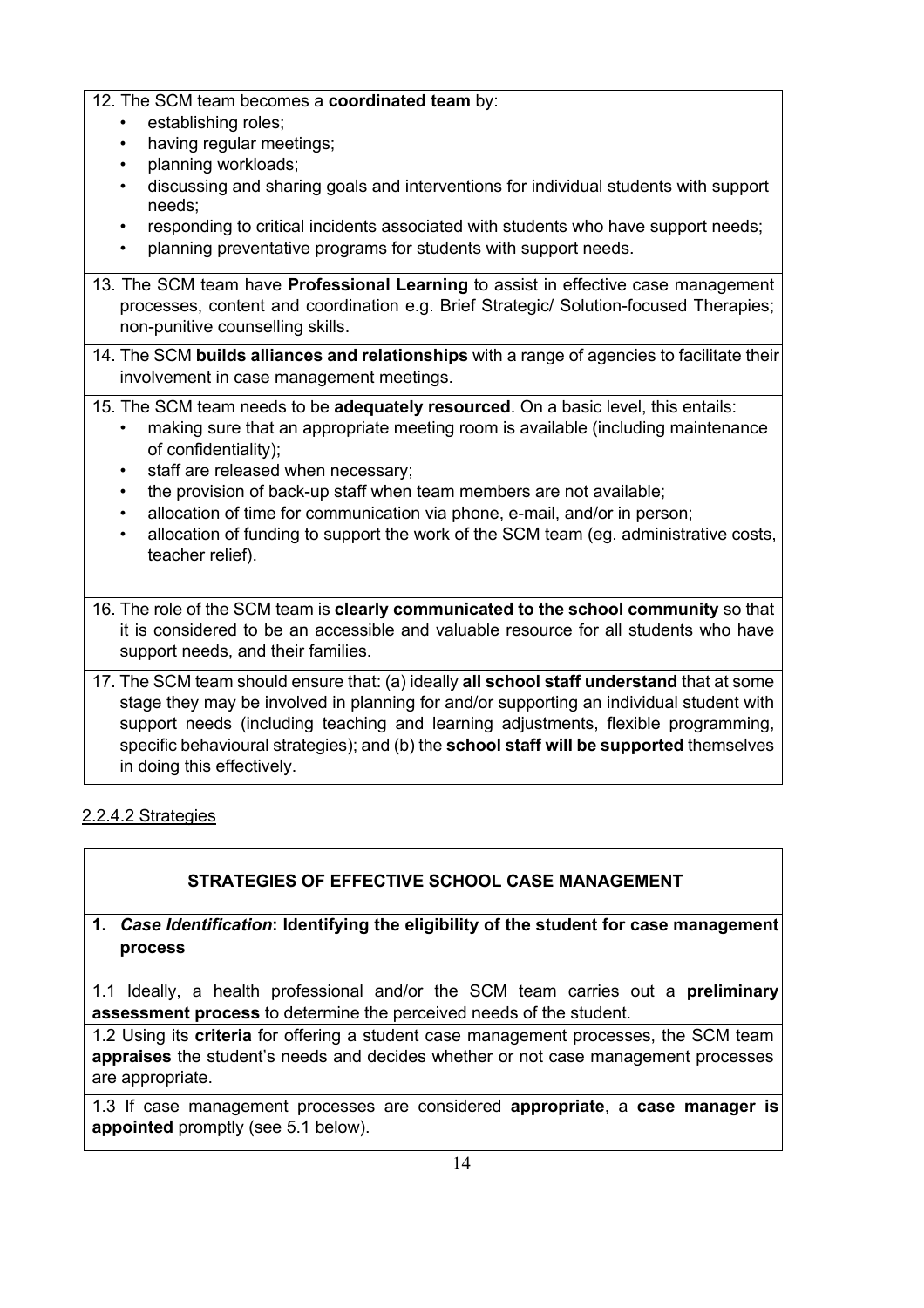1.4 An **initial case conference** is arranged to which the prospective student and parents/caregivers (if appropriate) and other stakeholders are invited.

1.5 The involvement of parents/caregivers depends on the **age and maturity** of students – **written informed parental consent** for the student to participate in the case conference would be necessary in many cases.

**2.** *Referral:* **Linking the student to a team member who establishes a professional relationship with the student** 

2.1 The student and his/her parents/caregivers are briefed individually on the **nature** of the case management process; the **roles, rights and responsibilities** of all involved; and the **procedures** for collecting information.

2.2 The case management **process and criteria** for selecting the student and ending case management are explained individually to the student and his/her parents/caregivers.

2.3 The student is **invited to discuss the case management process** with the SCM, and encouraged to participate collaboratively in shared planning and decision-making.

2.4 The student or his/her parents/caregivers undertakes and gives **written informed consent** to participate in the case management process.

2.5 In cases where a **student has an intellectual disability**, written informed consent needs to be **appropriately adjusted** according to the student's development and particular needs.

2.6 With the written informed consent of the student or his/her parents/caregivers, **appropriate accurate information** is collected before and/or after the initial case conference. This includes explaining how the information and records will be securely stored, and right of access to and any arrangements for sharing of this information.

2.7 An invitation to provide important missing **personal demographic information and data** may occur in the context of the initial case conference.

2.8 **Respect** for and true **understanding** of the student is paramount, particularly in terms of values, culture, and language.

## **3.** *Assessment***: Endeavouring to understand the student's perspective, and identifying and assessing the student's needs**

3.1 Assessment is a **dynamic, educative**, and usually **ongoing process** of identifying main factors and circumstances (eg. student context, family, school, community, peers etc) that either inhibit or enhance the student's health and well-being.

3.2 Assessment is likely to involve **collecting and appraising** information and data from a variety of sources involving a range of disciplines and agencies.

3.3 The amount and type of information and data collected and shared will depend on the **nature and level** of student need.

3.4 Assessment improves **understanding** of the student's needs and is the basis upon which a plan of action can be developed and progress evaluated.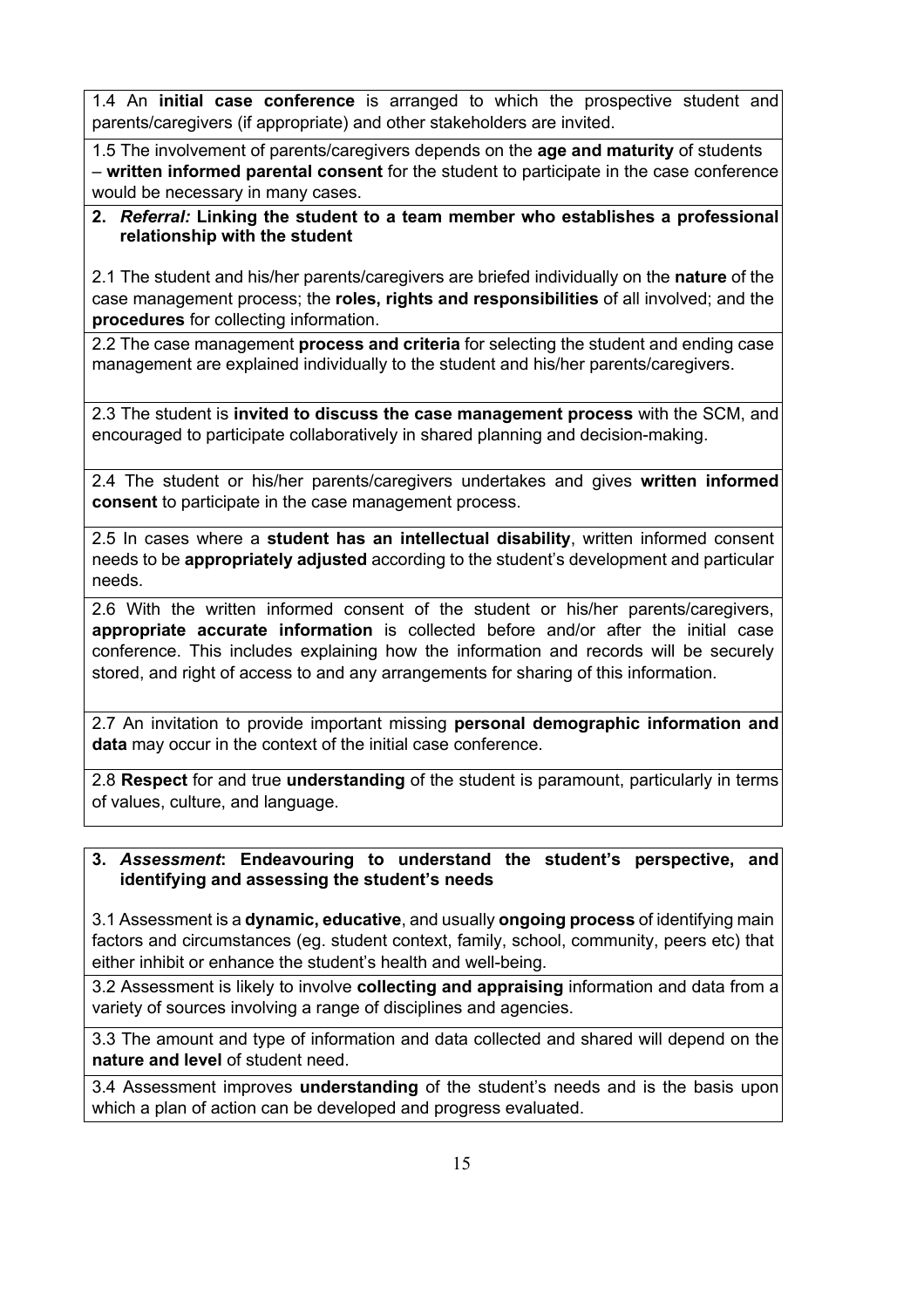3.5 Assessment is **student-centred**, where the focus is on the student-in-context, and the student and his/her parents/caregivers are encouraged to participate actively in the process.

3.6 Assessment is **comprehensive**, focusing upon student strengths, protective resources and risks, the past and present, and including a broad range of student needs in areas such as mental health, education, life-skills, cultural, resilience, social, and family.

3.7 Assessment is embedded in a sound knowledge of **child and adolescent development.**

3.8 An **ecological approach** is adopted in understanding the needs of student-in-context.

3.9 Assessment outcomes and student-identified needs are **documented** and **communicated** in a language that is understood by the student and all stakeholders.

#### **4.** *Planning***: A collaborative and dynamic process of establishing a coordinated action plan with key stakeholders**

4.1 The **action plan** is **outcomes focused** and, based on the needs of the student, consists of intended outcomes and associated strategies.

4.2 The **action plan includes** specific time frames, review dates, a projected date for the transition/closure/completion of case management, the roles and responsibilities of all stakeholders, and a set of criteria/performance indicators to enable an evaluation of the outcomes.

4.3 Planning is **individualised, inclusive and collaborative**; the student and his/her parents/caregivers are encouraged to identify and prioritise his/her needs, and in partnership with the case manager develop the action plan.

4.4 Planning ensures that **student needs** are balanced with **available quality resources**.

4.5 Where it is likely that **resources will be needed**, an **administrator** is present at the case management meeting and can offer resources as part of the planning process.

4.6 Planning includes the **identification of available quality** resources and services to achieve the action plan's outcomes, and where such resources and services are limited or unavailable, contingency strategies (eg. advocating for new resources/services to be developed) to ensure maximum success in meeting the student's needs.

4.7 The student and his/her parents/caregivers are encouraged **to participate in the identification of resources and services**, and where appropriate, independently access alternative options when there are limitations of choice.

4.8 The action plan is **documented** in a format that makes sense to the student and his/her parents/caregivers, who are signatories of the plan (see example of a Case Conference Record on pp 52 and 53).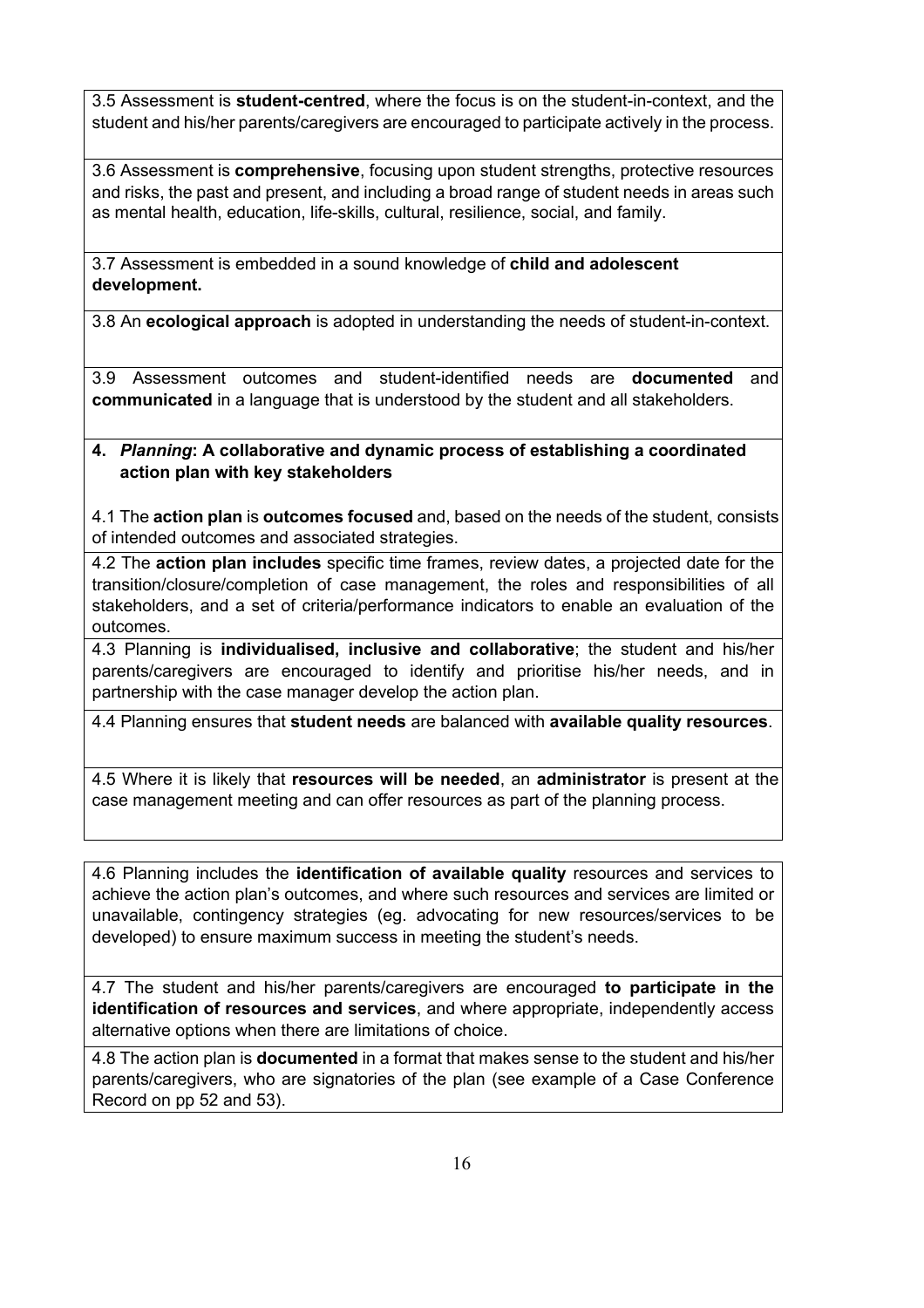4.9 The case management process and implementation of the action plan are **clearly understood** by the student and his/her parents/caregivers so that they are informed participants who can contribute confidently to making decisions and achieving the action plan's outcomes.

4.10 The case management process must take into consideration that the **student's capacity to understand** clearly the case management process and action plan implementation is dependent on his/her developmental age and the nature of his/her needs.

## **5.** *Implementation***: Executing, coordinating, and monitoring the action plan**

5.1 A **school-based case manager is designated** to a student to ensure that there is a coordinated approach and follow up. This case manager will be designated according to a range of factors such as ability to relate to the student and family, and the level of skills required for the case management process. For example, the case manager could be the student services manager, school counsellor, or school psychologist.

5.2 The SCM team holds **regular meetings** to review case management actions and case loads, and generally monitor case management processes.

5.3 The designated case manager ensures that the **action plan is implemented** according to the strategies, time frames, periodic reporting, and stakeholder roles and responsibilities agreed upon.

5.4 The designated **case manager's coordination role** includes:

- identifying the services and resources needed to achieve the action plan's outcomes;
- briefing the service provider(s);
- referring the student to the service provider(s);
- convening case conferences;
- monitoring the quality of the services provided and progress towards achieving the outcomes;
- adjusting the action plan when necessary;
- reporting on the outcomes of the action plan;
- consulting and communicating on an ongoing basis with the student, service provider(s), and other stakeholders (eg. family, carers, teachers) about the above processes.

5.5 The designated **case manager's role is understood and could involve delegation of support** or it could include direct support by, for example:

- mentoring the student;
- counselling the student;
- modelling pro-social behaviour;
- educating the student and parent(s)/carer(s) about the nature of the services offered;
- accompanying the student to appointments, case conferences etc;
- being an advocate for the student (eg. ensuring that the student's views are heard and actioned; lobbying for particular resources).

5.6 The designated case manager ensures that appropriate standards of **duty of care** are applied in the implementation process.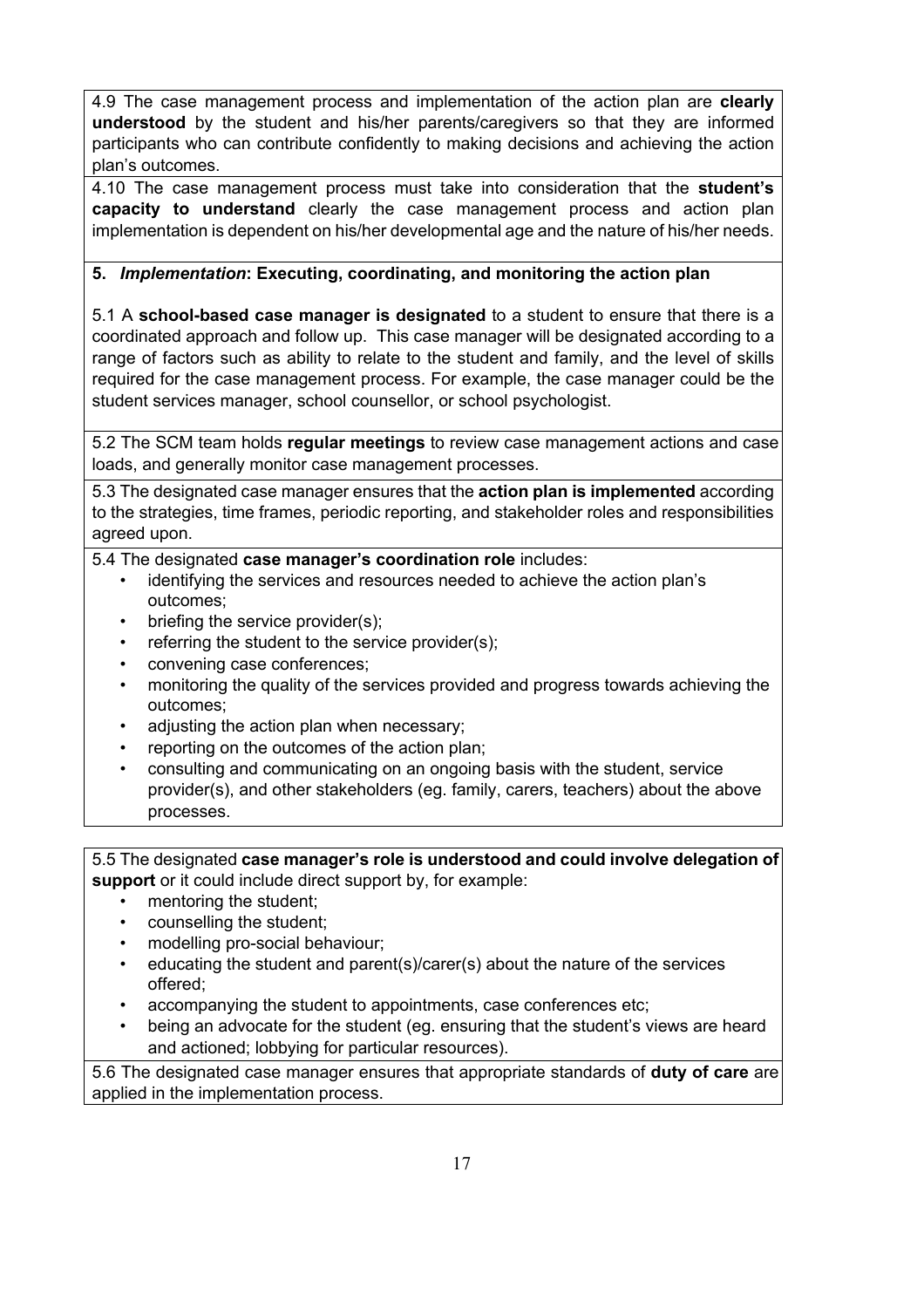5.7 The designated case manager maintains **a good rapport and communication** with the student, and respects the student's legal and human rights, privacy and confidentiality within the bounds of safety and well-being.

5.8 Ideally, case conferences are based on **good practices** associated with **facilitating meetings and group processes** such as:

- Clarifying the purpose of the meeting;
- Checking on participants' understanding of the process and intended outcomes;
- Ensuring that all participants have an opportunity to speak;
- Encouraging all participants to listen to each other;
- Making sure that the student's views have been heard and incorporated in shared decision-making and planning;
- Endeavouring to be non-judgemental;
- Managing conflict in a constructive way;
- Using a Solution-focused approach;
- Articulating clear outcomes that all participants understand;
- Staving within time schedules:
- Maintaining accurate written records.

5.9 A **collaborative approach** is used when implementing the action plan, involving active interaction, collaborative monitoring and reviewing of progress, mutual problemsolving, and collective strategising between the case manager, student, parent(s)/carer(s), other stakeholders, and all service providers.

5.10 The **individualised plans** (behavioural and educational) are shared with staff involved with the student (class teachers) and ideas about teaching and learning adjustments are negotiated. In cases where out-of-class issues arise (eg. lunchtimes) a plan for implementation is negotiated and shared with relevant staff.

#### **6.** *Transition or Closure or Completion***: Developing a transition plan to move to minimal or no case management**

6.1 A **transition plan** is identified at the **commencement** of the case management process and developed in collaboration with the student, service providers, and all stakeholders.

6.2 The transition plan is based on the information gathered at the **referral and assessment phases**, and is informed by the monitoring and reviewing processes.

6.3 The **criteria for completing** the case management cycle usually include achievement of the action plan outcomes; compliance with legal requirements; and expiry of time frames.

6.4 **Planning for risks and transitions** includes the provision of ongoing support that assists the student in developing independence and self-advocacy, and maintaining achievements and personal health and well-being.

6.5 **Completing** the case management cycle can be an **emotional experience** for the student and should be handled with sensitivity and empathy.

6.6 The student is aware of his/her **right to request re-activation** of the case management processes in the future.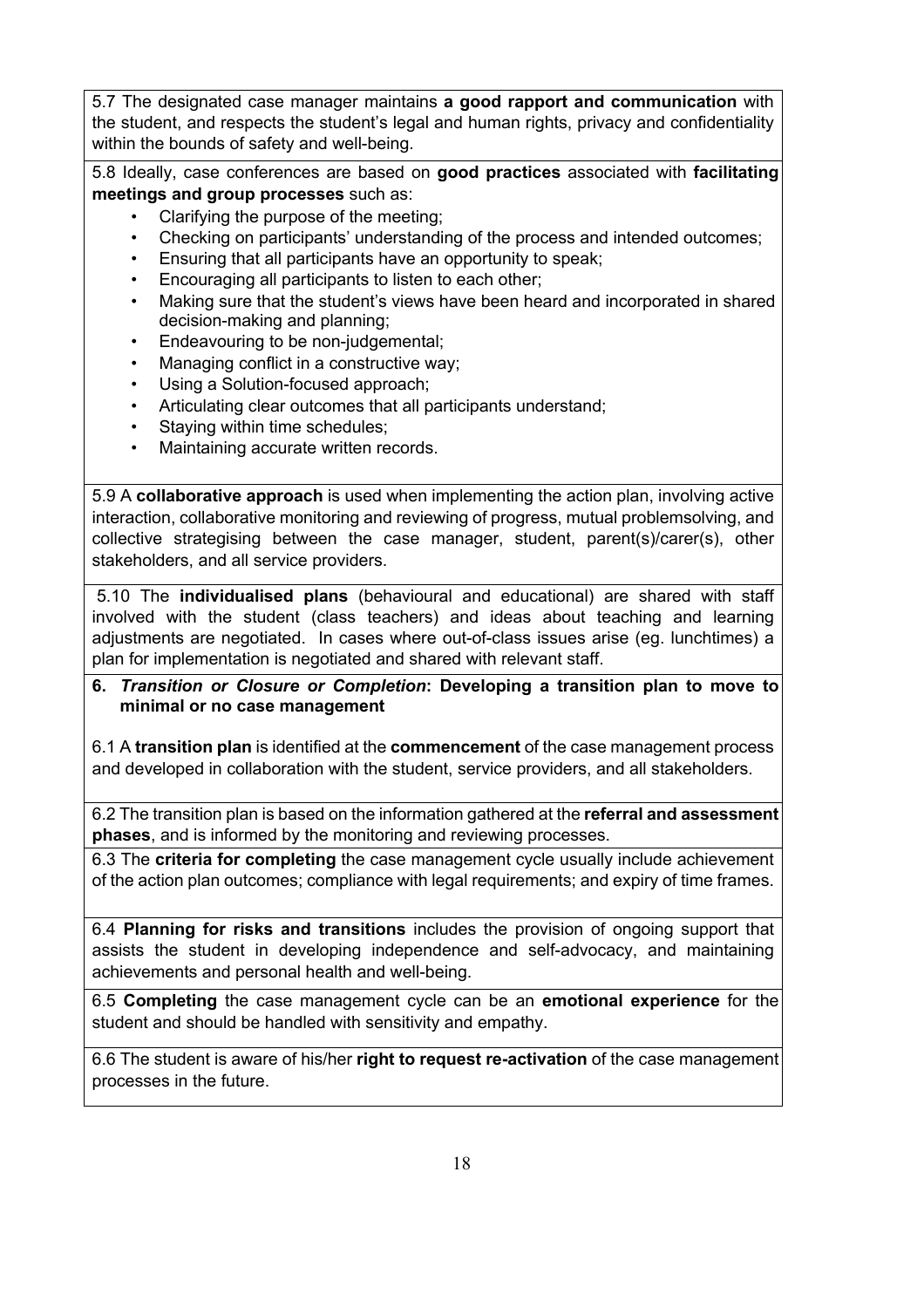6.7 A case management process can be **re-activated on request** of staff, parents/caregivers, and other stakeholders too.

#### **7.** *Evaluation***: Determining the effectiveness of the case management processes and the action plan**

7.1 The **aims** of evaluation are:

- To ascertain the effectiveness of the case management processes in relation to the extent to which the action plan outcomes have been achieved, and thus the student's needs met;
- To assess the costs against the benefits attained;
- To determine student and parent/caregiver satisfaction;
- To appraise the quality of the case management processes provided.

7.2 Evaluation is a necessary **formative and summative** aspect of evidence-based case management practice.

7.3 Evaluation is a formal **extension** of the **monitoring and reviewing** process, and is included in case management from the beginning.

7.4 Evaluation is **integral** to the case management process by being part of the interactive learning cycle and thus contributing continuously to the ongoing improvement of the quality of the service.

7.5 The student, service providers, and all other stakeholders are an **essential contributor** to the evaluation process.

7.6 **Reporting** on the evaluation of the effectiveness of each case management process is an **integral part of the school-based system of care**. In general, this involves:

- the designated case manager reporting to the SCM team;
- the school's student services or equivalent structure reporting to the school leaders on the effectiveness of the process and any system needs in relation to gaps in services, support and resourcing needs;
- including feedback to student services and the SCM team in relation to commendations, recognition, celebration of success, and recommendations for improving processes.

# **SECTION 3: A kit for developing effective school case management practices**

This section consists of a kit which is designed to engage school-based staff (eg. principals, deputy principals, heads of departments, team leaders, student services personnel, teachers) in consultation with mental health specialists (eg. school psychologists, school counsellors, social workers, youth workers, and G.P.'s) in appraising and developing the quality of their school's case management practices. It is assumed that school-based staff are not necessarily specialists in the area of school case management but are involved in some capacity in working with students who have support needs. The kit comprises seven resources:

1. **Checklists** based on the framework in section 2, which require staff to appraise the extent to which they consider particular aspects of effective school management practices to be developed in their school. These checklists focus on the *processes* associated with effective school case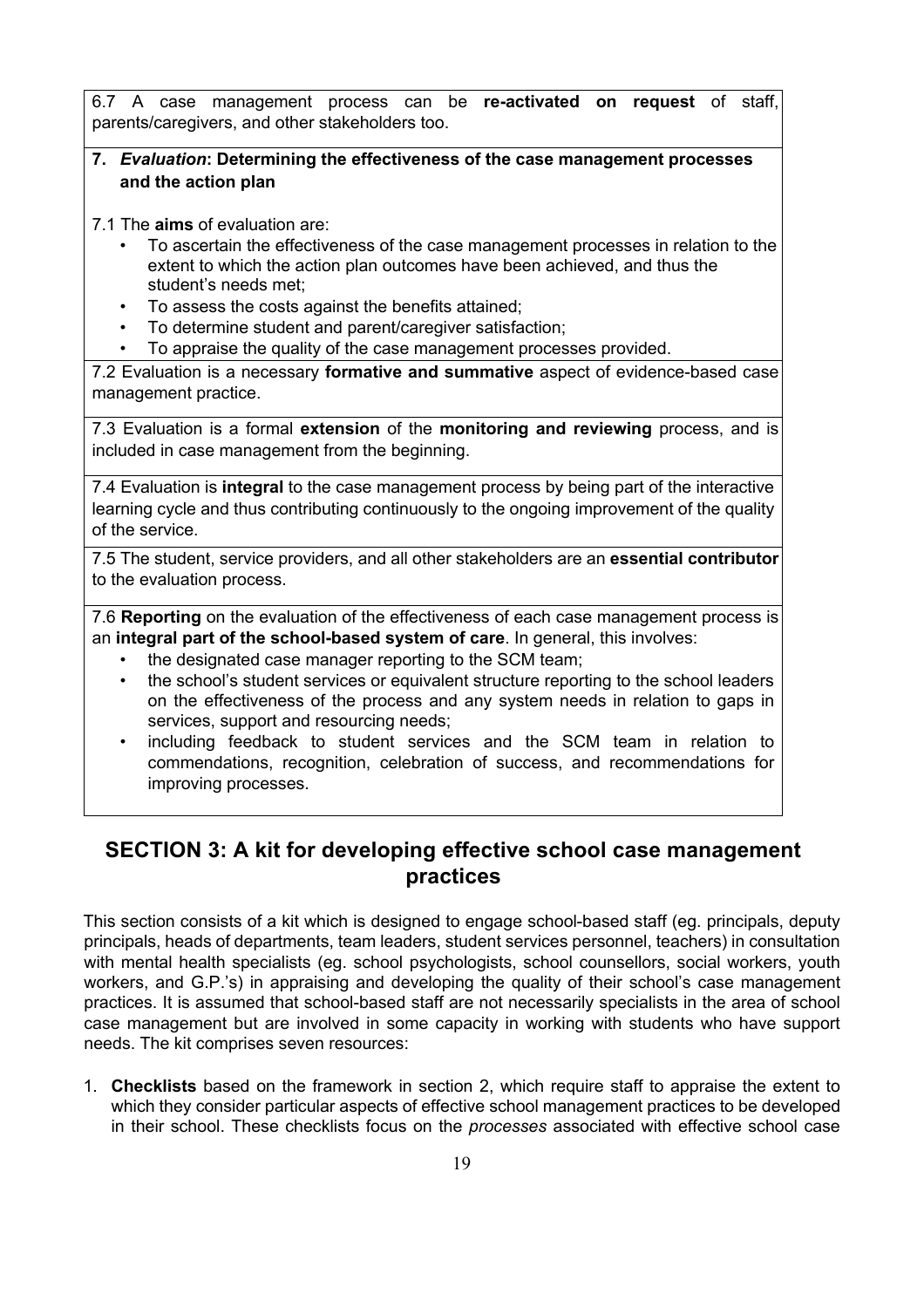management, and include a section on "establishing a school-based system", and a section on "strategies" (Case Identification; Referral; Assessment; Planning; Implementation; Transition/Closure/Completion; Evaluation). They can be completed either as a paper version or online: http://mmplus.agca.com.au/escm.php ;

- 2. **Case management development forms** which give staff the opportunity to target particular aspects of their case management practices for development and improvement;
- 3. **A range of summaries** of the main aspects of school case management which can be used as part of a professional learning program, such as:
	- Why school case management?
	- A Framework for a Comprehensive Whole School Mental Health Program
	- The principles, definition, aims, and strategies of effective school case management
	- Developing a shared vision for the School Case Management (SCM) team
	- The role of the case manager
	- Facilitating case conference meetings
	- Using a Solution-focused approach to case conference meetings;
- 4. **A pro-forma sample** of a case conference record which includes an action plan and can be adapted to suit particular contexts;
- 5. **A Power Point presentation** of the main aspects of school case management which can be used as part of a professional learning program (available as a separate Power Point file);
- 6. **An example** of a school's process for case management (available as a separate Power Point file);
- 7. **A list of useful websites** which are associated with mental health in schools and case management.

This section can be downloaded as a whole from http://mmplus.agca.com.au/escm.php. Alternatively, each of the resources can be downloaded separately.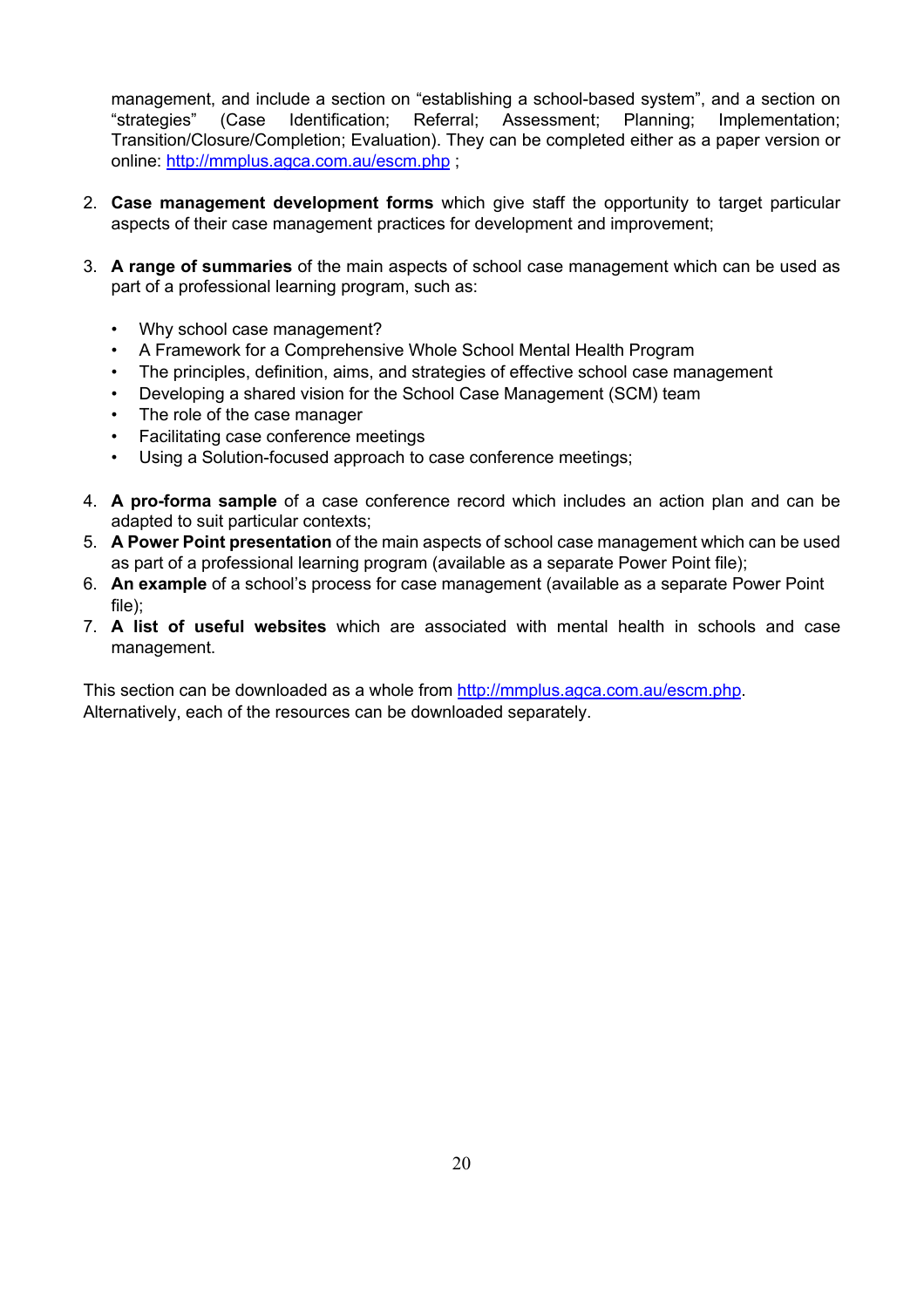



# **Appraising our school's case management: An overview**

#### **Ideas for use:**

Before completing the detailed checklists that follow (either paper version or online: http://mmplus.agca.com.au/escm.php.), use the table below to record a "first off" appraisal of the overall developmental level your school is achieving in relation to effective school-based case management. This can be done on an individual basis or in small groups where consensus is sought.

## **FOUR LEVELS OF DEVELOPMENT**

- 1. **Undeveloped** = This CM process/strategy/structure is *not* established at all
- 2. **Developing** = This CM process/strategy/structure is in the *process* of being established
- 3. **Developed** = This CM process/strategy/structure *is* established and operating effectively *most* of the time
- 4. **Well established** = This CM process/strategy/structure *is* established and operating effectively *all* of the time

|                                                                                                            |                                                                                                                            |    | 6. Transiti<br>on/clos<br>ure/com<br>pletion |  |  |  |
|------------------------------------------------------------------------------------------------------------|----------------------------------------------------------------------------------------------------------------------------|----|----------------------------------------------|--|--|--|
| A: SCHOOL-BASED CASE MANAGEMENT SYSTEM (has an established schoolbased<br>case management system in place) |                                                                                                                            |    |                                              |  |  |  |
|                                                                                                            | <b>B: STRATEGIES</b>                                                                                                       |    | transitio<br>n plan to<br>move to            |  |  |  |
| 1.                                                                                                         | <b>Case identification</b> (identifying the eligibility of the student for case management)                                |    | minimal<br>or no                             |  |  |  |
| 2.                                                                                                         | <b>Referral</b> (linking student to team member who establishes a professional<br>relationship with the student)           |    | case<br>manage<br>ment)                      |  |  |  |
|                                                                                                            | 3. Assessment (endeavouring to understand the student's perspective, and identifying<br>and assessing the student's needs) | 7. | Evaluati<br><b>on</b>                        |  |  |  |
|                                                                                                            | 4. Planning (a collaborative and dynamic process of establishing a coordinated action<br>plan with key stakeholders)       |    | (determi<br>ning<br>effective                |  |  |  |
| 5.                                                                                                         | <b>Implementation</b> (executing, coordinating, and monitoring the action plan)                                            |    | ness of                                      |  |  |  |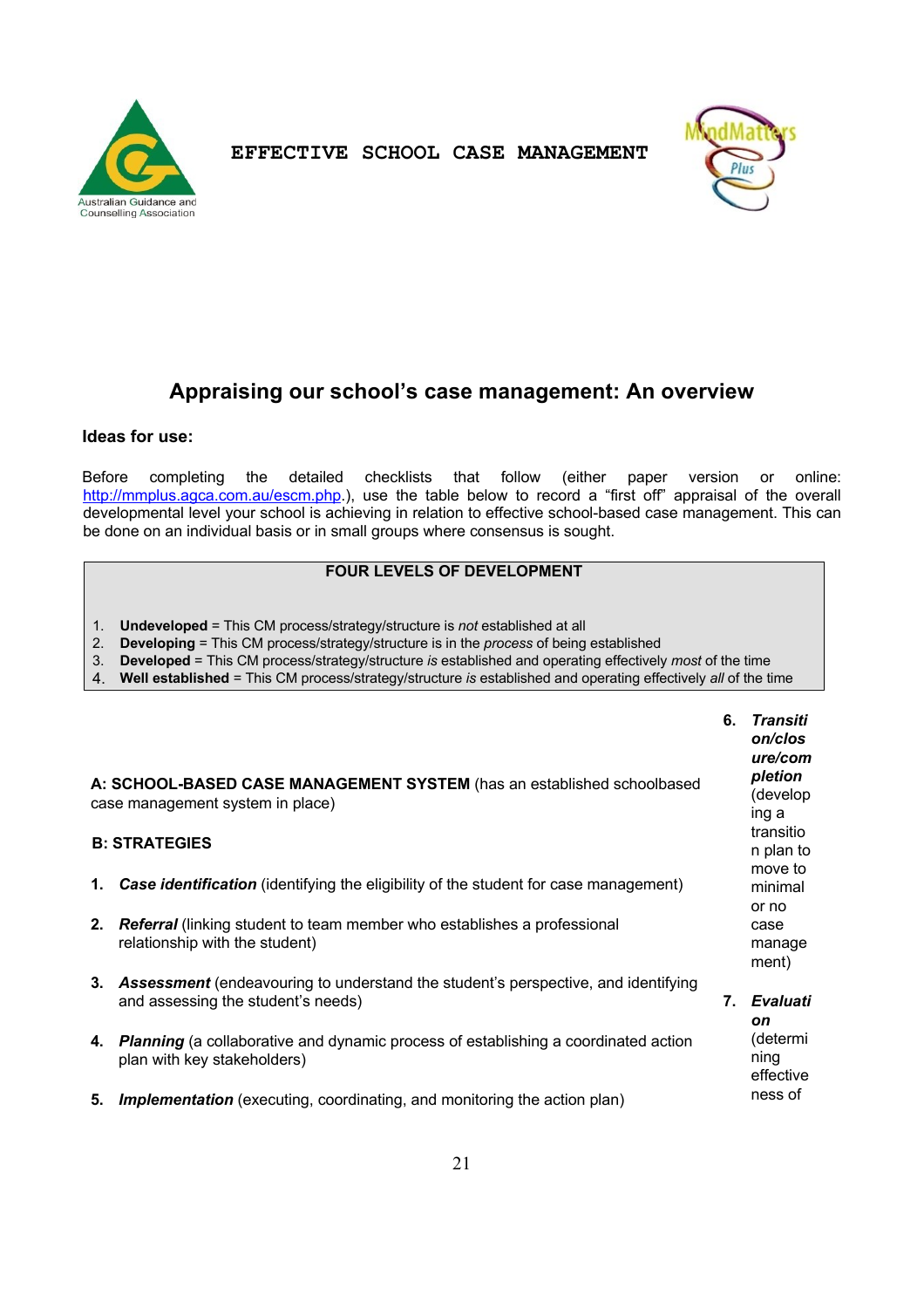|   |                |                     | Australian Guidance and        | EFFECTIVE SCHOOL CASE MANAGEMENT<br>the case management processes and action plan) |             |              |                |   |
|---|----------------|---------------------|--------------------------------|------------------------------------------------------------------------------------|-------------|--------------|----------------|---|
|   |                | <b>Circle level</b> | <b>Counselling Association</b> |                                                                                    |             | $2^{\circ}$  | 3              | 4 |
|   | $\mathbf{2}$   | 3                   | $\boldsymbol{4}$               |                                                                                    | 1           | $\mathbf{2}$ | 3              |   |
|   | 2              | 3                   | 4                              |                                                                                    | $\mathbf 1$ |              | 2 <sup>3</sup> | 4 |
| 1 | $\overline{2}$ | 3                   | $\overline{\mathbf{4}}$        |                                                                                    |             |              |                |   |
|   |                |                     |                                |                                                                                    |             | 2            | з              |   |

# **Checklist A: Appraising our school's case management**

## **SYSTEM**

#### **Ideas for use:**

The purpose of this checklist is to offer school-based staff and mental health specialists who work with students who have support needs a means to reflect upon the quality of their case management practice, and where appropriate, implement strategies that will develop and improve their practice. This checklist presents a list of key indicators associated with an **effective school-based case management system.** Using the four levels of development below, you are invited to appraise the extent to which you believe your school is achieving an effective school-based case management system. This can be done on an individual basis or in small groups where consensus is sought. When deciding which developmental level your school's case management system is operating at, simply circle the level (1, 2, 3, or 4) next to the indicator which *best* describes the practice in your school. Determining the overall developmental level can then be done by aggregating all twelve scores, giving you a quick and easy overview of your appraisal of your school's case management system.

#### **FOUR LEVELS OF DEVELOPMENT**

- 1. **Undeveloped** = This CM process/strategy/structure is *not* established at all
- 2. **Developing** = This CM process/strategy/structure is in the *process* of being established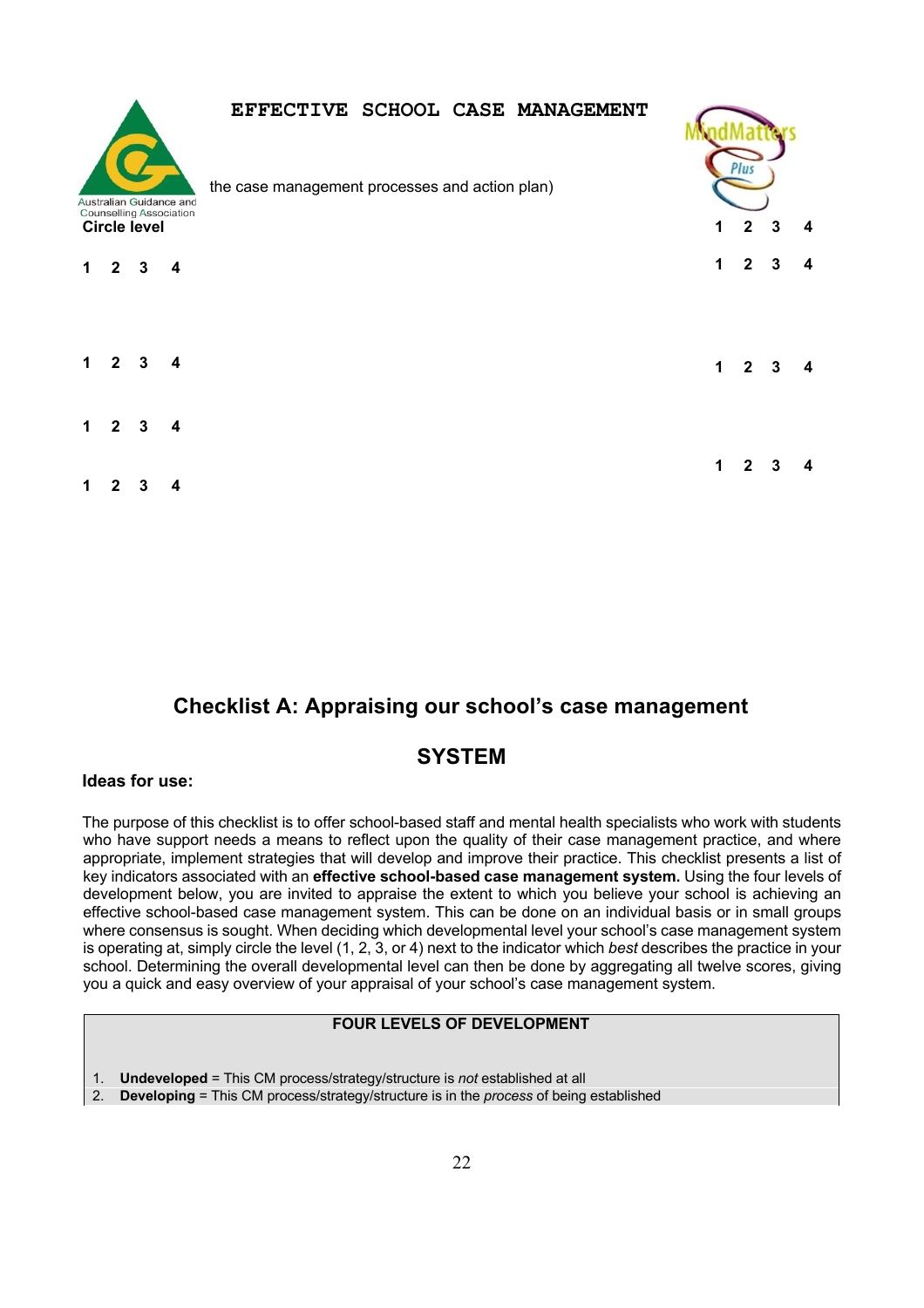



3. **Developed** = This CM process/strategy/structure *is* established and operating effectively *most* of the time

4. **Well established** = This CM process/strategy/structure *is* established and operating effectively *all* of the time

The table below is provided for you to summarise the individual/group ratings of a maximum of 12 individuals/groups of people who have completed this checklist. This distribution can be used as a source for reviewing and planning.

| <b>Individual Names/Groups</b> | 1: Undeveloped | 2: Developing | 3: Developed | 4. Well<br>established |
|--------------------------------|----------------|---------------|--------------|------------------------|
| 1.                             |                |               |              |                        |
| 2.                             |                |               |              |                        |
| 3.                             |                |               |              |                        |
| 4.                             |                |               |              |                        |
| 5.                             |                |               |              |                        |
| 6.                             |                |               |              |                        |
| 7.                             |                |               |              |                        |
| 8.                             |                |               |              |                        |
| 9.                             |                |               |              |                        |
| 10.                            |                |               |              |                        |
| 11.                            |                |               |              |                        |
| 12.                            |                |               |              |                        |
| Total:                         |                |               |              |                        |

**PLEASE NOTE:** An online version of this checklist is available at: http://mmplus.agca.com.au/escm.php. This version will automatically provide you with an aggregation of all your twelve scores, and thus your overall appraisal of the developmental level of your school's case management system. The online version can also provide your school with a summary of the distribution of all participant scores.

# **(A) SYSTEM**

- 1. **Undeveloped** = This CM process/strategy/structure is *not* established at all
- 2. **Developing** = This CM process/strategy/structure is in the *process* of being established
- 3. **Developed** = This CM process/strategy/structure *is* established and operating effectively *most* of the time
- 4. **Well established** = This CM process/strategy/structure *is* established and operating effectively *all* of the time

#### **A: SCHOOL-BASED CASE MANAGEMENT SYSTEM**

**This school has an established school-based case management system in place.** 

1. There is a whole school approac h to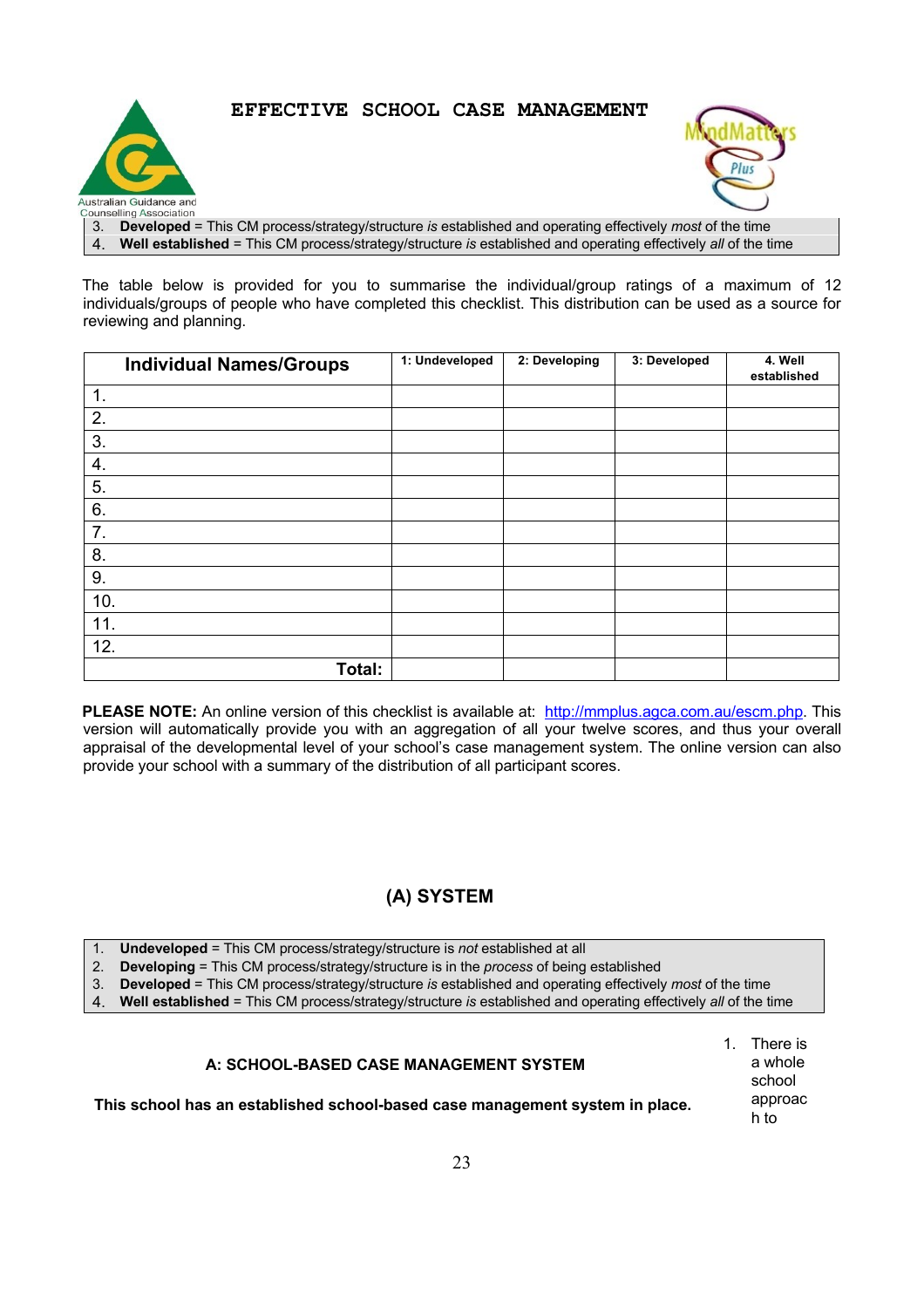

health promotion



 $1 \quad 2 \quad 3$ 

**1 2 3 4** 

**1 2 3 4** 

2. The school has a well established school case management (SCM) team or equivalent (eg. student services or welfare team)

- 3. The SCM team adopts a "wrap-around" approach, which is primarily concerned with collaboratively devising an integrated action plan for individual students with support needs. This involves actively engaging the student him/herself, parents/carers, and school community partners in planning and decision-making so that the needs of the student are adequately addressed within and beyond the school **1 2 3 4**
- 4. The school executive values and strongly supports the SCM team
- 5. The core membership of the SCM team is made up of a wide range of school personnel (eg. a school administrator; a student services/pastoral care staff member; the school psychologist/counsellor; an AIEO) and other allied heath services when needed (eg. a local G.P.; and specialist allied health providers such as a clinical psychologist, a chaplain, a social worker, and youth worker)
- 6. The roles and responsibilities of the members of the SCM team have been clearly established
- 7. The roles and responsibilities of the members of the SCM team have been communicated to the school community
- 8. The SCM team has a shared vision characterised by shared goals, a shared understanding of student needs, and agreement on implementing a CM process
- 9. The SCM team operates as a coordinated team by, for example, having regular meetings, planning workloads, sharing goals and interventions for individual students with support needs, responding to critical incidents and, planning preventative programs **1 2 3 4**
- 10. The SCM has an established network of alliances and relationships with a range of agencies to facilitate their involvement in the CM process
- 11. The SCM team has ongoing professional learning/development to assist in effective CM processes
- 12. The SCM team is well resourced (eg. an appropriate meeting room; access to staff when necessary; allocation of time for communication via phone, e-mail, an/or in person; and allocation of funding to support the work of the SCM team eg. administrative costs, teacher relief) **1 2 3 4**

#### **Circle level**

**1 2 3 4** 

**1 2 3 4** 

**1 2 3 4**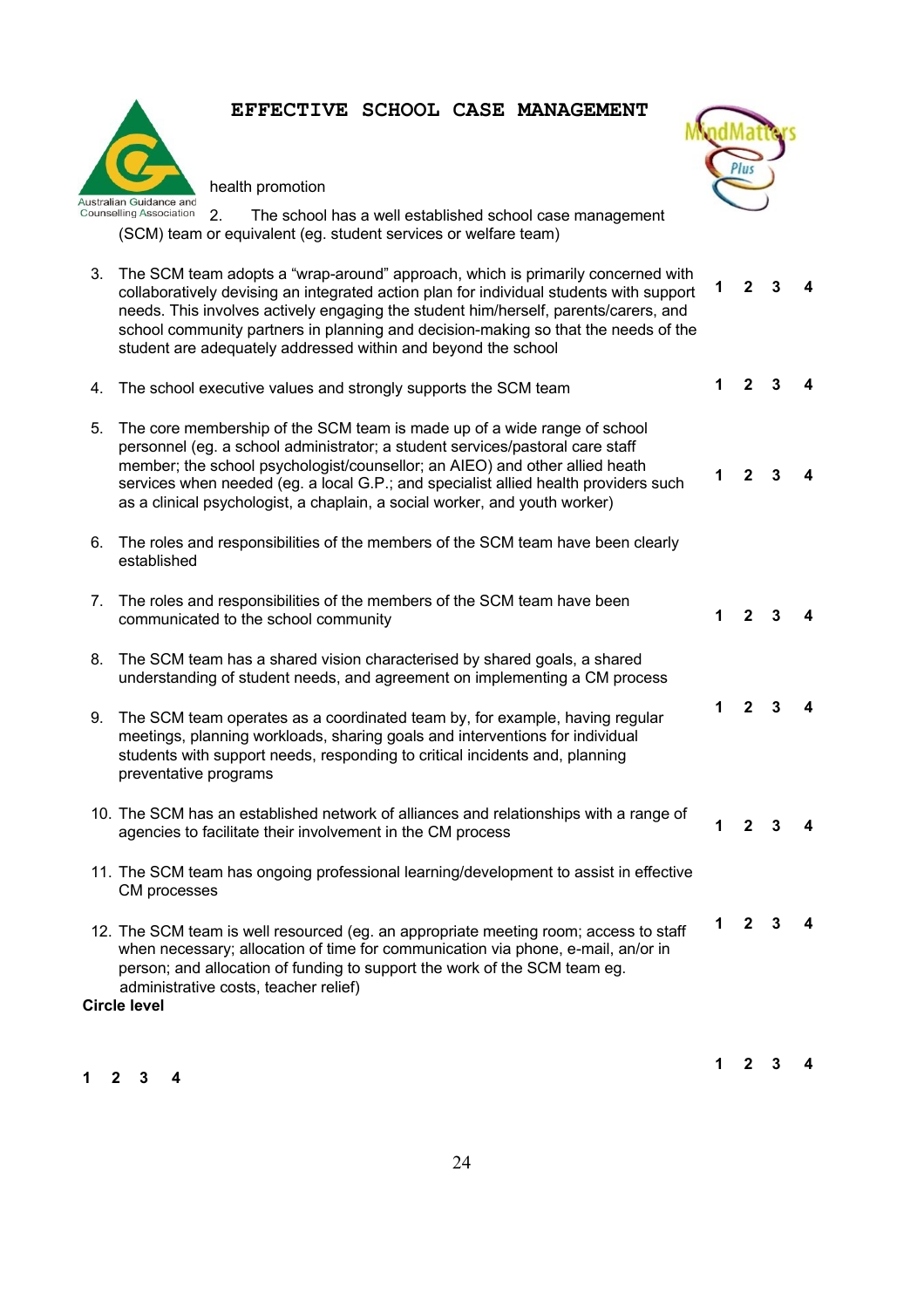

**1 2 3 4** 



**1 2 3 4** 

**1 2 3 4** 

# **Checklist B: Appraising our school's case management**

# **STRATEGIES**

#### **Ideas for use:**

The purpose of these checklists is to offer school-based staff and mental health specialists who work with students who have support needs a means to reflect upon the quality of their case management practice, and where appropriate, implement strategies that will develop and improve their practice. They present a list of key indicators associated with seven **effective school case management strategies** (i.e. Case Identification; Referral; Assessment; Planning; Implementation; Transition/Closure/Completion; Evaluation)**.** Using the four levels of development below, you are invited to appraise the extent to which you believe your school is achieving each of these strategies. This can be done on an individual basis or in small groups where consensus is sought. When deciding which developmental level your school's case management strategies are operating at, simply circle the level (1, 2, 3, or 4) next to the indicator which *best* describes the practice in your school. Determining the overall developmental level for each strategy can then be done by aggregating all the scores.

#### **FOUR LEVELS OF DEVELOPMENT**

- 1. **Undeveloped** = This CM process/strategy/structure is *not* established at all
- 2. **Developing** = This CM process/strategy/structure is in the *process* of being established
- 3. **Developed** = This CM process/strategy/structure *is* established and operating effectively *most* of the time
- 4. **Well established** = This CM process/strategy/structure *is* established and operating effectively *all* of the time

The table below is provided for you to summarise your overall individual/group ratings for each of the seven strategies. It can also be used to record the overall ratings of other participants, thus providing a distribution which offers a collective source for reviewing and planning.

## **SUMMARY OF RATINGS ON KEY SCHOOL CM STRATEGIES**

**School:**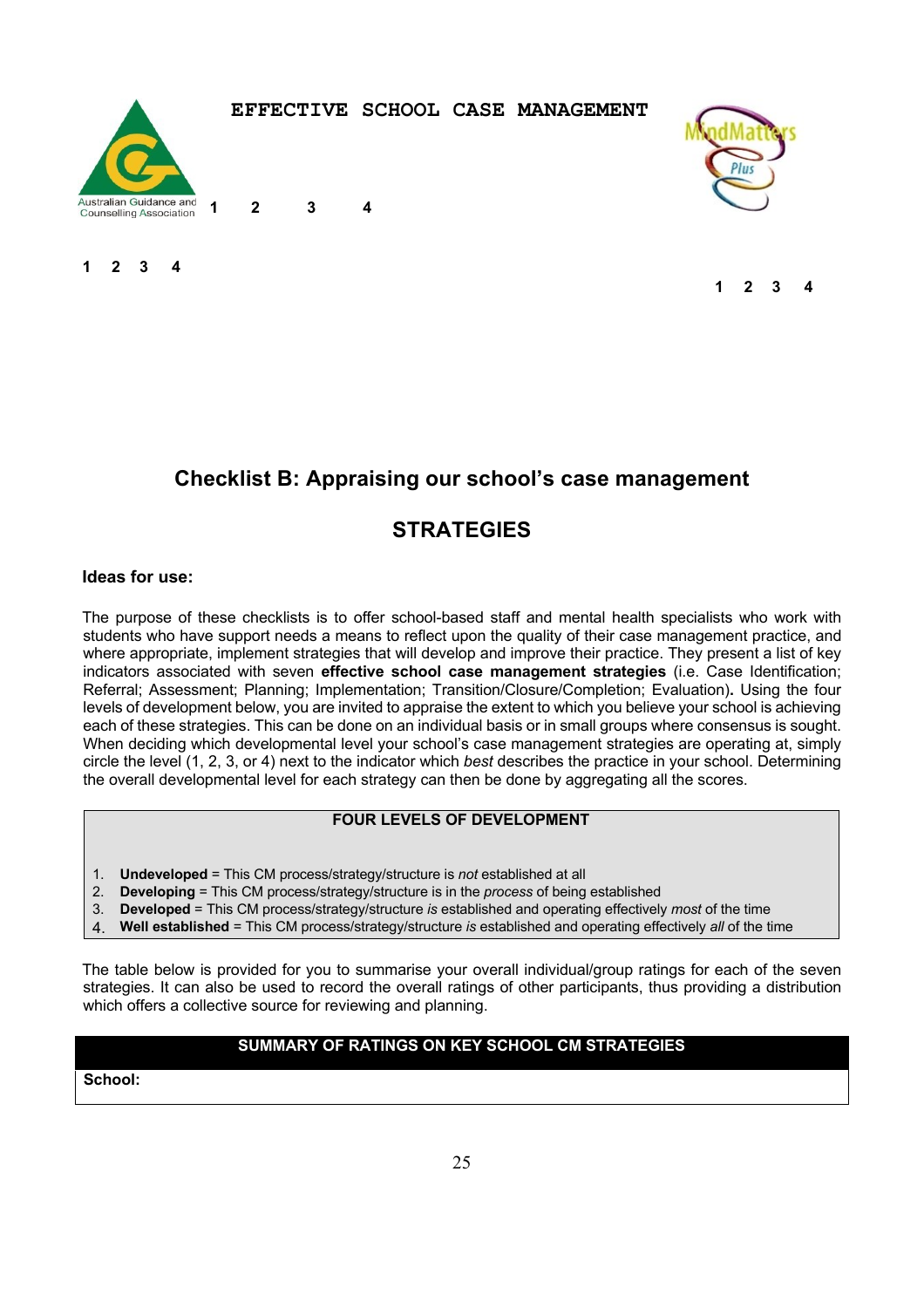



| Australian Guidance and<br><b>Counselling Association</b> |                                                                                                                                                                                                                                                                                                                                             |  |                |                |                |                |                |                |           |           |             |                |                |                |                |                |                         |               |                |                |                |                |                |                         |                         |
|-----------------------------------------------------------|---------------------------------------------------------------------------------------------------------------------------------------------------------------------------------------------------------------------------------------------------------------------------------------------------------------------------------------------|--|----------------|----------------|----------------|----------------|----------------|----------------|-----------|-----------|-------------|----------------|----------------|----------------|----------------|----------------|-------------------------|---------------|----------------|----------------|----------------|----------------|----------------|-------------------------|-------------------------|
| <b>Individual Names or</b>                                |                                                                                                                                                                                                                                                                                                                                             |  |                |                |                |                |                |                |           |           |             |                |                |                |                |                |                         |               |                |                |                |                |                |                         |                         |
| Groups:                                                   |                                                                                                                                                                                                                                                                                                                                             |  |                |                |                |                |                |                |           |           |             |                |                |                |                |                |                         |               |                |                |                |                |                |                         |                         |
|                                                           | Levels ( $\sqrt{}$ box)                                                                                                                                                                                                                                                                                                                     |  |                |                |                |                |                |                |           |           |             |                |                |                |                |                |                         |               |                |                |                |                |                |                         |                         |
|                                                           | 1 = Undeveloped                                                                                                                                                                                                                                                                                                                             |  | $\overline{2}$ | $\overline{3}$ | $\overline{4}$ | $\overline{1}$ | $\overline{2}$ | $\overline{3}$ | $\vert$ 4 | $\vert$ 1 | $2^{\circ}$ | $\overline{3}$ | $\overline{4}$ | $\overline{1}$ | 2 <sup>1</sup> | $\overline{3}$ | $\overline{\mathbf{4}}$ | $\parallel$ 1 | $\overline{2}$ | $\overline{3}$ | $\overline{4}$ | $\overline{1}$ | $\overline{2}$ | $\overline{\mathbf{3}}$ | $\overline{\mathbf{4}}$ |
|                                                           | $2 = Developing$                                                                                                                                                                                                                                                                                                                            |  |                |                |                |                |                |                |           |           |             |                |                |                |                |                |                         |               |                |                |                |                |                |                         |                         |
|                                                           | $3 = Development$<br>4 = Well established                                                                                                                                                                                                                                                                                                   |  |                |                |                |                |                |                |           |           |             |                |                |                |                |                |                         |               |                |                |                |                |                |                         |                         |
|                                                           | <b>Case Identific</b>                                                                                                                                                                                                                                                                                                                       |  |                |                |                |                |                |                |           |           |             |                |                |                |                |                |                         |               |                |                |                |                |                |                         |                         |
| <b>Strategy</b>                                           |                                                                                                                                                                                                                                                                                                                                             |  |                |                |                |                |                |                |           |           |             |                |                |                |                |                |                         |               |                |                |                |                |                |                         |                         |
|                                                           | Referral                                                                                                                                                                                                                                                                                                                                    |  |                |                |                |                |                |                |           |           |             |                |                |                |                |                |                         |               |                |                |                |                |                |                         |                         |
|                                                           | <b>Assessment</b>                                                                                                                                                                                                                                                                                                                           |  |                |                |                |                |                |                |           |           |             |                |                |                |                |                |                         |               |                |                |                |                |                |                         |                         |
|                                                           | <b>Planning</b>                                                                                                                                                                                                                                                                                                                             |  |                |                |                |                |                |                |           |           |             |                |                |                |                |                |                         |               |                |                |                |                |                |                         |                         |
|                                                           | Implementation                                                                                                                                                                                                                                                                                                                              |  |                |                |                |                |                |                |           |           |             |                |                |                |                |                |                         |               |                |                |                |                |                |                         |                         |
|                                                           | <b>Trans/Close/Com</b>                                                                                                                                                                                                                                                                                                                      |  |                |                |                |                |                |                |           |           |             |                |                |                |                |                |                         |               |                |                |                |                |                |                         |                         |
|                                                           | <b>Evaluation</b>                                                                                                                                                                                                                                                                                                                           |  |                |                |                |                |                |                |           |           |             |                |                |                |                |                |                         |               |                |                |                |                |                |                         |                         |
|                                                           | <b>PLEASE NOTE:</b> An online version of this checklist is available at: http://mmplus.agca.com.au/escm.php. This<br>version will automatically provide you with an aggregation for each of the seven strategies associated with<br>effective school case management. The online version can also provide your school with a summary of the |  |                |                |                |                |                |                |           |           |             |                |                |                |                |                |                         |               |                |                |                |                |                |                         |                         |
|                                                           | distribution of all participant scores for each of the seven strategies.                                                                                                                                                                                                                                                                    |  |                |                |                |                |                |                |           |           |             |                |                |                |                |                |                         |               |                |                |                |                |                |                         |                         |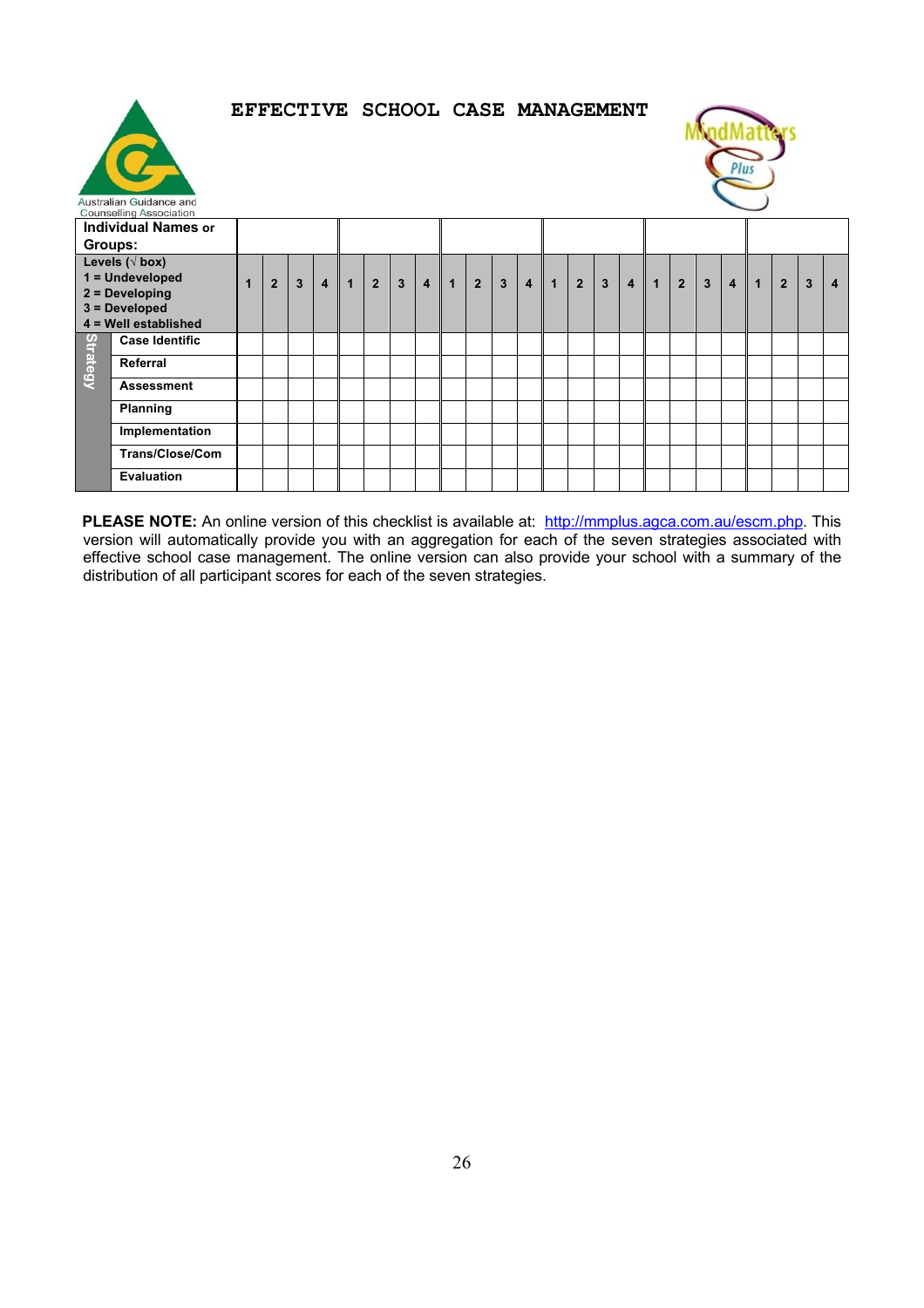



## **(B) STRATEGIES**

- 1. **Undeveloped** = This CM process/strategy/structure is *not* established at all
- 2. **Developing** = This CM process/strategy/structure is in the *process* of being established
- 3. **Developed** = This CM process/strategy/structure *is* established and operating effectively *most* of the time
- 4. **Well established** = This CM process/strategy/structure *is* established and operating effectively *all* of the time

## **1. CASE IDENTIFICATION**

#### **Identifying the eligibility of the student for case management**

- 1. A health professional (eg. clinical or school psychologist; social worker; outside agency) and/or the SCM team carries out a preliminary assessment process to determine the perceived needs of the student
- 2. The SCM team appraises the student's needs and decides according to the criteria to case manage
- 3. A case manager is appointed promptly

4. An initial case confere nce is arrange d to which the prospec tive student and parents/ caregive rs (if appropri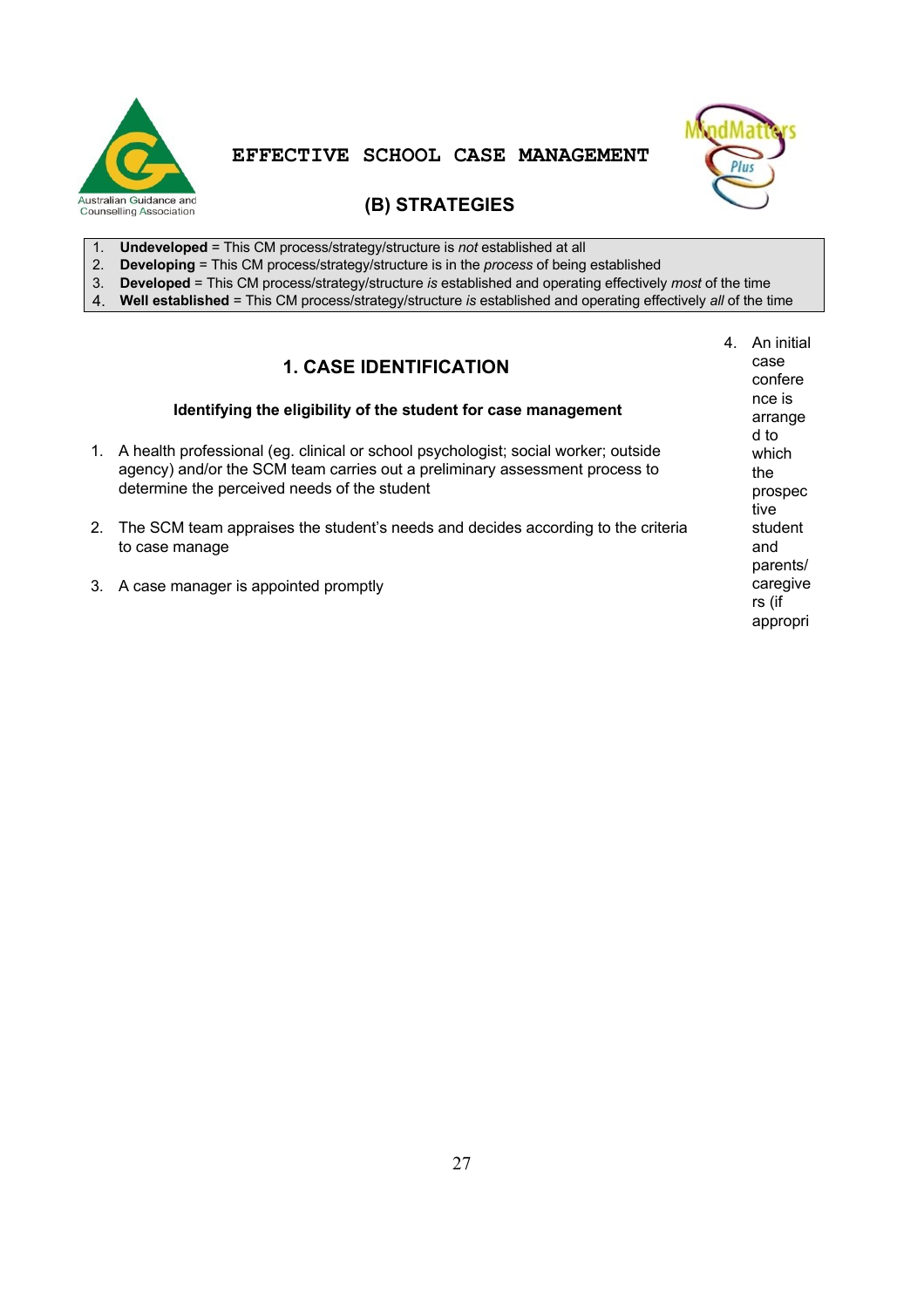

ate) and other stakeholders are invited



- **Circle level**
- **1 2 3 4**
- **1 2 3 4**
- **1 2 3 4**
- **1 2 3 4**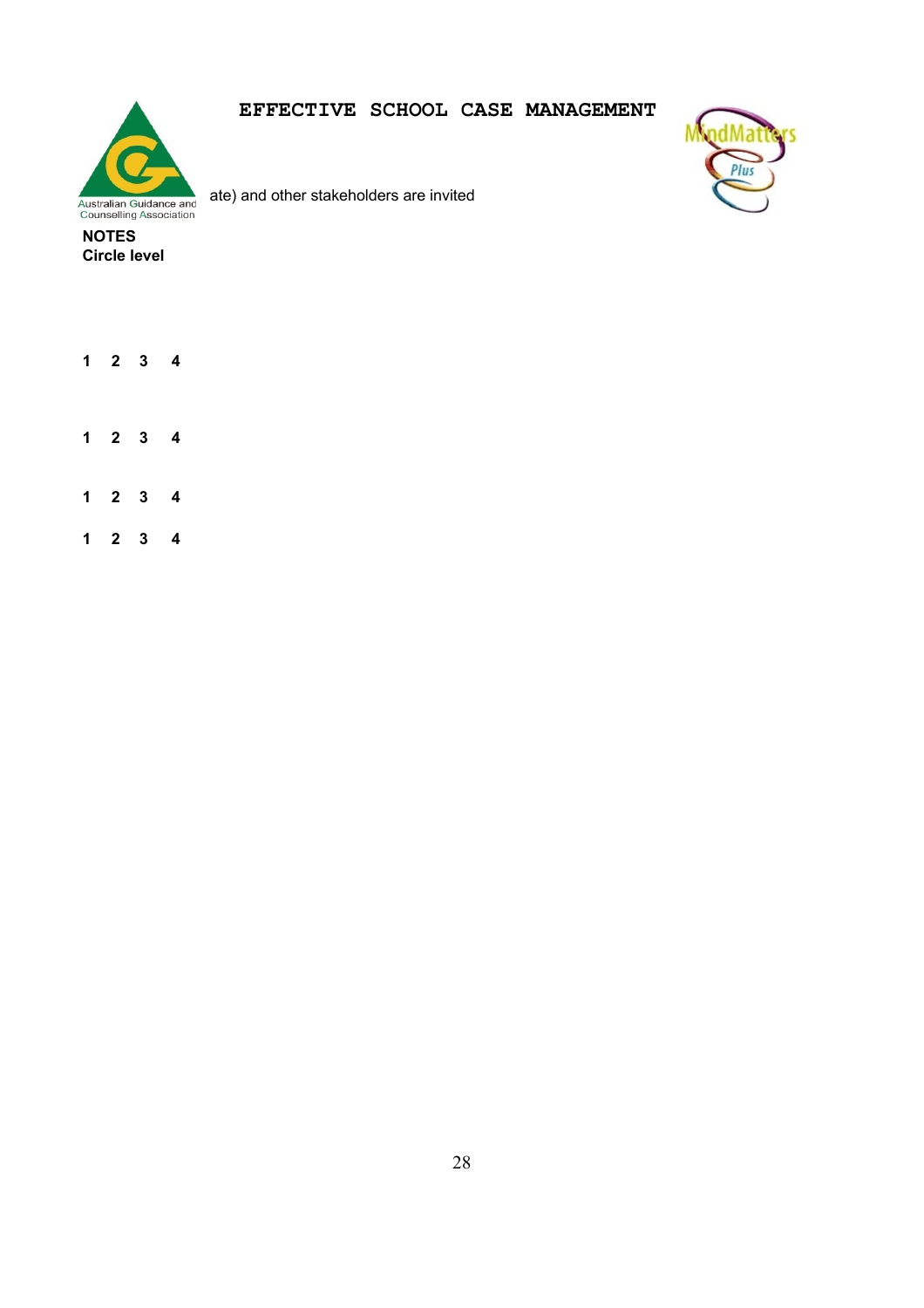#### **(B) STRATEGIES**

- 1. **Undeveloped** = This CM process/strategy/structure is *not* established at all
- 2. **Developing** = This CM process/strategy/structure is in the *process* of being established
- 3. **Developed** = This CM process/strategy/structure *is* established and operating effectively *most* of the time
- 4. **Well established** = This CM process/strategy/structure *is* established and operating effectively *all* of the time

#### **2. REFERRAL Linking student to team member who establishes a professional relationship with the student**  1. The CM process is clearly explained to the student and his/her parents/caregivers. This includes the reasons for choosing CM; the roles, rights and responsibilities of all involved; the procedures for collecting information; and developing a transition plan 2. The student is invited to discuss the CM process with the SCM, and encouraged to participate collaboratively in shared planning and decision-making 3. Dependi ng on the age and maturity of the student, written informe d parental consent (possibl y verbal when includin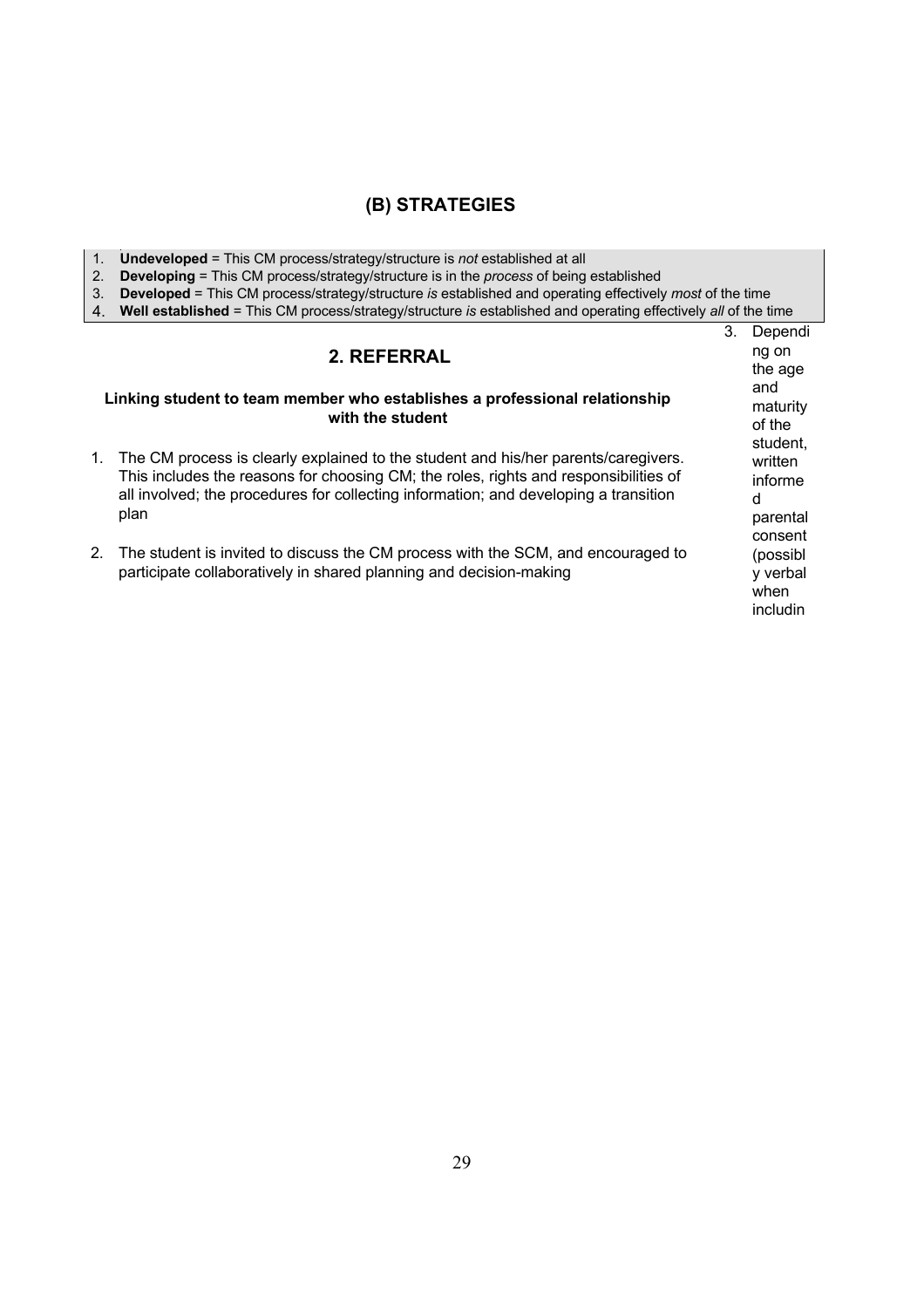

g indigenous families and ESL families) is obtained for the student to participate in the case conference (eg. signature at the bottom of an action plan)

4. In cases where a student has an intellectual disability, written informed consent is appropriately adjusted according to the student's development and particular needs 5. The values, culture, and language of the student and family are respected by all stakeholders **NOTES Circle level 1 2 3 4 1 2 3 4 1 2 3 4** 

**1 2 3 4** 

**1 2 3 4**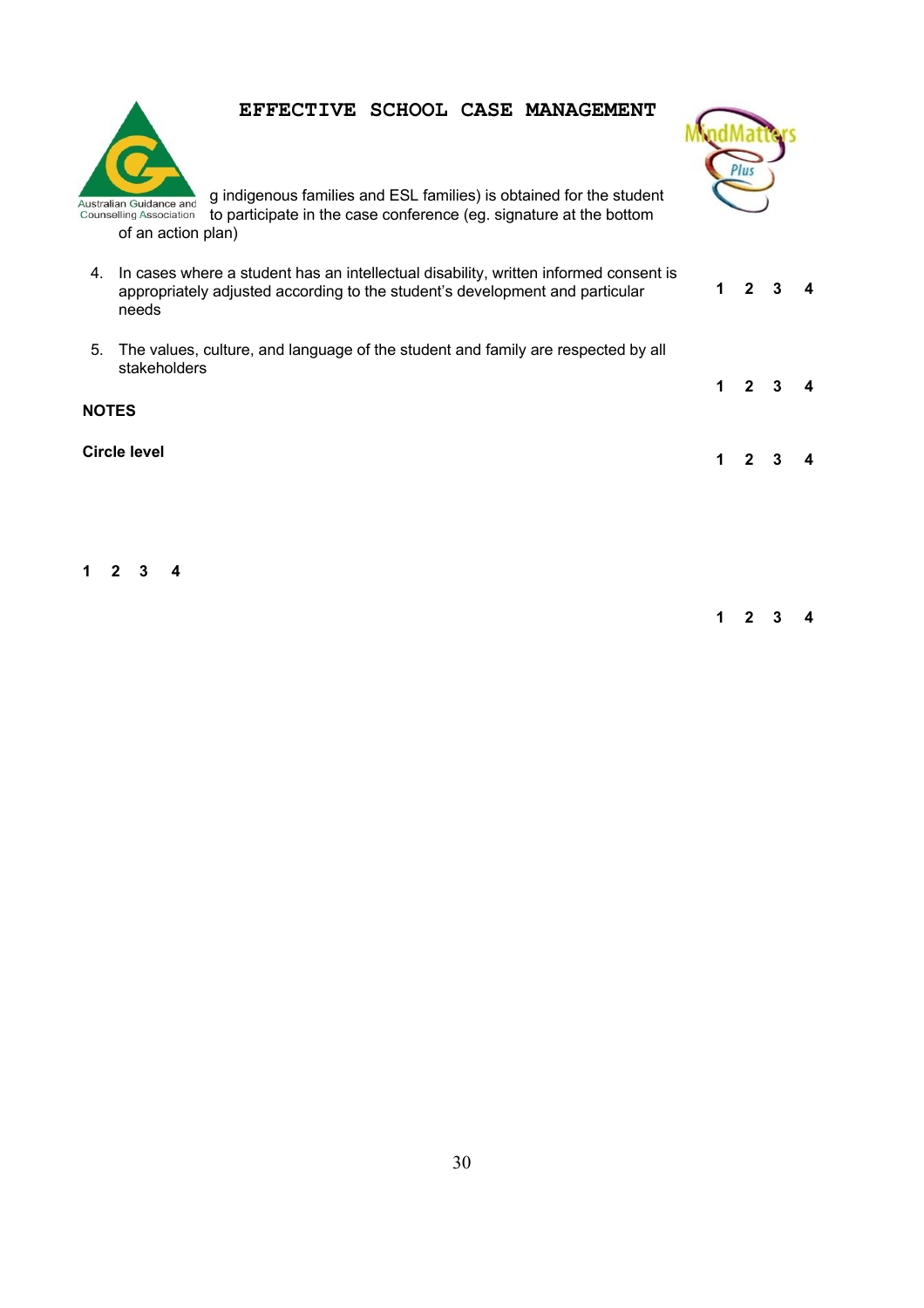



#### **(B) STRATEGIES**

- 1. **Undeveloped** = This CM process/strategy/structure is *not* established at all
- 2. **Developing** = This CM process/strategy/structure is in the *process* of being established
- 3. **Developed** = This CM process/strategy/structure *is* established and operating effectively *most* of the time
- 4. **Well established** = This CM process/strategy/structure *is* established and operating effectively *all* of the time

#### **3. ASSESSMENT**

#### **Endeavouring to understand the student's perspective, and identifying and assessing the student's needs**

- 1. Assessment is applied as a dynamic, educative, and ongoing process of identifying main factors and circumstances (eg. student context, family, school, community, peers etc) that either inhibit (eg. risk factors) or enhance (eg. protective factors) the student's health and well-being
- 2. Information and data are collected from a variety of sources involving a range of disciplines and agencies

3. The student and parents/ caregive rs are encoura ged to participa te actively in the process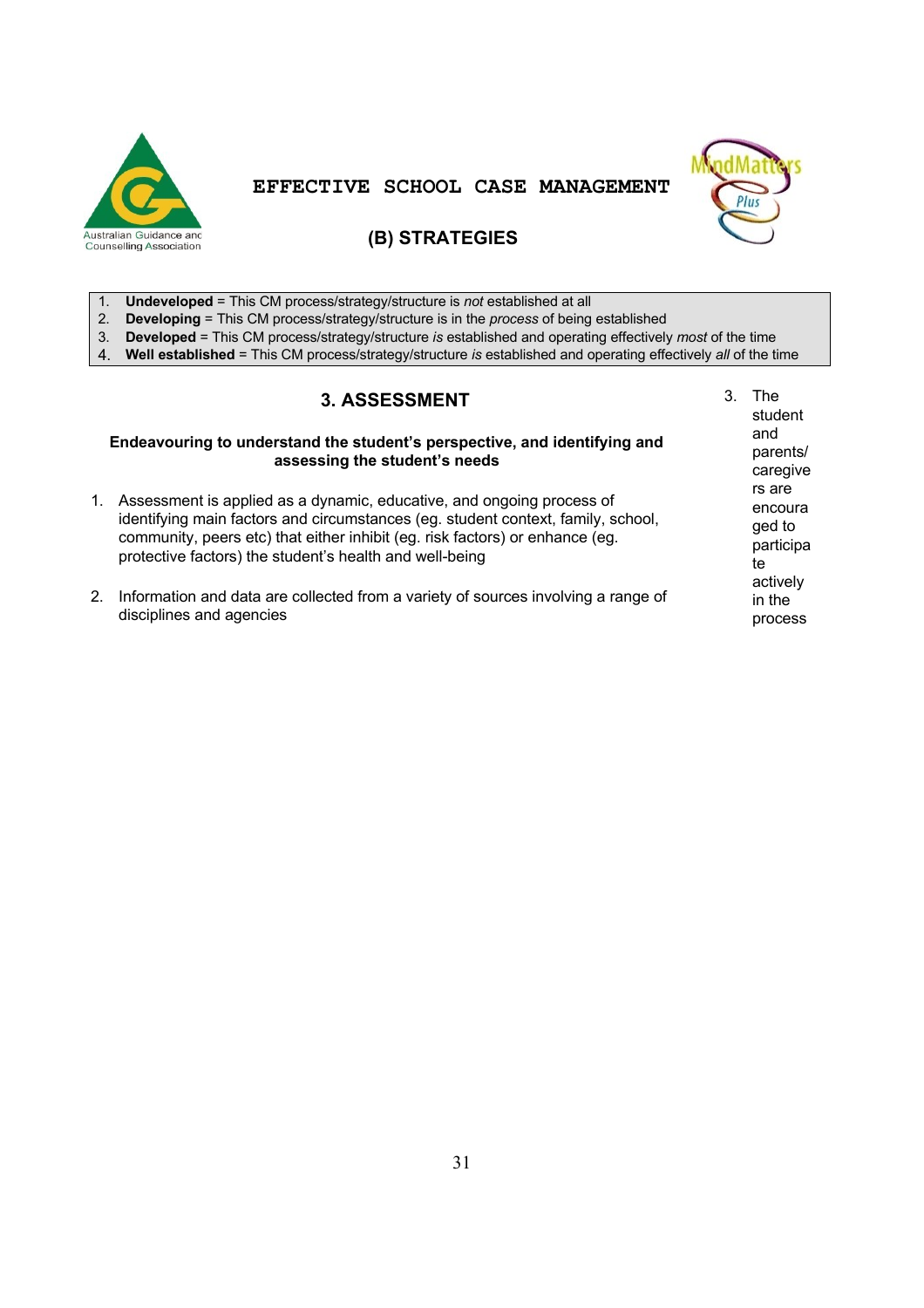



Australian Guidance and<br>
Counselling Association 4. The information and data collected form the basis upon which a plan of action is developed and progress evaluated

5. Assessment outcomes and student-identified needs are documented and communicated in a language that is understood by the student and all stakeholders

**NOTES** 

**Circle level** 

**1 2 3 4** 

**1 2 3 4** 

**1 2 3 4** 

**1 2 3 4** 

**1 2 3 4**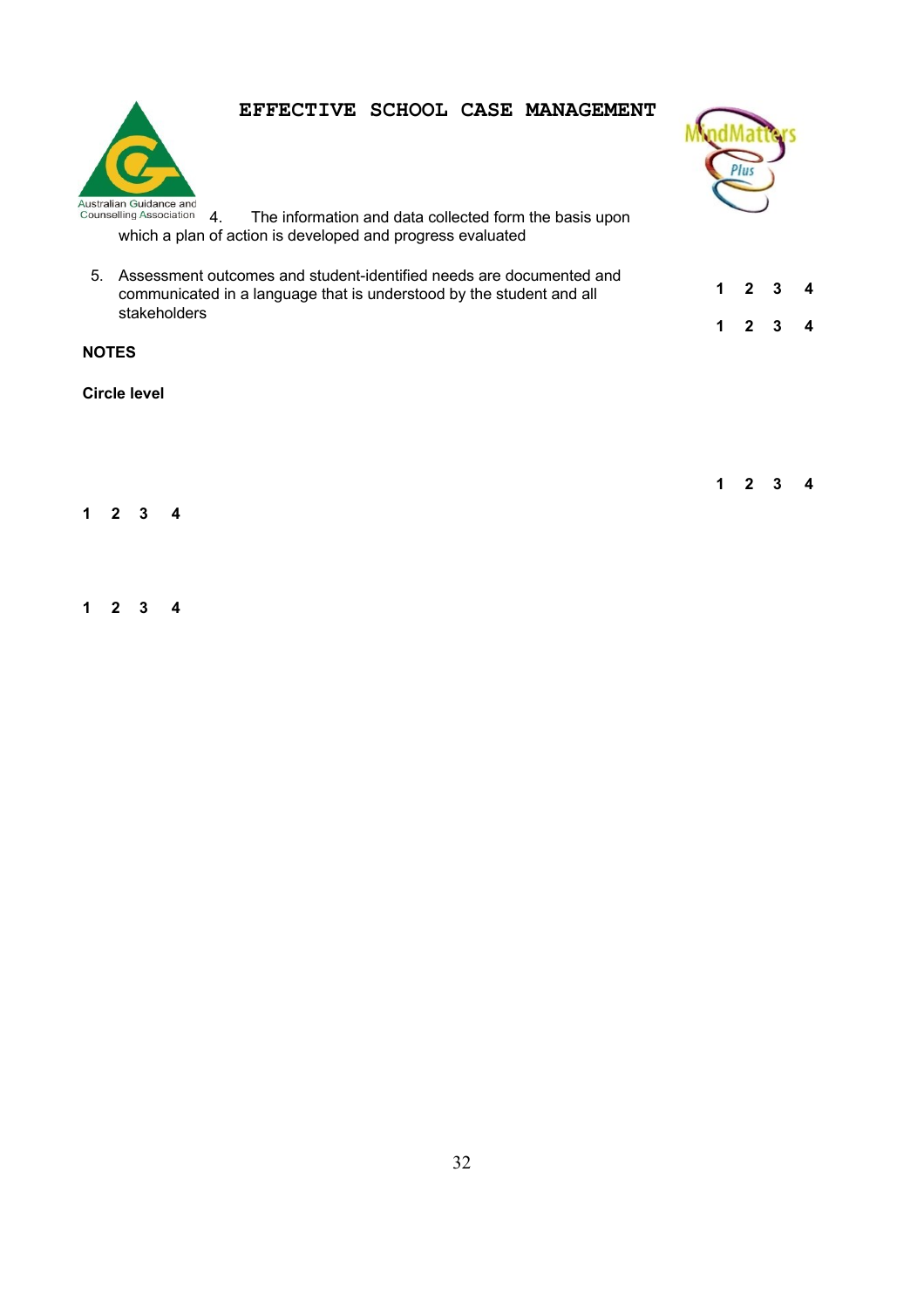#### **(B) STRATEGIES**

1. **Undeveloped** = This CM process/strategy/structure is *not* established at all

2. **Developing** = This CM process/strategy/structure is in the *process* of being established

3. **Developed** = This CM process/strategy/structure *is* established and operating effectively *most* of the time

4. **Well established** = This CM process/strategy/structure *is* established and operating effectively *all* of the time

|    | <b>4. PLANNING</b>                                                                                                                                                                                                          |                                      |  |  |
|----|-----------------------------------------------------------------------------------------------------------------------------------------------------------------------------------------------------------------------------|--------------------------------------|--|--|
|    | A collaborative and dynamic process of establishing a coordinated action plan<br>with key stakeholders                                                                                                                      |                                      |  |  |
|    | 1. An agenda is circulated before the case conference                                                                                                                                                                       | and<br>responsi<br>bilities          |  |  |
| 2. | Meeting protocols are established and understood by all parties before starting the<br>case conference                                                                                                                      | of all<br>stakehol<br>ders.<br>and a |  |  |
| 3. | Based on the needs of the student, a detailed outcomes focused action plan is<br>collaboratively developed, consisting of intended outcomes and strategies,<br>specific time frames, review dates, a projected date for the | set of<br>criteria/<br>perform       |  |  |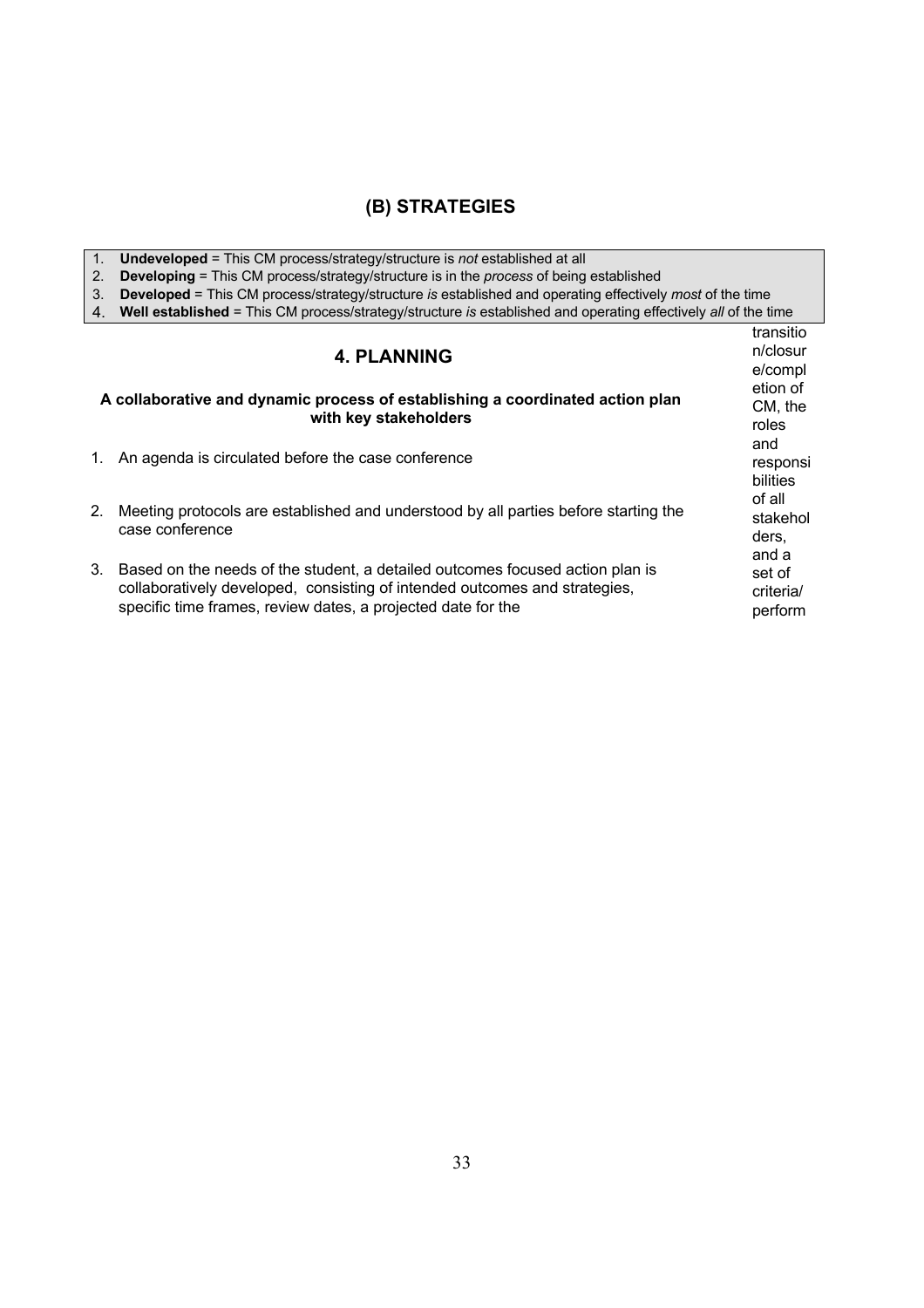

ance indicators to enable an evaluation of the outcomes



- 4. Available quality resources and services to achieve the action plan's outcomes are identified **Circle level**
- 5. Where such resources and services are limited or unavailable, contingency strategies (eg. advocating for new resources/services to be developed) are established to ensure maximum success in meeting the student's needs
- 6. The student and his/her parents/caregivers are actively encouraged to participate in the identification of resources and services, and where appropriate, independently access alternative options when there are limitations of choice **1 2 3 4**
- 7. The action plan is documented in a format that makes sense to the student and all stakeholders
- 8. All stakeholders, including the student, are signatories to the action plan **1 2 3 4**
- 9. The action plan is given to all stakeholders at the end of the conference

#### **NOTES**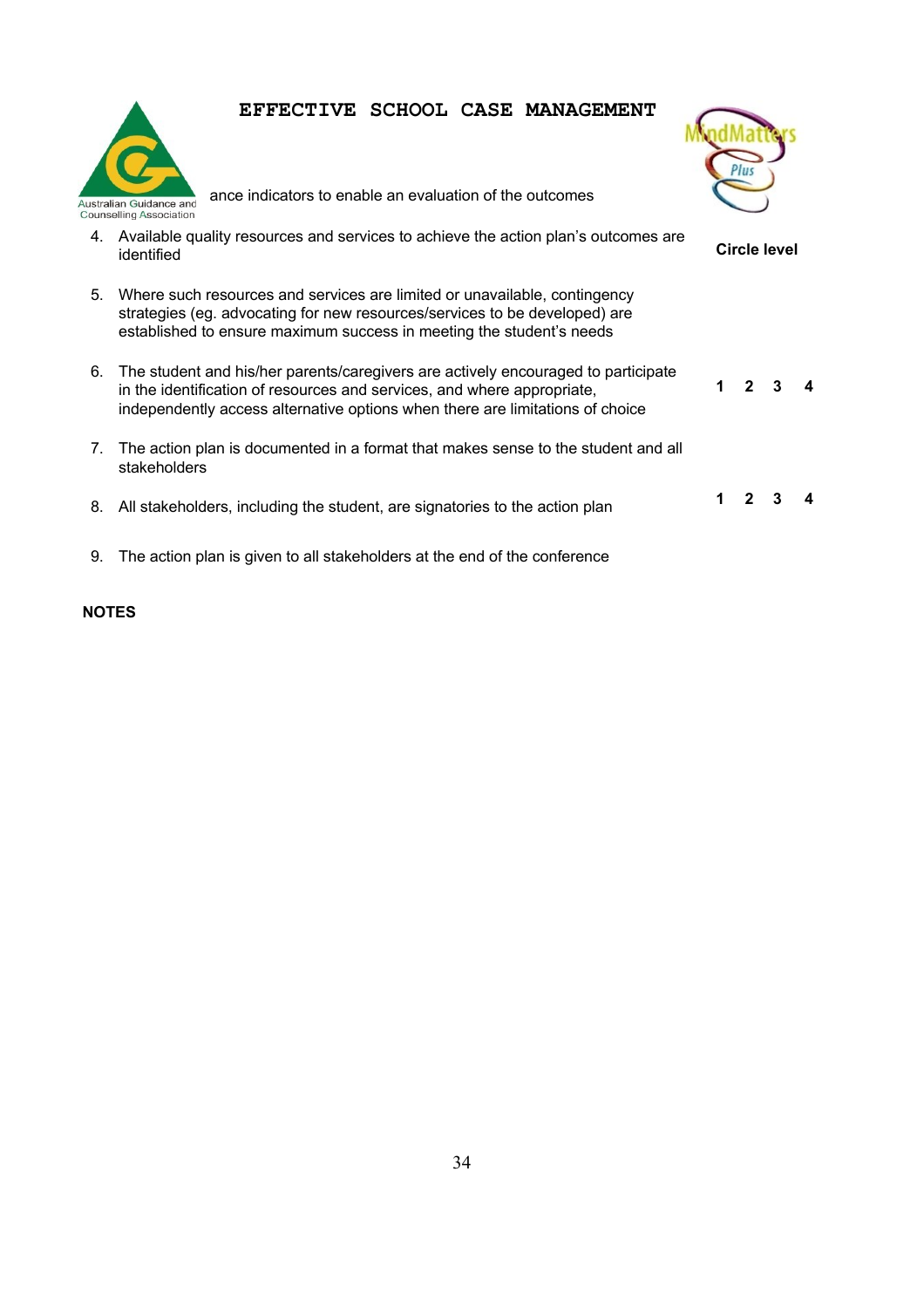|                     | $1 \quad 2 \quad 3 \quad 4$ |                         |  |
|---------------------|-----------------------------|-------------------------|--|
|                     | $1 \quad 2 \quad 3 \quad 4$ |                         |  |
|                     | $1 \quad 2 \quad 3 \quad 4$ |                         |  |
|                     | $1 \quad 2 \quad 3 \quad 4$ |                         |  |
|                     | $1 \quad 2 \quad 3 \quad 4$ |                         |  |
|                     | $1 \quad 2 \quad 3$         | $\overline{\mathbf{4}}$ |  |
| $1 \quad 2 \quad 3$ |                             | 4                       |  |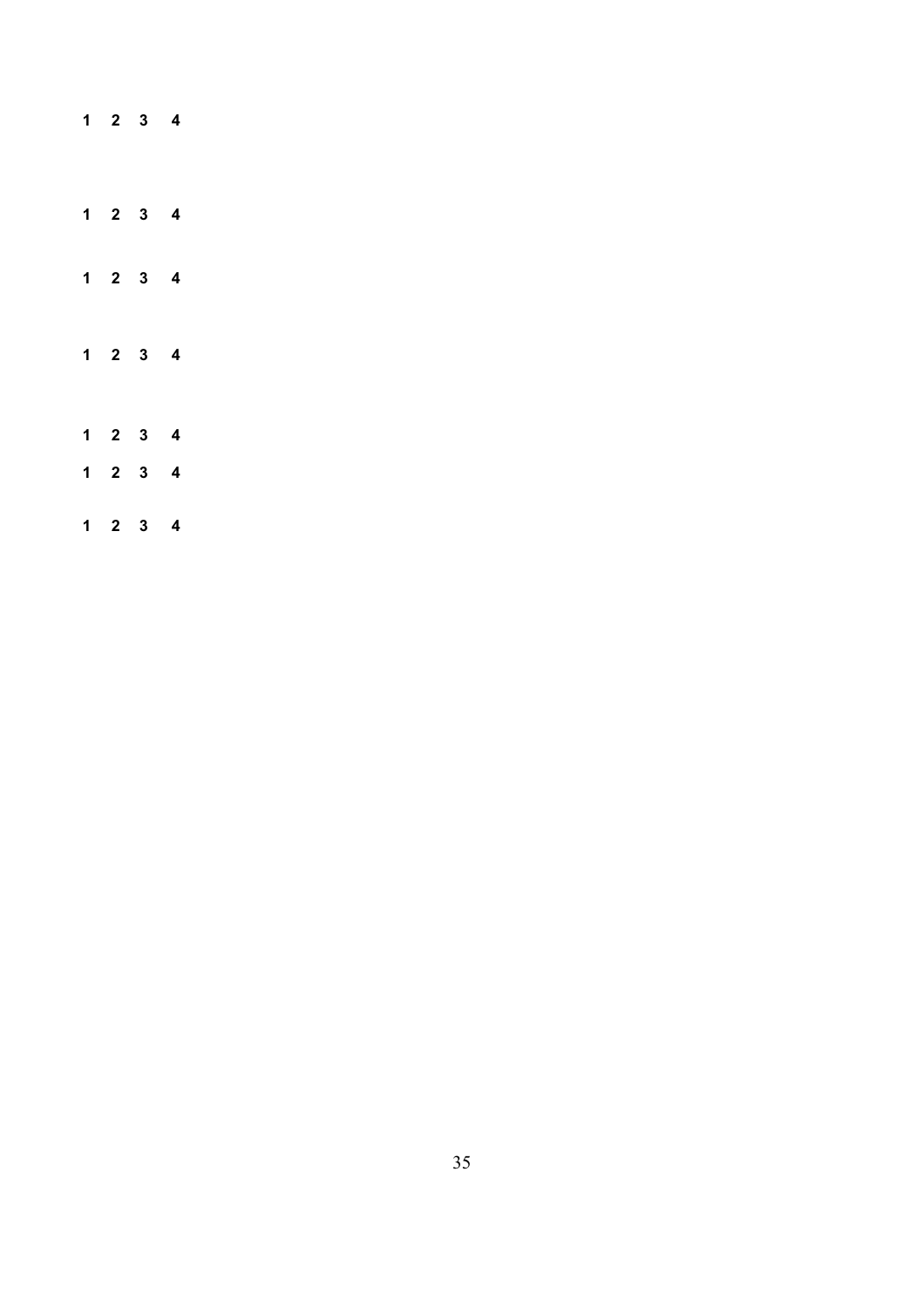



#### **EFFECTIVE SCHOOL CASE MANAGEMENT**

#### **(B) STRATEGIES**

- 1. **Undeveloped** = This CM process/strategy/structure is *not* established at all
- 2. **Developing** = This CM process/strategy/structure is in the *process* of being established

3. **Developed** = This CM process/strategy/structure *is* established and operating effectively *most* of the time

4. **Well established** = This CM process/strategy/structure *is* established and operating effectively *all* of the time

#### **5. IMPLEMENTATION**

#### **Executing, coordinating, and monitoring the action plan**

- 1. A school-based case manager is designated (eg. student services manager, school counsellor/psychologist, principal) to ensure that there is a coordinated approach and follow up
- 2. The appointment of a case manager takes into account a range of factors such as ability to relate to the student and family, and the level of skills required for the CM process
- 3. If required, the appointment of a case manager is done in consultation with an Aboriginal and Islander Education Officer (AIEO)
- 4. The case manager ensures that the action plan is implemented according to the strategies, time frames, periodic reporting, and stakeholder roles and responsibilities agreed upon
- 5. When implementing the action plan, the case manager uses a collaborative approach. This involves active interaction, collaborative monitoring and reviewing of progress, mutual problem-solving, and collective strategising between all **stakeholders**
- 6. In using a collaborative approach, the case manager ensures that the student's views have been heard and incorporated in the action plan process

7. The case manage r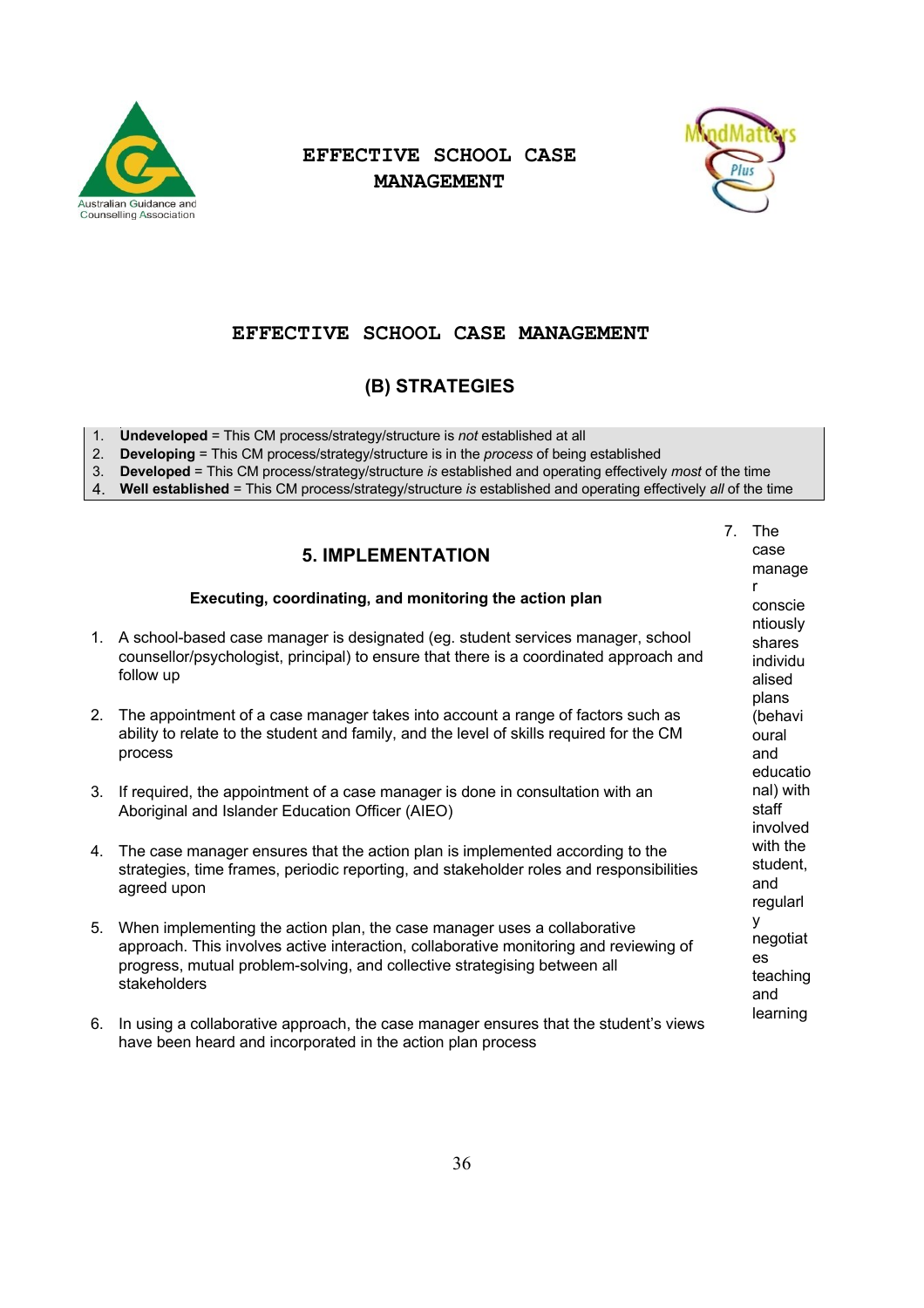## adjustments Australian Guidance and<br>Counselling Association

8. The case manager makes sure that appropriate standards of duty of care are applied

9. In general, all stakeholders and school staff maintain a good rapport and communication with the student, and respect the



**1 2 3 4** 

student's legal and human rights, privacy and confidentiality within the bounds of safety and well-being

#### **(B) STRATEGIES**

- 1. **Undeveloped** = This CM process/strategy/structure is *not* established at all
- 2. **Developing** = This CM process/strategy/structure is in the *process* of being established
- 3. **Developed** = This CM process/strategy/structure *is* established and operating effectively *most* of the time
- 4. **Well established** = This CM process/strategy/structure *is* established and operating effectively *all* of the time

10. The SCM team holds regular meetings to monitor CM processes, actions and case loads

#### **NOTES Circle level**

|  | Circle level                |  |                     | $1 \quad 2 \quad 3 \quad 4$ |                         |
|--|-----------------------------|--|---------------------|-----------------------------|-------------------------|
|  |                             |  | $1 \quad 2 \quad 3$ |                             | $\overline{\mathbf{4}}$ |
|  | $1 \quad 2 \quad 3 \quad 4$ |  |                     |                             |                         |
|  | $1 \quad 2 \quad 3 \quad 4$ |  | $1 \quad 2 \quad 3$ |                             | $\overline{\mathbf{4}}$ |
|  | $1 \quad 2 \quad 3 \quad 4$ |  |                     |                             |                         |
|  | $1 \quad 2 \quad 3 \quad 4$ |  | $1 \quad 2 \quad 3$ |                             | $\overline{\mathbf{4}}$ |
|  |                             |  |                     |                             |                         |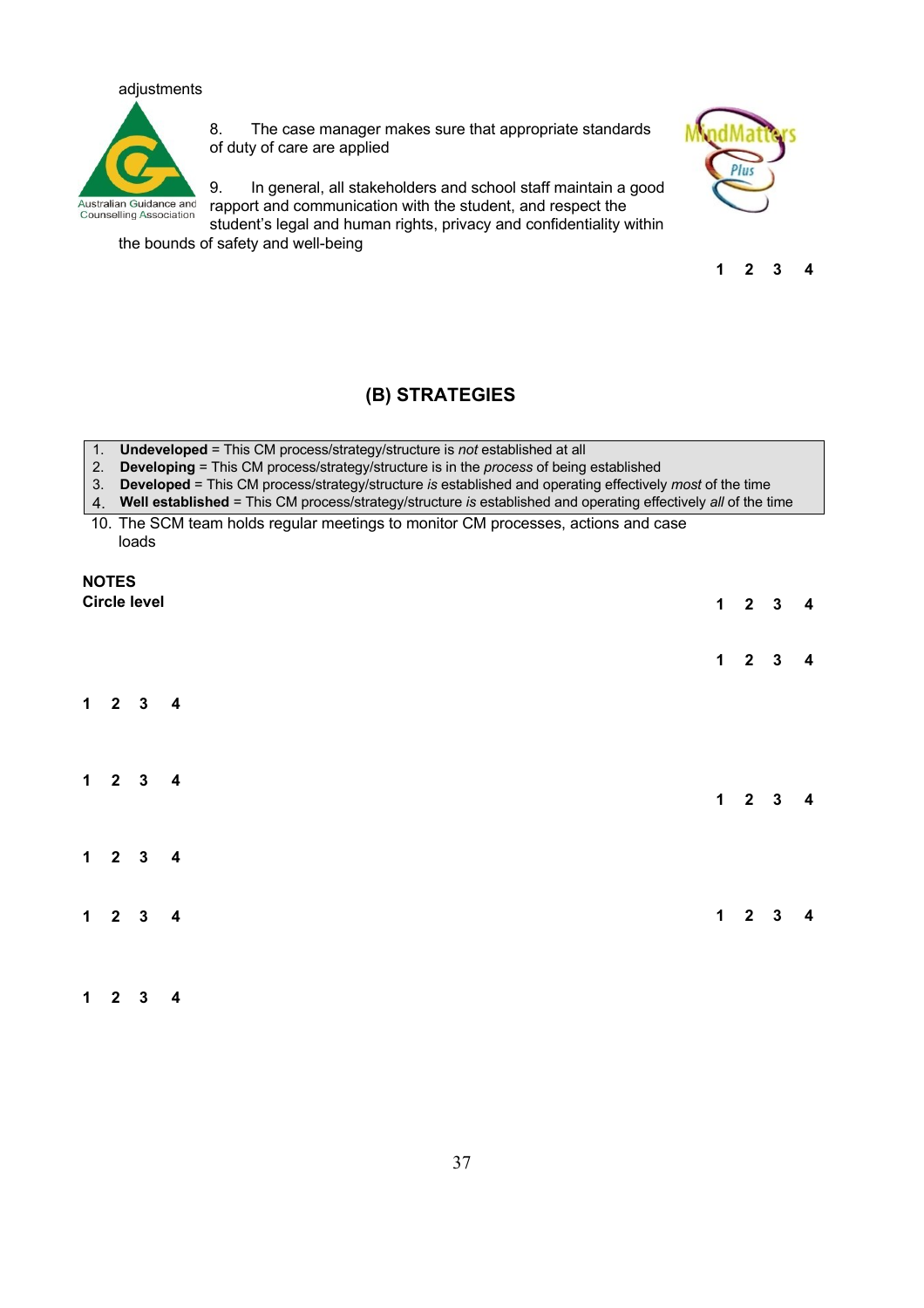



#### **6. TRANSITION/CLOSURE/COMPLETION**

#### **EFFECTIVE SCHOOL CASE MANAGEMENT**

#### **(B) STRATEGIES**

| 1.             | <b>Undeveloped</b> = This CM process/strategy/structure is not established at all                                                                                                                                                                                                                         |   |                |   |  |  |  |
|----------------|-----------------------------------------------------------------------------------------------------------------------------------------------------------------------------------------------------------------------------------------------------------------------------------------------------------|---|----------------|---|--|--|--|
| 2.             | <b>Developing = This CM process/strategy/structure is in the process of being established</b>                                                                                                                                                                                                             |   |                |   |  |  |  |
| 3.             | <b>Developed</b> = This CM process/strategy/structure is established and operating effectively most of the time                                                                                                                                                                                           |   |                |   |  |  |  |
| 4 <sup>1</sup> | Well established = This CM process/strategy/structure is established and operating effectively all of the time                                                                                                                                                                                            |   |                |   |  |  |  |
|                | Developing a transition plan to move to minimal or no case management                                                                                                                                                                                                                                     |   |                |   |  |  |  |
| 1.             | In collaboration with the student, service providers, and all stakeholders, a transition<br>plan is identified at the commencement of the CM process                                                                                                                                                      | 1 | $\mathbf{2}$   |   |  |  |  |
| 2.             | The transition plan is comprehensively based on the information gathered at the<br>referral and assessment phases, and shaping the plan through the monitoring and<br>reviewing processes (eg. achievement of the action plan outcomes; compliance with<br>legal requirements; and expiry of time frames) | 1 |                |   |  |  |  |
| 3.             | Risks and transitions are planned for by including the provision of ongoing support<br>that assists the student in developing independence and self-advocacy, and<br>maintaining achievements and personal health and well-being                                                                          |   |                |   |  |  |  |
| 4.             | The student is aware of his/her right to request re-activation of the CM processes in<br>the future                                                                                                                                                                                                       | 1 | $\mathfrak{p}$ | 3 |  |  |  |
| 5.             | Staff, parents/caregivers, and other stakeholders are informed that a CM process can<br>be re-activated on request                                                                                                                                                                                        |   |                |   |  |  |  |
| <b>NOTES</b>   |                                                                                                                                                                                                                                                                                                           |   |                |   |  |  |  |
|                | <b>Circle level</b><br>2<br>1                                                                                                                                                                                                                                                                             |   |                |   |  |  |  |

**1 2 3 4**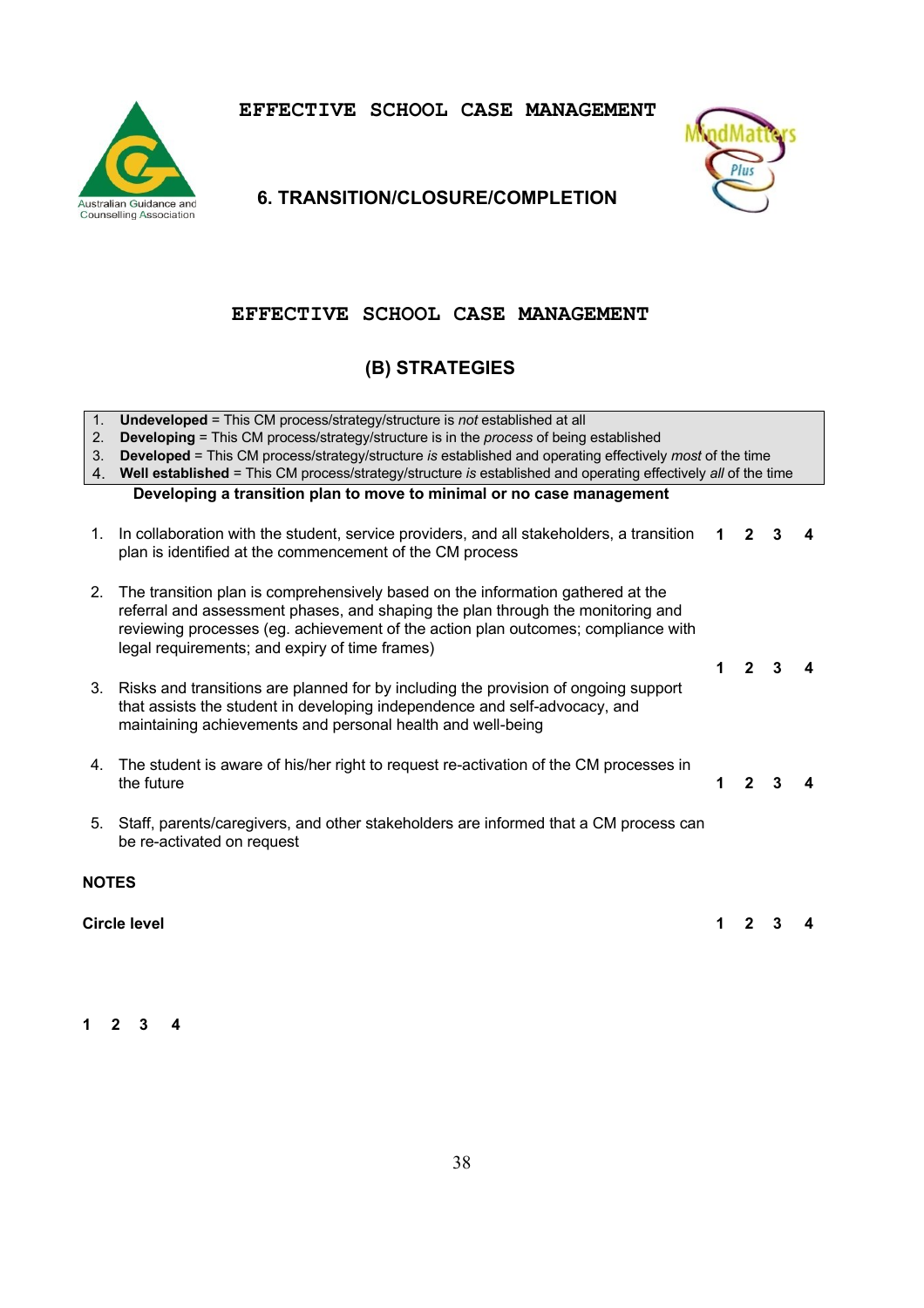#### **7. EVALUATION**



**Determining the effectiveness of the case management processes and the action plan** 



**1 2 3 4** 

**1 2 3 4** 

- 1. The aims of evaluation are made explicit, which generally
- are:
	- To ascertain the effectiveness of the CM processes in relation to the extent to which the action plan outcomes have been achieved, and thus the student's needs met;
	- To assess the costs against the benefits attained;
	- To determine student and parent/caregiver satisfaction;
	- To appraise the quality of the CM processes provided
- 2. Evaluation is embraced as integral to the CM process by including it as part of the interactive learning cycle and thus contributing continuously to the ongoing improvement of the quality of the service
- 3. Evaluation is included in CM from the beginning, and is considered to be a formal extension of the monitoring and reviewing process
- 4. The student and all other stakeholders participate actively in the evaluation process
- 5. The evaluation of each CM process is usually reported. This generally involves:
	- the case manager reporting to the SCM team:
	- the school's student services or equivalent structure reporting to the school leaders on the effectiveness of the process and any system needs in relation to gaps in services, support and resourcing needs;
	- including feedback to student services and the SCM team in relation to commendations, recognition, celebration of success, and recommendations for improving processes

**NOTES** 

**Circle level** 

**1 2 3 4** 

**1 2 3 4** 

**1 2 3 4**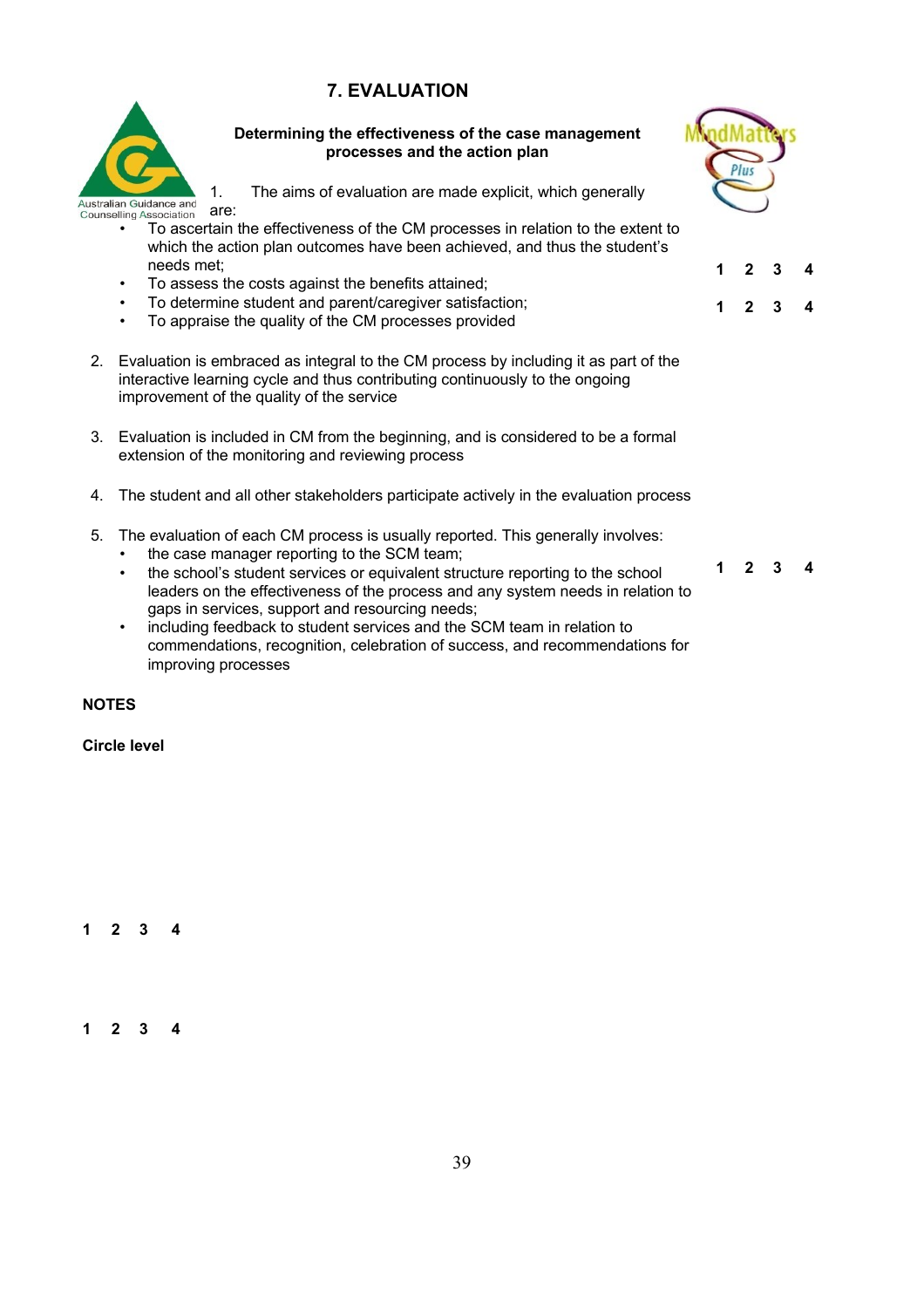Australian Guidance and **Counselling Association** 

**EFFECTIVE SCHOOL CASE MANAGEMENT** 



#### **Establishing a case management development plan**

The purpose of establishing a case management development plan is to give staff the opportunity to target particular aspects of their case management practices for development and improvement. Deciding what outcomes to choose can be based on collating the summaries of the ratings in the two checklists, and then determining which aspects/areas of case management in the school are most undeveloped. This process could also include focusing on areas that are undeveloped/developing but require further action for improvement. The form on the next page is offered as a tool to record the main elements of the development plan so that the participants in the process have a detailed and coherent memo of what needs to be achieved and actioned, how this will be done, by whom, what the time-line is, and the resources required. The sample below illustrates how this could be done.

| <b>PLAN FOR DEVELOPING CASE MANAGEMENT PRACTICES</b>         |                                                                                                                                                                                                                                                                                                                                                                                                                                                                                                                                                                                                                                                                    |              |              |  |  |
|--------------------------------------------------------------|--------------------------------------------------------------------------------------------------------------------------------------------------------------------------------------------------------------------------------------------------------------------------------------------------------------------------------------------------------------------------------------------------------------------------------------------------------------------------------------------------------------------------------------------------------------------------------------------------------------------------------------------------------------------|--------------|--------------|--|--|
| <b>SCHOOL</b>                                                | Boab SHS                                                                                                                                                                                                                                                                                                                                                                                                                                                                                                                                                                                                                                                           | <b>DATE:</b> | 16 June 2005 |  |  |
| <b>COMPILED BY</b><br>(Name, Position &<br><b>Signature)</b> | The SCM Team: Graeme Bicks (Manager: Student Services):<br>Jeff Tate (Principal):<br>Ann Madison (School Psych):<br>Carol Reid (Yr 8 Coord):<br>Manuel Bartolini (Yr 9 Coord):<br>Bianca Smith (Yr 10 Coord):                                                                                                                                                                                                                                                                                                                                                                                                                                                      |              |              |  |  |
| <b>OUTCOME 1</b>                                             | SCM to build stronger alliances and relationships with a range of agencies<br>to facilitate their involvement in case management meetings (School-based CM<br>SYSTEM: #14).                                                                                                                                                                                                                                                                                                                                                                                                                                                                                        |              |              |  |  |
| <b>STRATEGIES</b>                                            | Initial meeting to be convened with the following: Dr Rod Jeppe (Local GP); Dr<br>1.<br>Peta Thwaite (Clinical Psych: Child and Adol Centre); Len Farro (Youth Worker<br>& Coord: RAPP); Barry Arnold (Dept Community Dev); Eric Pearson (Juvenile<br>Justice)<br>Meeting to focus on main needs of students with SN, and key agencies/ people<br>2.<br>who can contribute to meeting these needs and being part of CM processes<br>Invite additional agencies to a "round table" meeting to discuss needs of support<br>3.<br>students and how to develop alliances to meet these needs better<br>4. SCM to consider most prevalent needs of students pre meeting |              |              |  |  |
| <b>ACTION: WHO?</b>                                          | Graeme to organise initial meeting for Tuesday 2 Aug 3.30 in Jeff's office. Jeff to<br>organise RT meeting - date to be determined. All SCM members to send Graeme<br>summary of most prevalent needs                                                                                                                                                                                                                                                                                                                                                                                                                                                              |              |              |  |  |
| <b>ACTION: WHEN?</b>                                         | Initial meeting organised by 30 June<br>Submission of students needs to Graeme by 24 June                                                                                                                                                                                                                                                                                                                                                                                                                                                                                                                                                                          |              |              |  |  |
| <b>RESOURCES</b>                                             | Admin to send out letters & collate student needs (Jenny?)                                                                                                                                                                                                                                                                                                                                                                                                                                                                                                                                                                                                         |              |              |  |  |
| <b>NOTES</b>                                                 | Graeme to ask Rod Jeppe to send GP+ Schools Case Conferencing Model doc to<br>him. Admin support for next meeting?                                                                                                                                                                                                                                                                                                                                                                                                                                                                                                                                                 |              |              |  |  |

#### **PLAN FOR DEVELOPING CASE MANAGEMENT PRACTICES**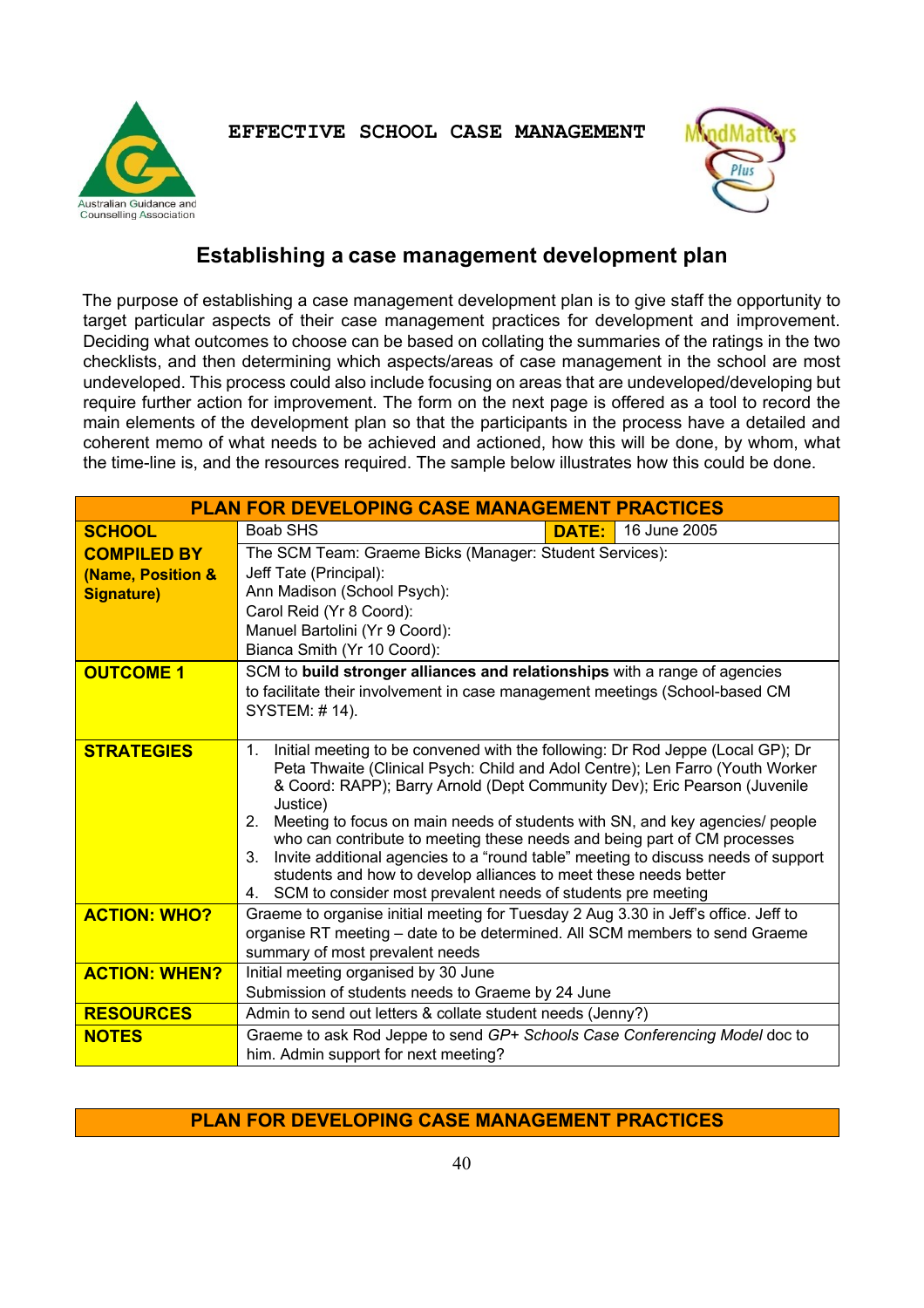| <b>SCHOOL</b>        | <b>DATE:</b> |
|----------------------|--------------|
| <b>COMPILED BY</b>   |              |
| (Name & Signature)   |              |
|                      |              |
| <b>OUTCOME 1</b>     |              |
|                      |              |
| <b>STRATEGIES</b>    |              |
|                      |              |
| <b>ACTION: WHO?</b>  |              |
| <b>ACTION: WHEN?</b> |              |
| <b>RESOURCES</b>     |              |
| <b>NOTES</b>         |              |
|                      |              |
| <b>OUTCOME 2</b>     |              |
|                      |              |
| <b>STRATEGIES</b>    |              |
|                      |              |
| <b>ACTION: WHO?</b>  |              |
| <b>ACTION: WHEN?</b> |              |
| <b>RESOURCES</b>     |              |
| <b>NOTES</b>         |              |
|                      |              |
| <b>OUTCOME 3</b>     |              |
|                      |              |
| <b>STRATEGIES</b>    |              |
|                      |              |
| <b>ACTION: WHO?</b>  |              |
| <b>ACTION: WHEN?</b> |              |
| <b>RESOURCES</b>     |              |
| <b>NOTES</b>         |              |
|                      |              |
|                      |              |

## **Summaries of main aspects of effective school case management**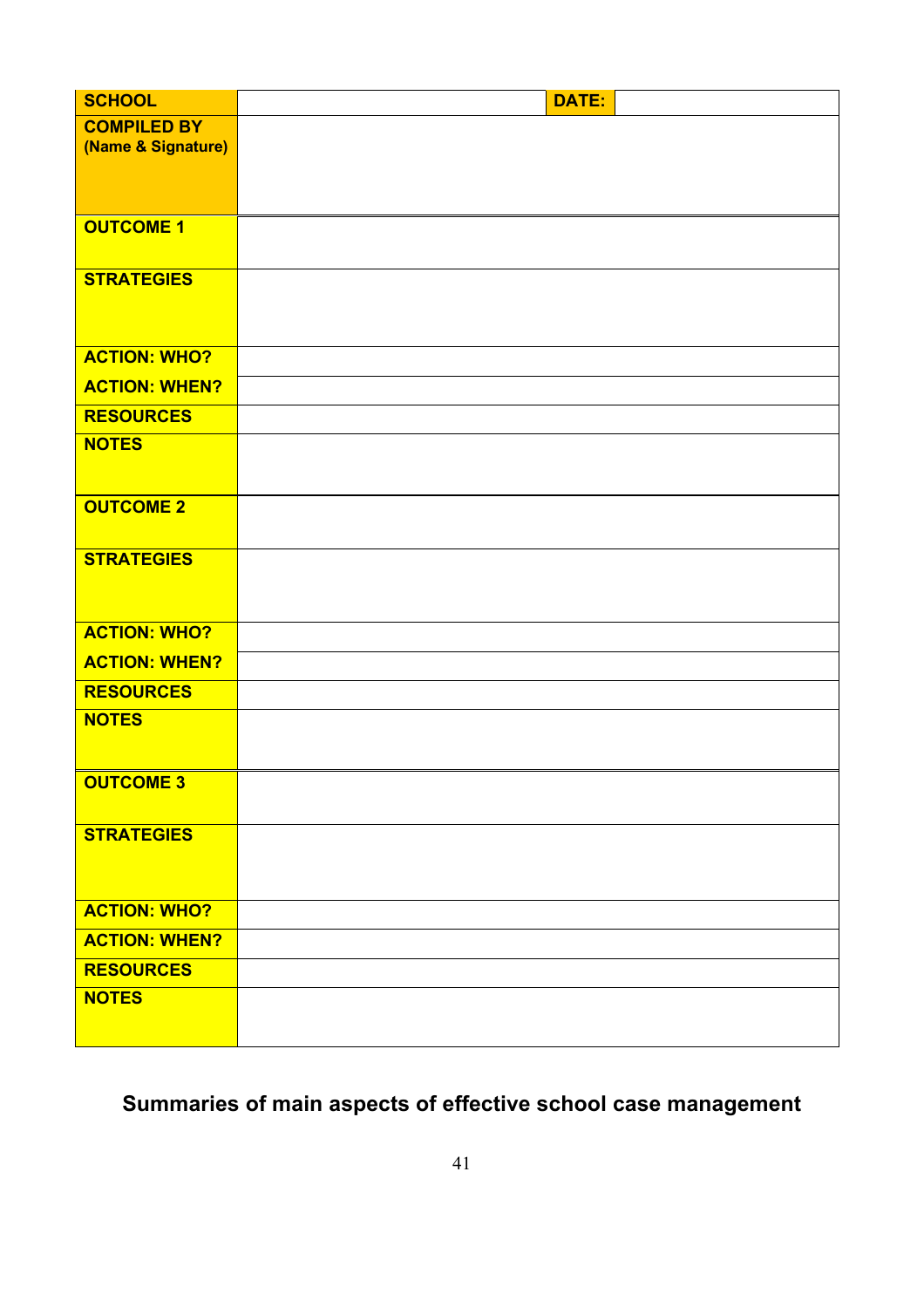



This section of the kit contains a range of summaries of the main aspects of school case management. These summaries can be used as part of a professional learning program (eg. distribution to participants; OHP). The content of these summaries can, of course, be modified to suit the particular context in which they are being used. The summaries include:

- Why school case management?
- Student quote
- A Framework for a Comprehensive Whole School Mental Health Program
- A framework for effective school case management
- Levels of support associated with school case management structures and processes
- The principles of effective school case management
- Definition of effective school case management
- Aims of effective school case management
- Establishing a school-based case management system
- Strategies of effective school case management
- The School Case Management (SCM) Team developing a shared vision
- The School Case Management (SCM) Team becoming a coordinated team
- The role of the case manager
- Facilitating case conference meetings
- Using a Solution-focused approach to case conference meetings $3$
- Case Conference Record
- Privacy and Confidentiality handout
- Privacy and Confidentiality OHP summary.

A Power Point presentation of the above summaries and a separate one of Girrawheen Senior High School's process for case management is available at:

http://mmplus.agca.com.au/escm.php

 $3$  Given that one of the main aims of school case management is the development of an "action plan" that is based on constructing solutions and establishing outcomes, a Solution-focused approach to case conference meetings is recommended.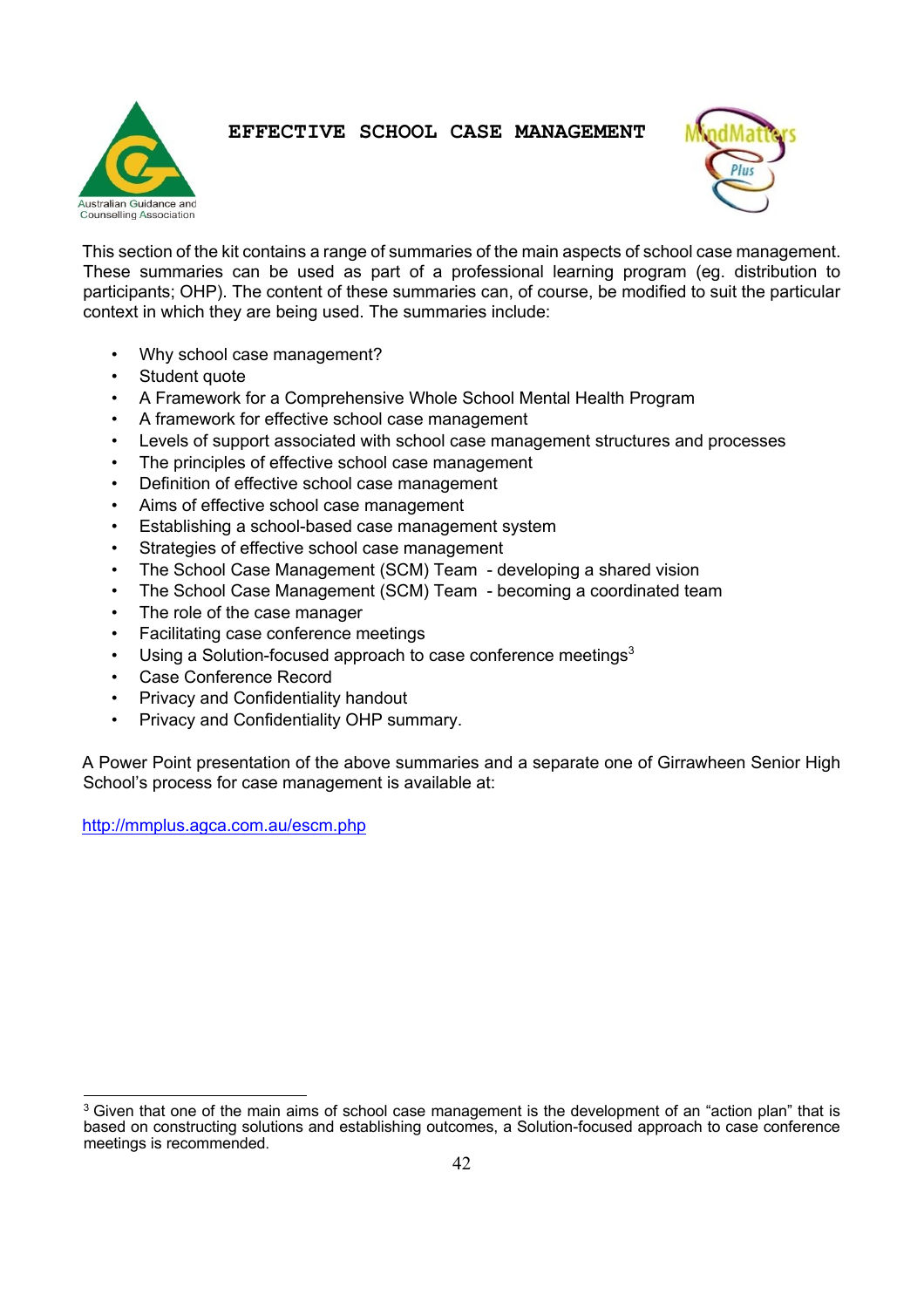



## **Why School Case Management?**

• Schools key settings to support young people's mental health and well being.

• Young people with support needs in mental health and wellbeing greater risk if school environment does not develop connections, relationships and provide educational adjustments.

• Four reasons why case management should be used in schools:

- 1. Offers a coordinating mechanism which promotes a systemic approach to establishing an integrated action plan for students with support needs;
- 2.Empowers the student and all stakeholders to participate collaboratively in problem-solving, ensuring accessibility of support and services, and ultimately developing an integrated action plan;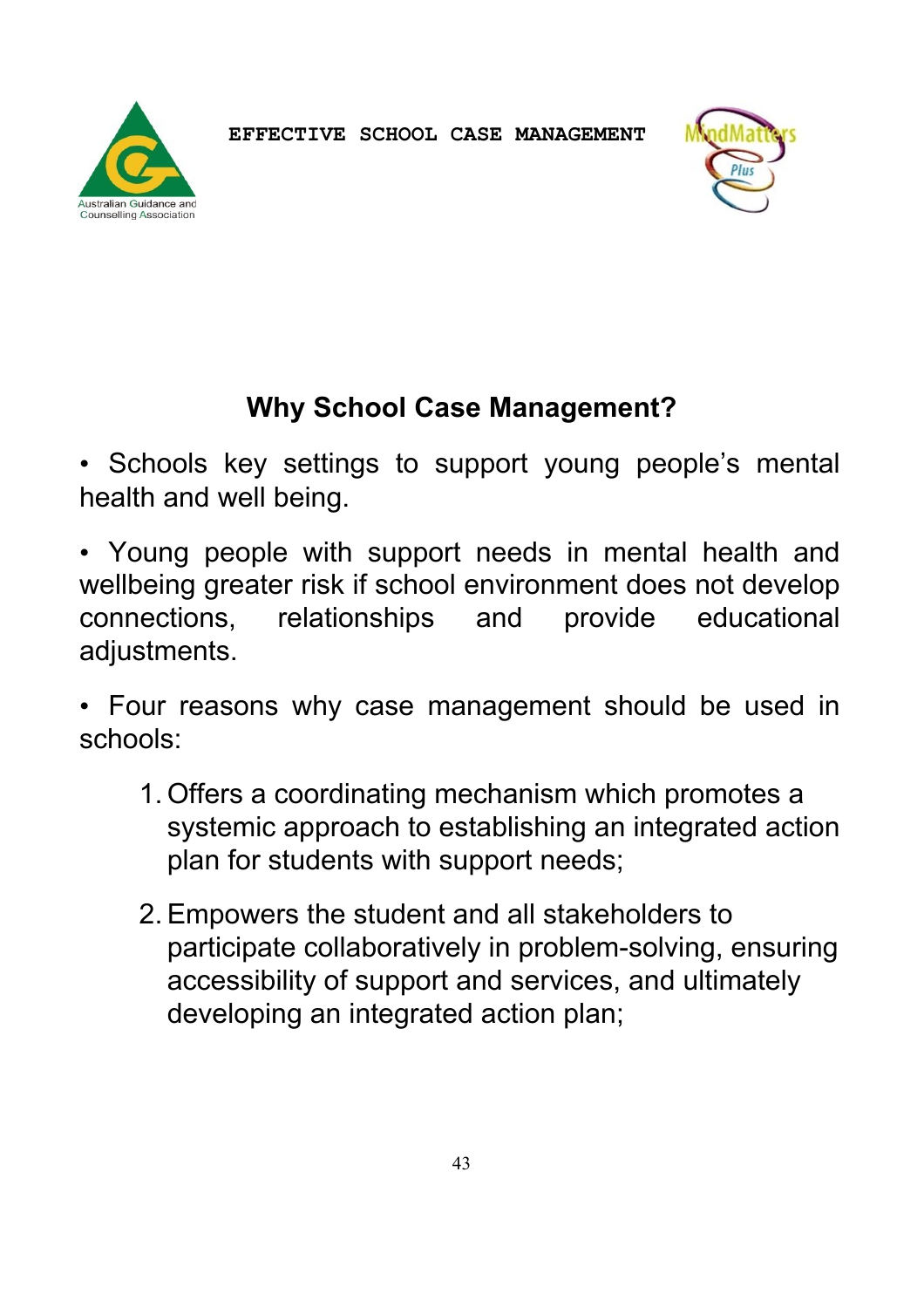



- 3. Encourages clearer processes of accountability and appraising outcomes associated with an action plan;
- 4. Contributes to the successful retention of students with support needs.

"Having different people around me that I know I can go to for different things that happen for me really makes me feel safe. Sometimes in other schools in the past, when I went to see one person about a problem, they didn't know the answer or where to find out about it for me. Having people working together for me gives me a sense of calmness when things go wrong and knowing who I can turn to and get things happening gives me a lot of confidence in the system around me. I am learning a lot about how to cope in different areas of my life from different people around me. Having someone gather together these people so that I can access them is something I really appreciate."

Year 12 Student on case management Cyril Jackson Senior Campus March 2006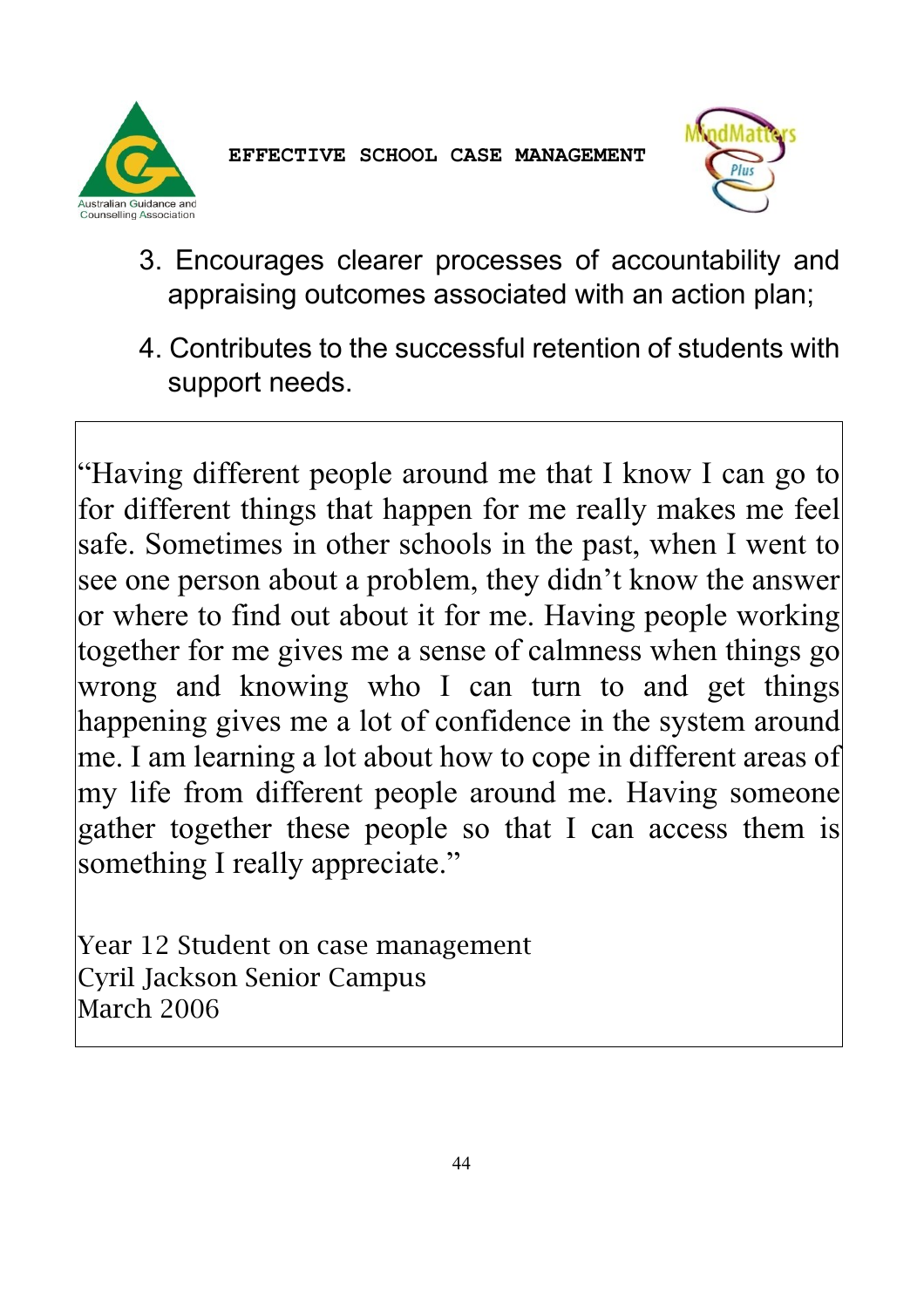Australian Guidance and **Counselling Association** 

**EFFECTIVE SCHOOL CASE MANAGEMENT** 



#### **A Framework for a Comprehensive Whole School Mental Health Program**



Adapted from the MindMatters Kit (Commonwealth Dept of Health and Aged Care, 2000)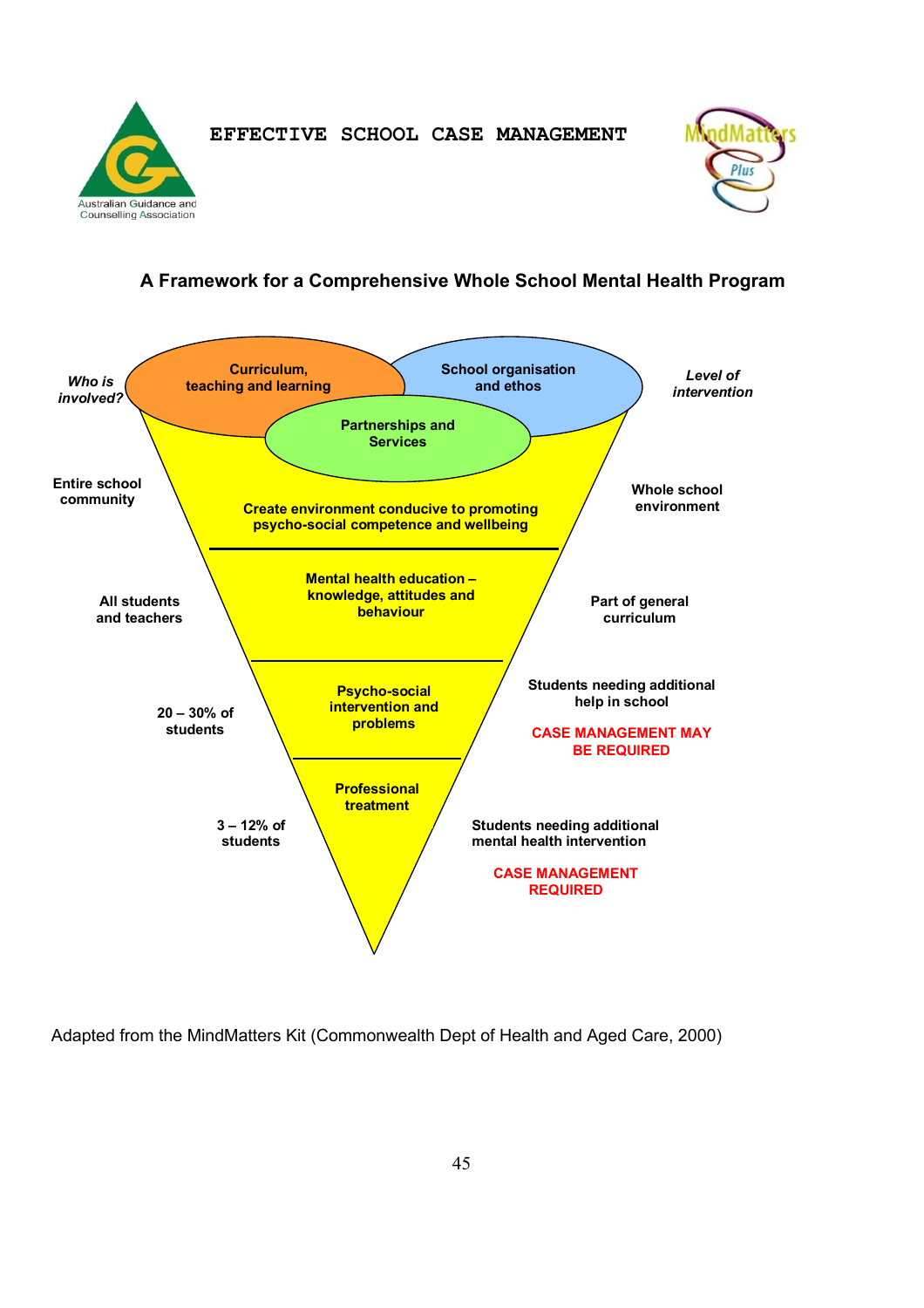



## **A framework for effective school case management**



**Levels of support associated with school case management structures and processes**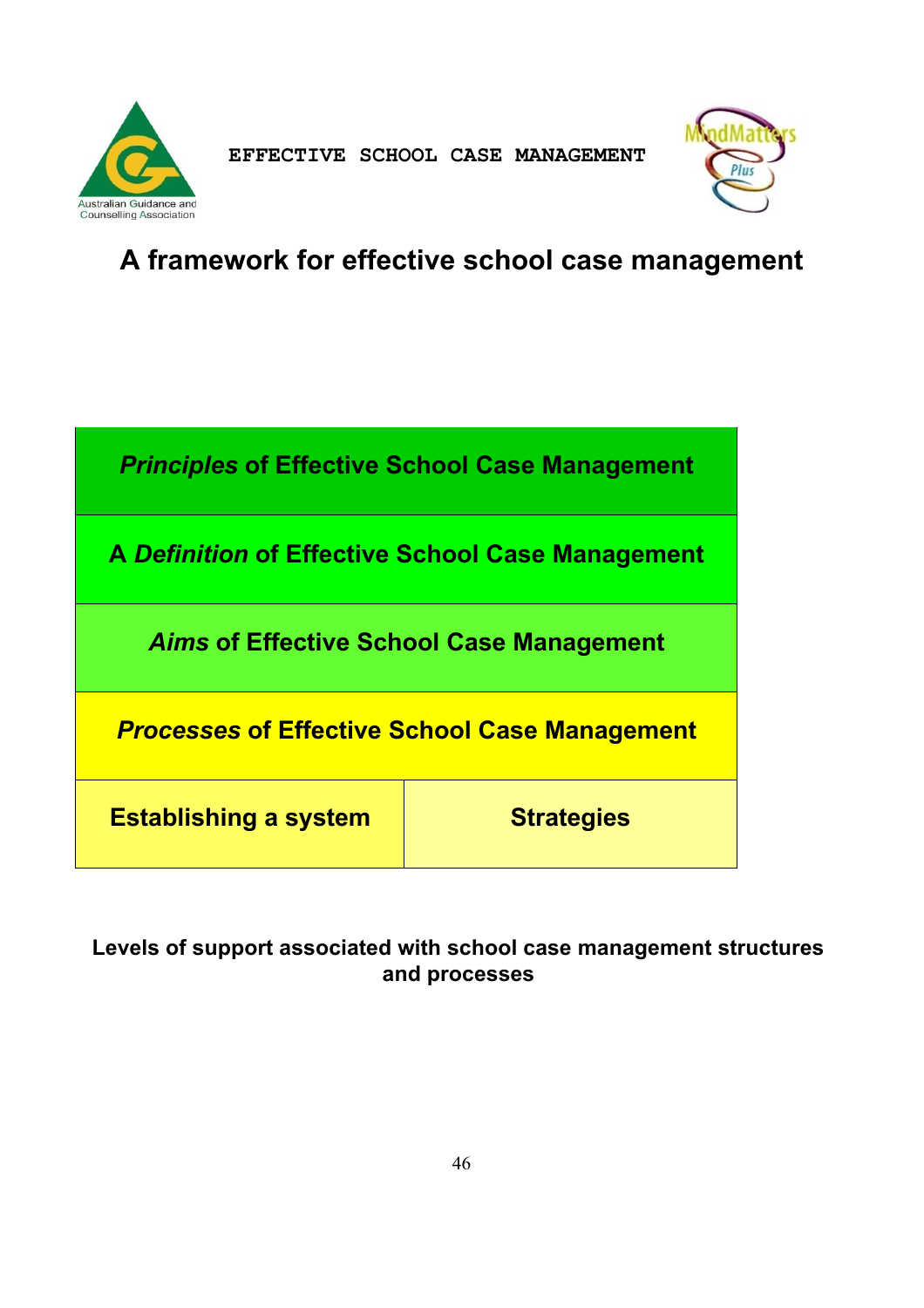





## **Principles of effective school case management practice**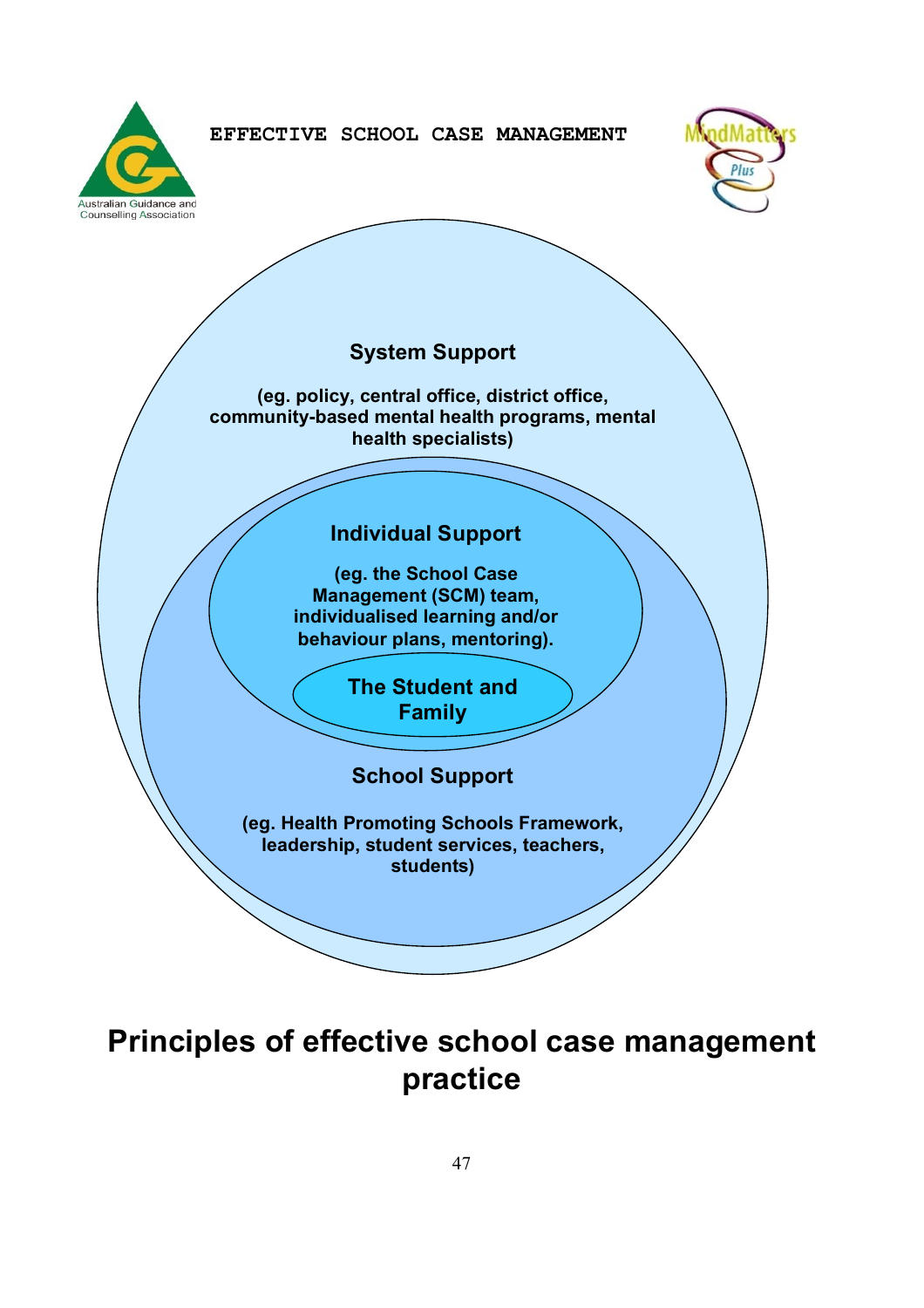



## 5 principles:

- 1. The promotion of the student's health and well-being
- 2.An individualised process
- 3. Maintenance of legal and human rights, privacy and confidentiality
- 4. Non-discriminatory and culturally appropriate practice
- 5. An efficient and purposeful management process.

## **A definition of effective school case management practice**

Effective school case management is primarily a **collaborative process** intrinsic to the delivery of quality services designed to **meet the needs** of school students who have support requirements. Mindful of including **the views of students**, it is **student focused**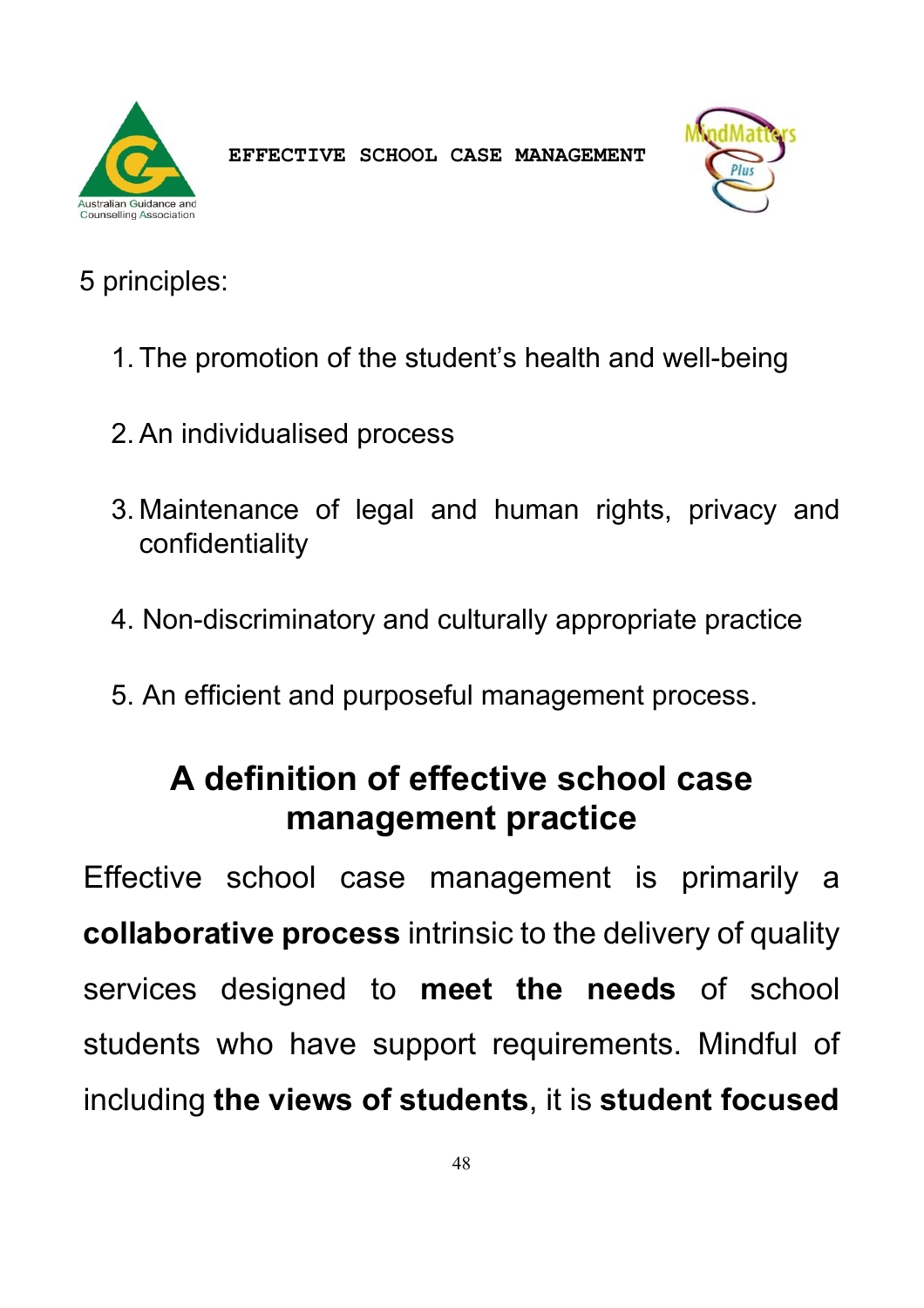

and aims to develop, monitor,



disseminate, and evaluate a **plan of action** to enable these students **to function to the best of their ability and circumstances** within and beyond the school system despite having support needs.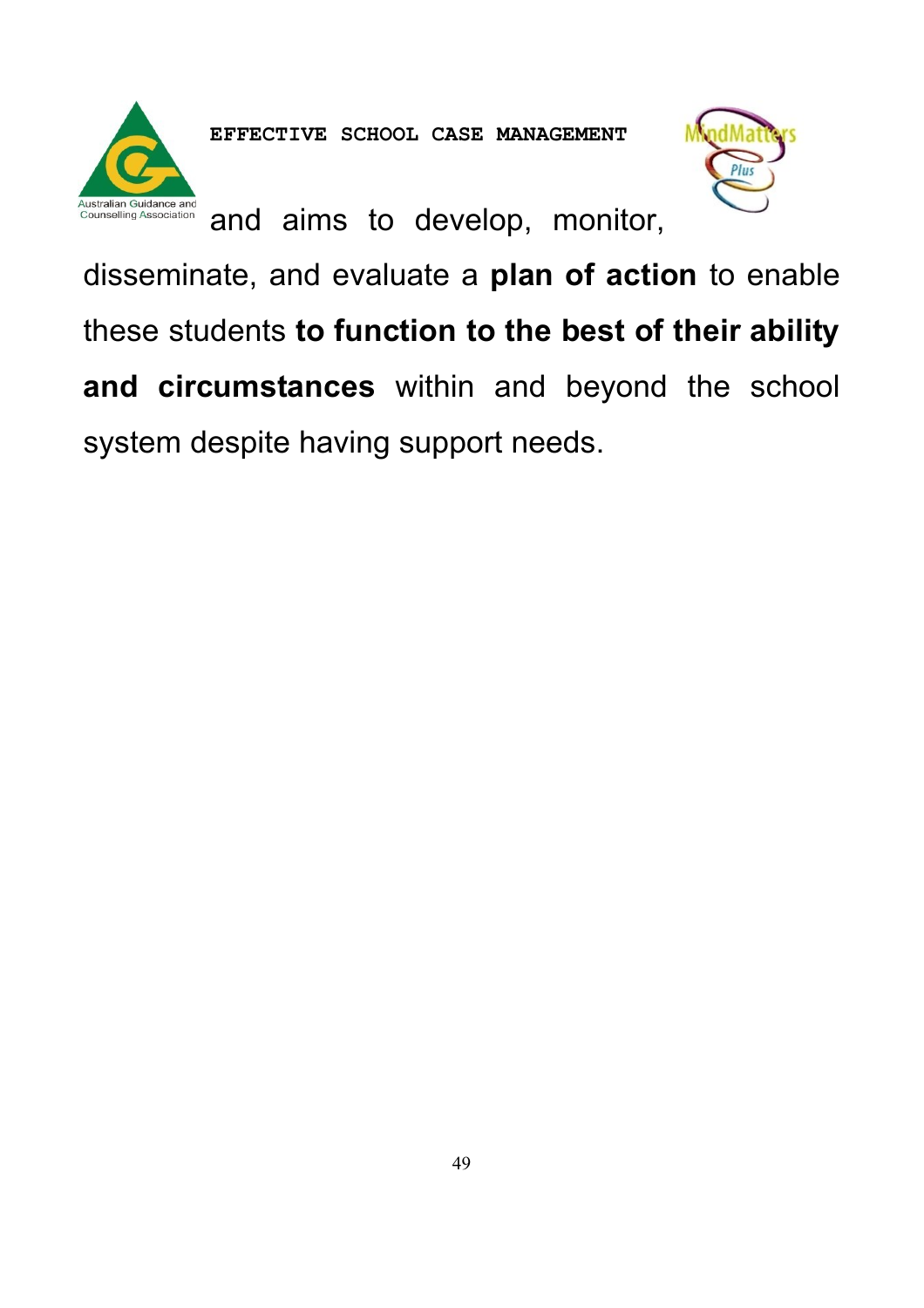



### **Aims**

*Seven core* aims:

- 1. To enable **students to function to the best of their ability** and circumstances within and beyond the school system despite having support needs 2. To contribute to engaging students in **meaningful learning** 3. To develop, monitor, disseminate, and evaluate a **plan of action**
- 4. To achieve a seamless service delivery through the **coordination of and collaboration** between service providers
- 5. To ensure that the student with his/her parents/caregivers has **access to these service providers** 6. To actively involve and empower the student(s) and their parents/caregivers in **decision-making processes**
- 7. To assist **teachers and school staff in their work** with students who have support needs.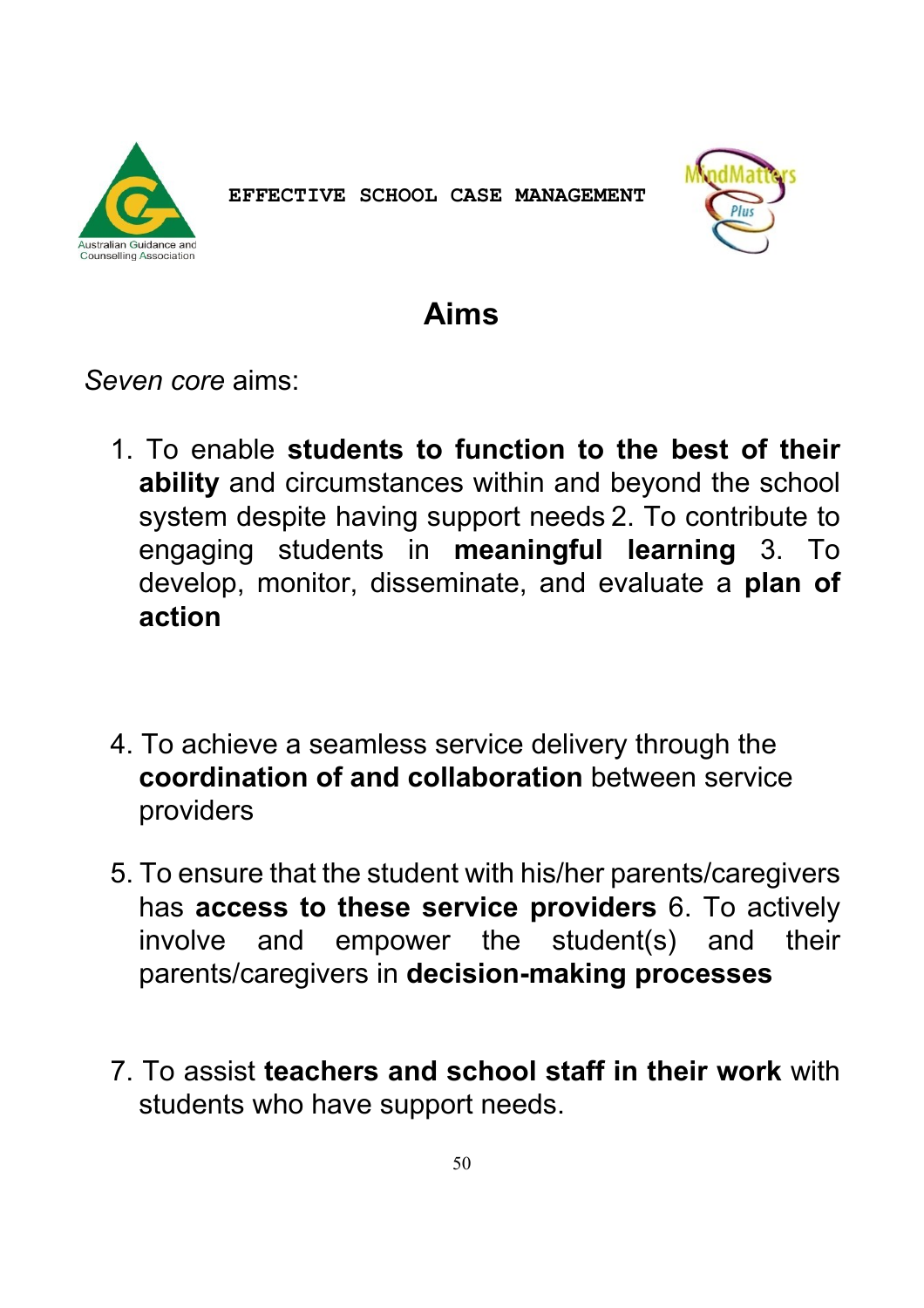



## **Establishing a school-based system**

Eight key elements:

- 1. Using **a whole school approach** to mental health promotion and suicide prevention), **a school case management (SCM) team or equivalent** is established
- 2. Establishment of the SCM team requires the **strong support of the school executive** and school community in general
- 3.SCM team is responsible for **collaboratively devising an integrated action plan** for individual students with support needs.
- 4. **Membership of the SCM team** will vary according to the main support needs of the school student population and individual students, and available resources

## **Establishing a school-based system (cont.)**

5. Ideally, **the SCM team should constitute** a school administrator; a student services/pastoral care staff member; the school psychologist/counsellor and other allied heath services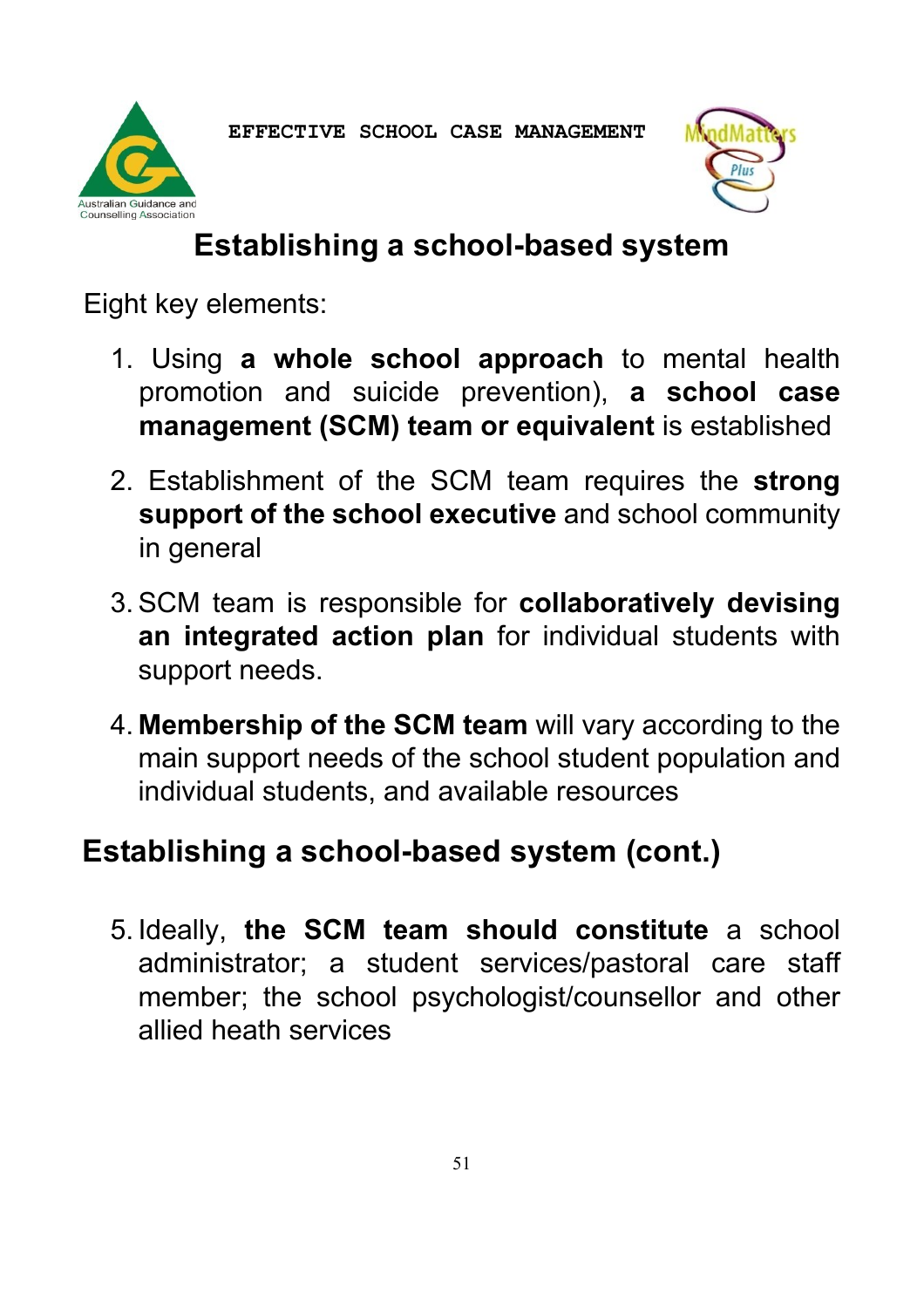

## 6. **Roles and responsibilities** of

the members of the SCM team should be determined, clearly understood, and communicated to the school community

- 7. The SCM team should develop a **shared vision**
- 8. The SCM team needs to be **adequately resourced**.

## **Strategies**

Seven interconnected and cyclical strategies:

- 1. **Case Identification**: Identifying the eligibility of the student for case management process
- 2. **Referral**: Linking student to team member who establishes a professional relationship with the student
- 3. **Assessment**: Endeavouring to understand the student's perspective, and identifying and assessing the student's needs
- 4.**Planning**: A collaborative and dynamic process of establishing a coordinated action plan with key stakeholders
- 5. **Implementation**: Executing, coordinating, and monitoring the action plan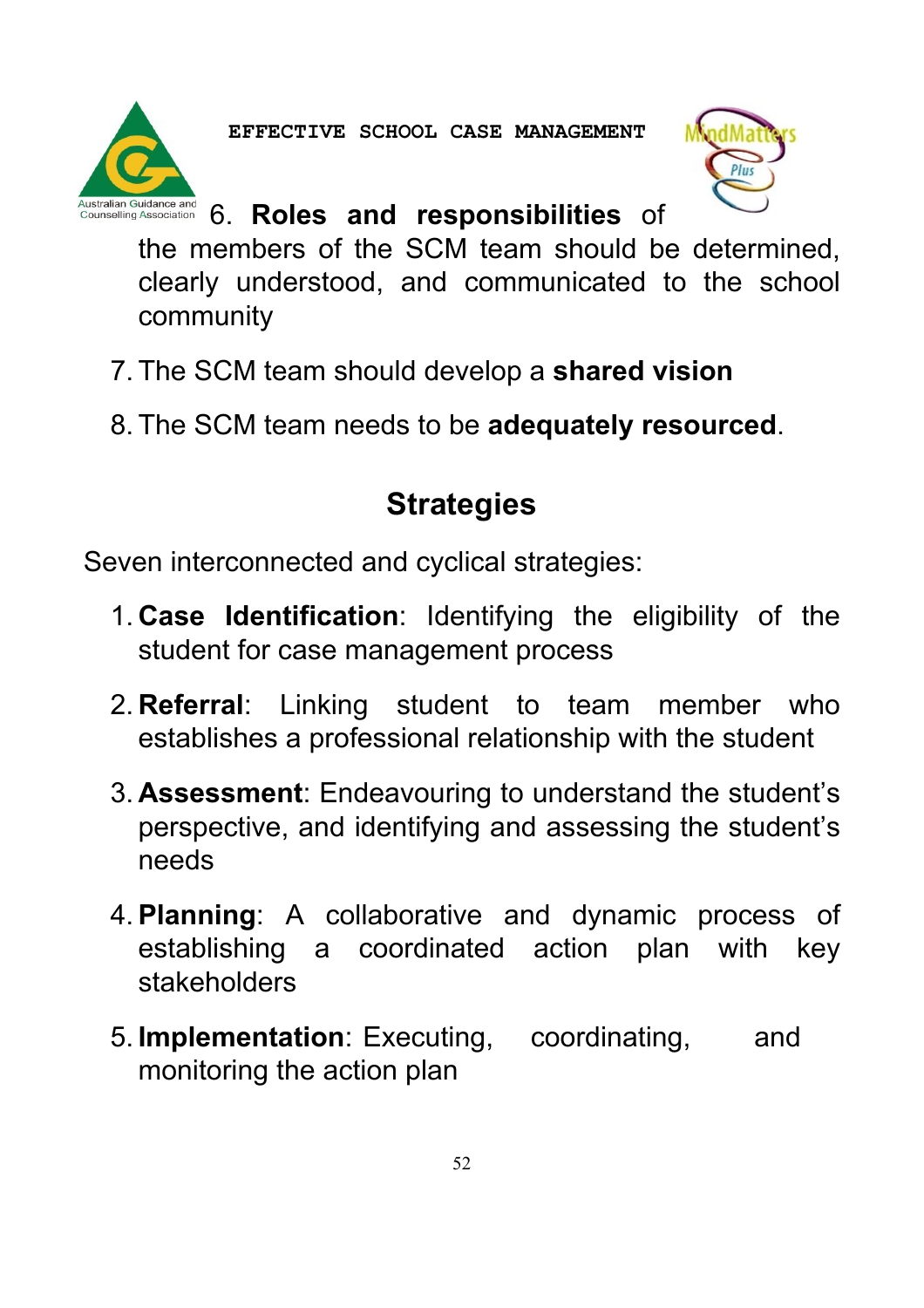



- 6. **Transition or Closure or Completion**: Developing a transition plan to move to minimal or no case management
- 7. **Evaluation**: Determining the effectiveness of the case management processes and the action plan.

## **The School Case Management (SCM) Team**

Should ideally develop a **shared vision** by explicitly:

- establishing shared goals
- determining the collective base of knowledge and skills that the team has
- recognising the interdependence of the team members
- establishing a shared understanding of student needs
- clarifying their criteria for offering a student case management processes
- identifying SCM team concerns
- establishing evaluation measures
- ensuring that power, decision-making, and accountability for outcomes are shared.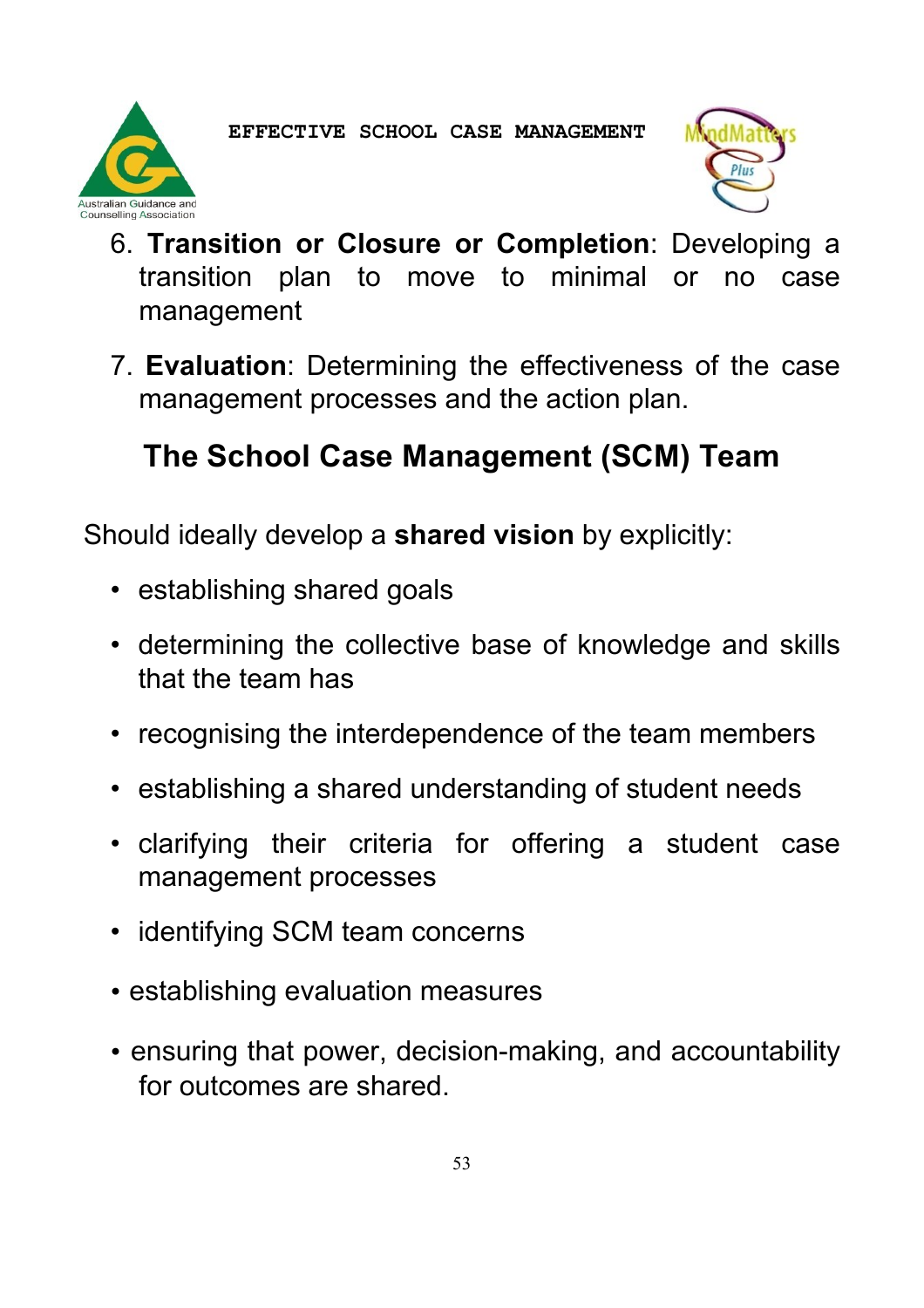



## **The School Case Management (SCM) Team**

The SCM team becomes a **coordinated team** by:

- establishing roles
- having regular meetings
- planning workloads
- discussing and sharing goals and interventions for individual students with support needs
- responding to critical incidents associated with students who have support needs
- planning preventative programs for students with support needs.

## **The role of the case manager**

- identifying the services and resources needed to achieve the action plan's outcomes
- briefing the service provider(s)
- referring the student to the service provider(s)
- convening case conferences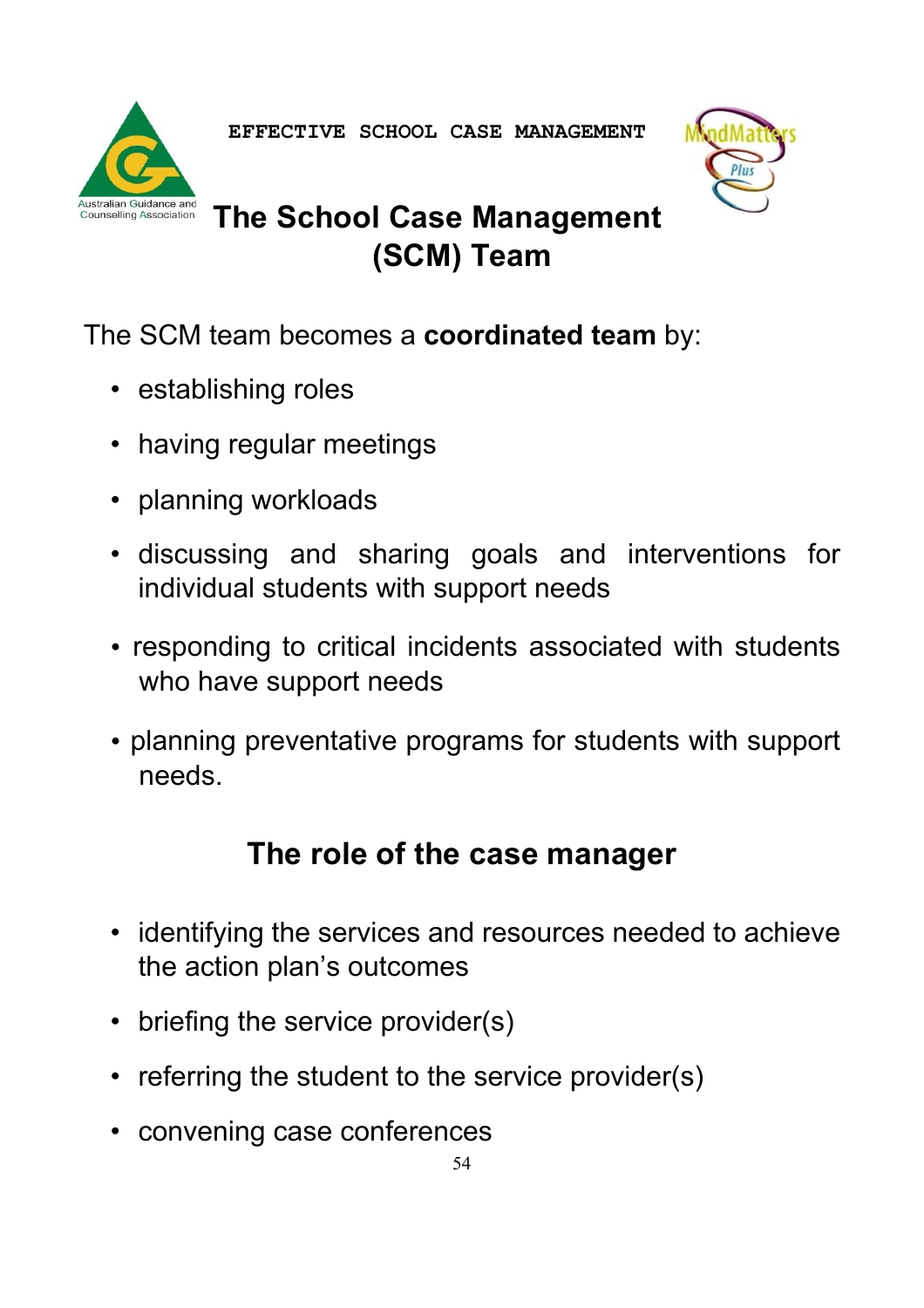**Counselling Association** 

• monitoring the quality of the services provided and progress towards achieving the outcomes

**EFFECTIVE SCHOOL CASE MANAGEMENT** 

- adjusting the action plan when necessary
- reporting on the outcomes of the action plan;
- consulting and communicating on an ongoing basis with the student, service provider(s), and other stakeholders (eg. family, carers, teachers) about the above processes.

## **The role of the case manager**

*Could* involve delegation of support or direct support by, for example:

- mentoring the student
- counselling the student
- modelling pro-social behaviour
- educating the student and parent(s)/carer(s) about the nature of the services offered
- accompanying the student to appointments, case conferences etc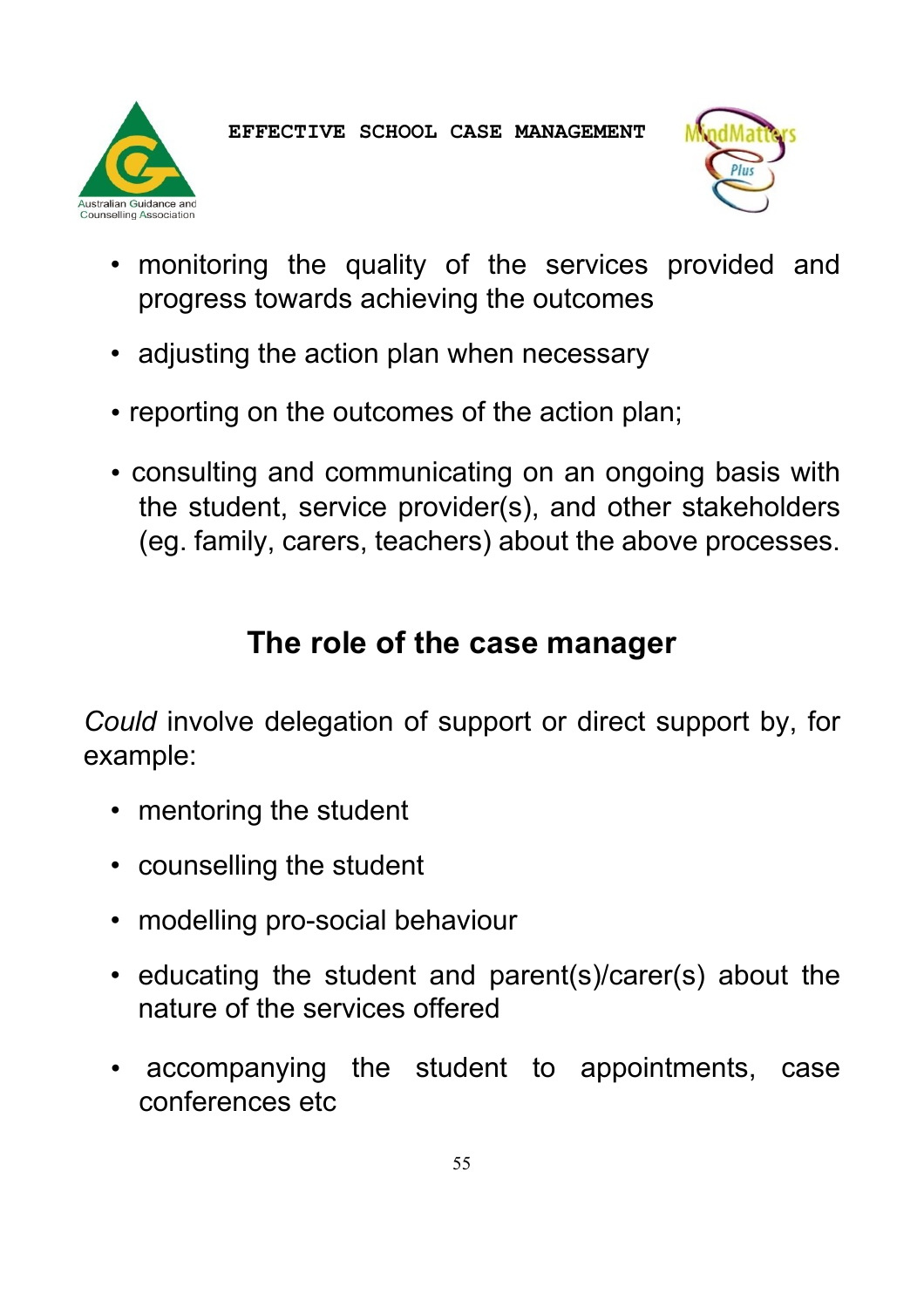



• being an advocate for the student

(eg. student's views are heard and actioned; lobbying for particular resources).

## **Facilitating case conference meetings**

Good practice includes:

• Clarifying the purpose of the meeting • Checking on participants' understanding of the process and intended outcomes • Ensuring that all participants have an opportunity to speak • Encouraging all participants to listen to each other • Ensuring that the student's views have been heard and incorporated in shared decision-making and planning • Endeavouring to be non-judgemental • Managing conflict in a constructive way • Using a Solutionfocused approach • Articulating clear outcomes

that all participants understand • Staying within time schedules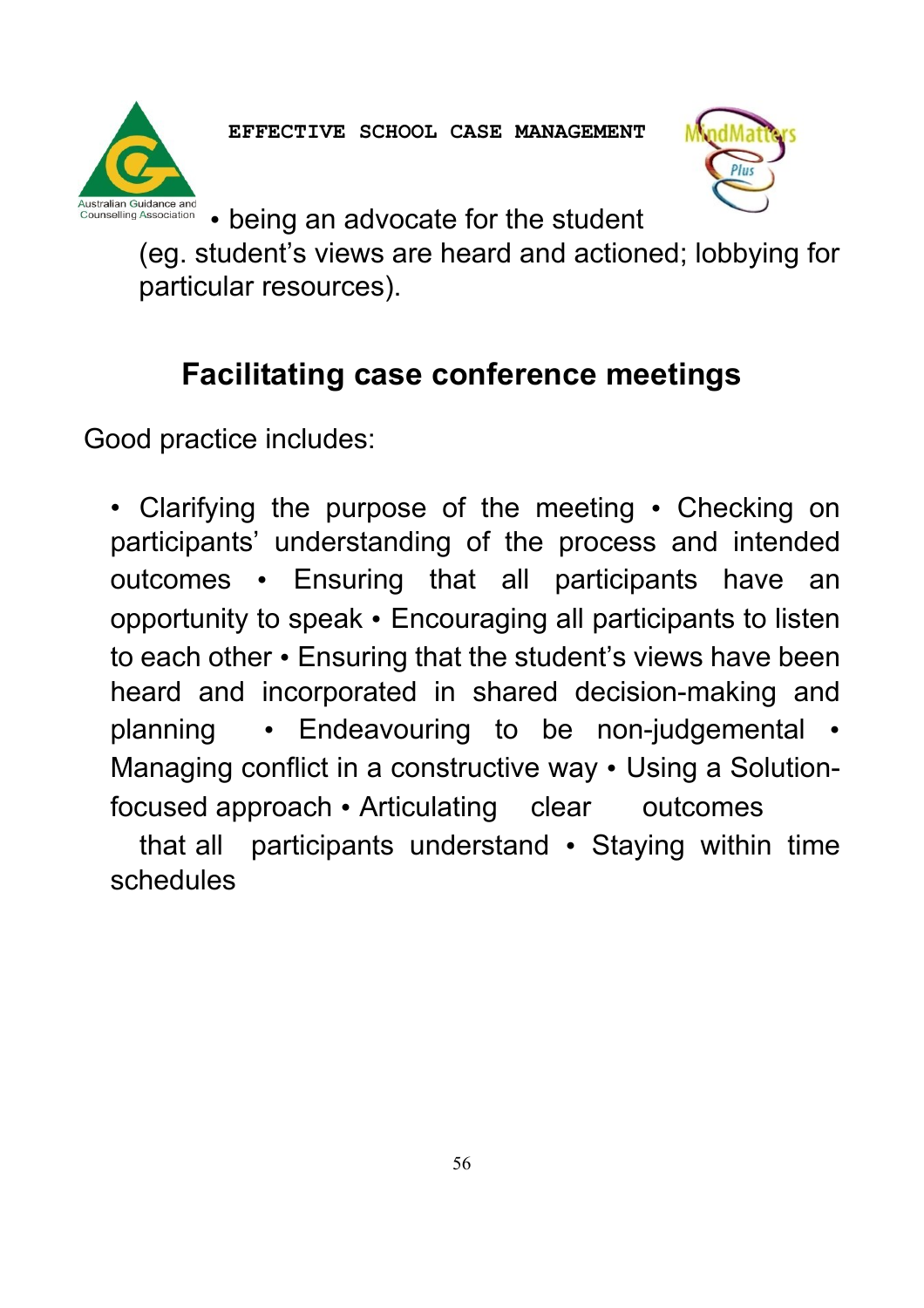



• Maintaining accurate written records.

## **Using a Solution-focused approach to case conference meetings**

- Short-term, goal-focused, future oriented
- Focus on constructing solutions, rather than analysing causes of problems
- Elements of desired solution often already present in student's life
- How do we want things to be different?
- What will it take to make this happen?
- Envision a clear and detailed picture of how student's situation will look when things are better
- Focus on student's strengths and resources
- Support student and family to recognise how to use resources to bring about change
- "Action plan" should prioritise goals that are manageable and achievable in short-term.

**(Adapted from Brief Therapy Institute of Sydney:**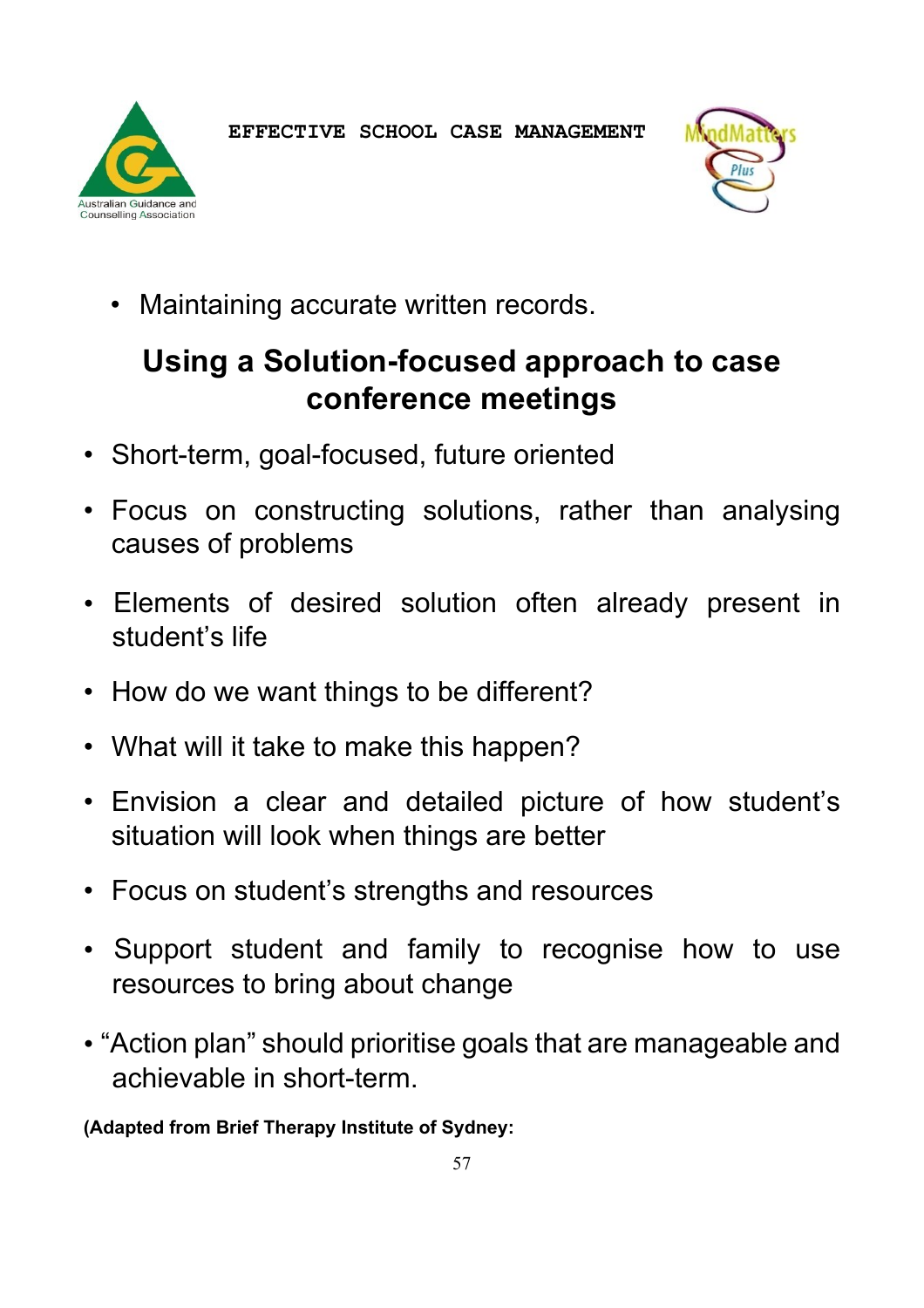

Australian Guidance and<br>Counselling Association<br>http://www.brieftherapysydney.com.au/btis/brief.html)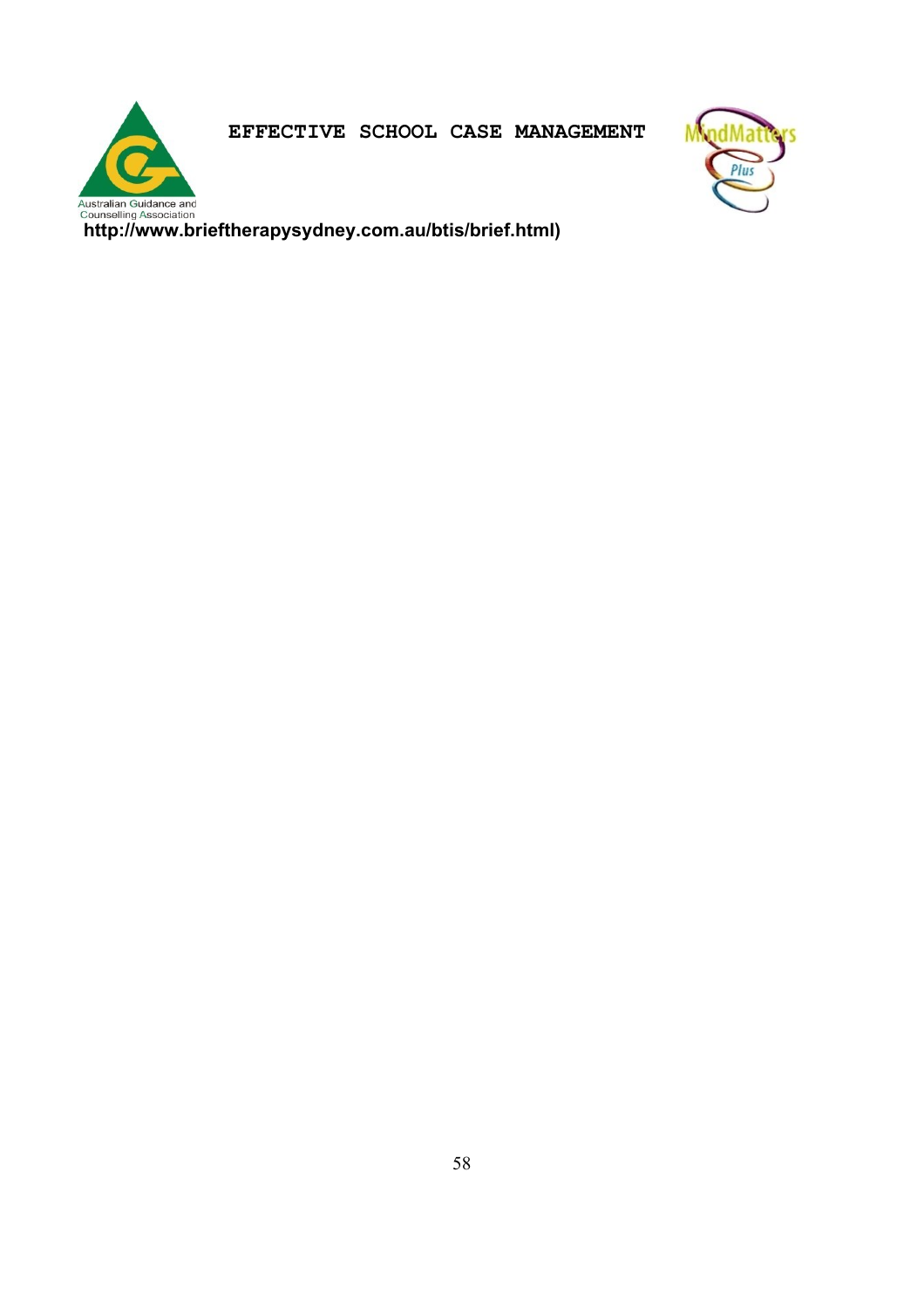



#### **Case Conference Record**

(Adapted from Swan Education District Student Services, DET, WA)

| Student:                        | DoB:             |
|---------------------------------|------------------|
| <b>Parents/Caregivers:</b>      |                  |
|                                 |                  |
| <b>Relationship to student:</b> |                  |
| Address:                        |                  |
|                                 |                  |
| Phone:                          |                  |
| School:                         | <b>Yr Level:</b> |
| Date of conference:             |                  |
| <b>Reason for conference:</b>   |                  |
| <b>Background:</b>              |                  |
|                                 |                  |
|                                 |                  |
|                                 |                  |
|                                 |                  |
| <b>Current issues:</b>          |                  |
|                                 |                  |
|                                 |                  |
|                                 |                  |
|                                 |                  |
|                                 |                  |
|                                 | <b>Present</b>   |
| Name:                           | <b>Position:</b> |
|                                 |                  |
|                                 |                  |
|                                 |                  |
|                                 |                  |
|                                 |                  |
|                                 |                  |
|                                 |                  |
|                                 |                  |
|                                 |                  |
|                                 |                  |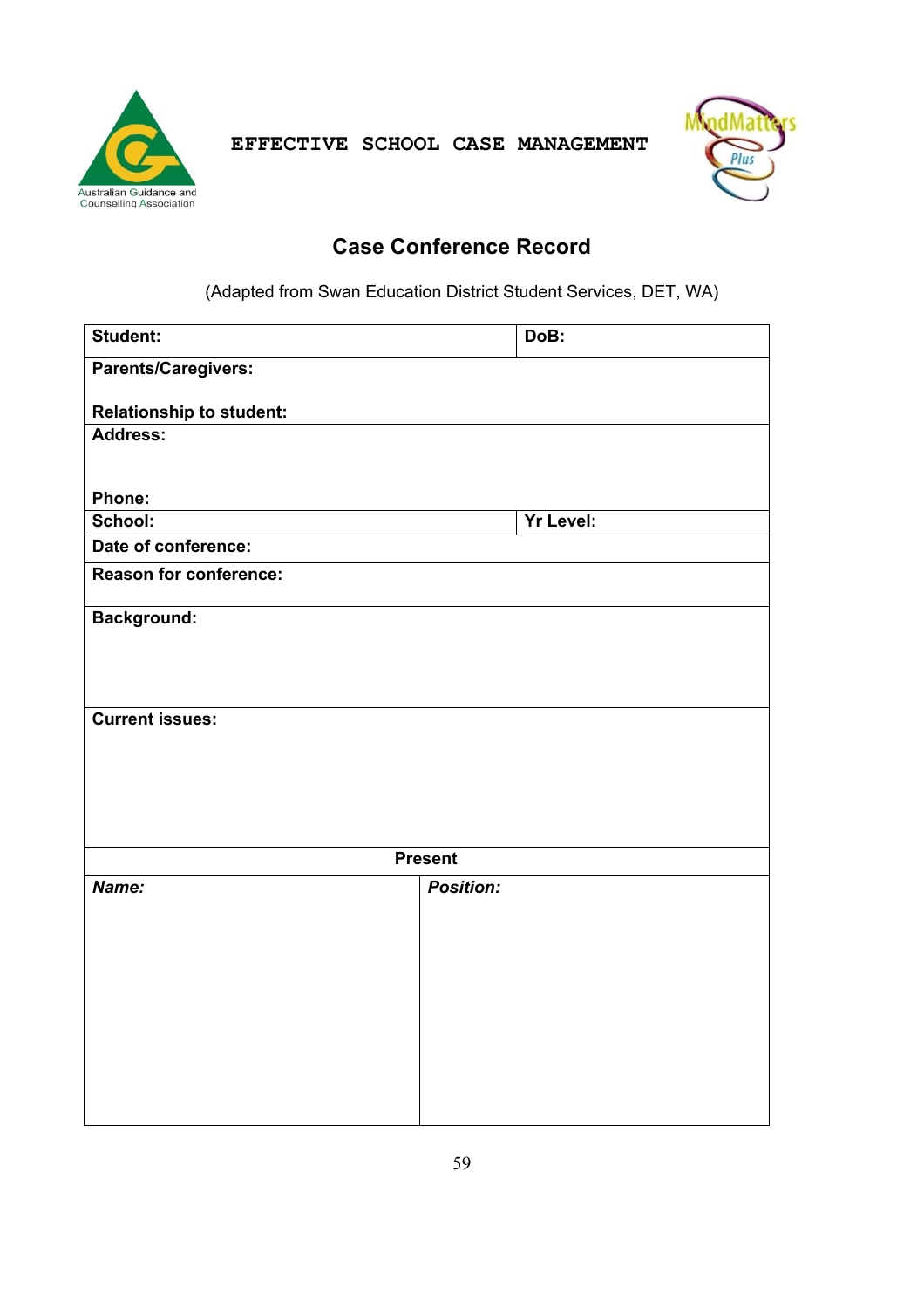# Australian Guidance and<br>Counselling Association



*Confidential:* **Not to be transferred without the District Student Services Team Member's permission** 

**EFFECTIVE SCHOOL CASE MANAGEMENT** 

| <b>Action Plan</b> |                                     |               |         |  |  |
|--------------------|-------------------------------------|---------------|---------|--|--|
| Student:           | Date:                               |               |         |  |  |
| Who                |                                     | <b>Action</b> | By When |  |  |
|                    |                                     |               |         |  |  |
|                    |                                     |               |         |  |  |
|                    |                                     |               |         |  |  |
|                    |                                     |               |         |  |  |
|                    |                                     |               |         |  |  |
|                    |                                     |               |         |  |  |
|                    |                                     |               |         |  |  |
|                    |                                     |               |         |  |  |
|                    |                                     |               |         |  |  |
|                    |                                     |               |         |  |  |
|                    |                                     |               |         |  |  |
|                    |                                     |               |         |  |  |
|                    |                                     |               |         |  |  |
|                    |                                     |               |         |  |  |
|                    |                                     |               |         |  |  |
|                    |                                     |               |         |  |  |
|                    |                                     |               |         |  |  |
|                    |                                     |               |         |  |  |
|                    |                                     |               |         |  |  |
|                    | <b>Signed</b>                       |               |         |  |  |
| <b>Name</b>        | <b>Position</b><br><b>Signature</b> |               |         |  |  |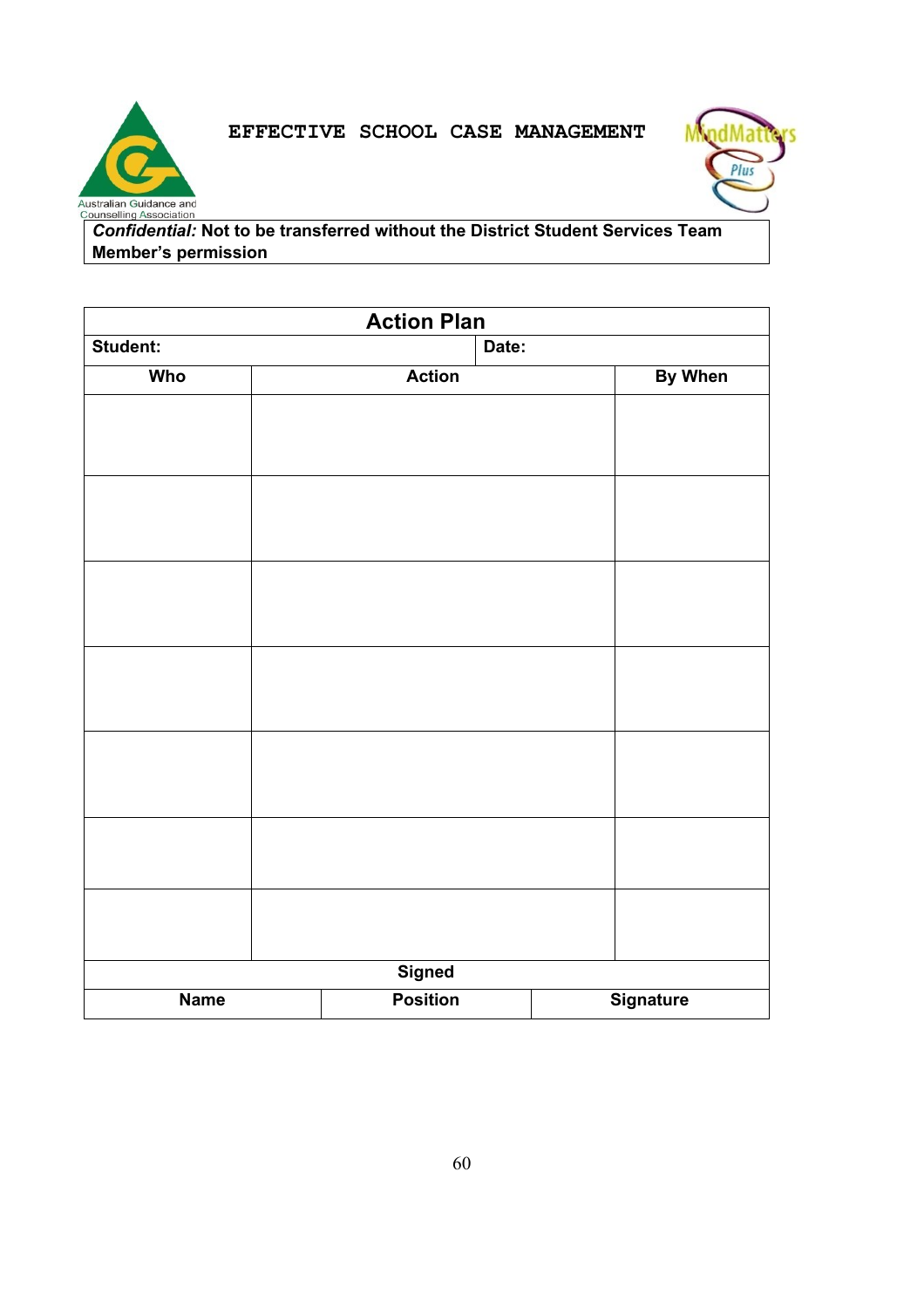| <b>Review Date:</b>                                                                   |  |  |  |  |  |  |
|---------------------------------------------------------------------------------------|--|--|--|--|--|--|
| <b>Confidential: Not to be transferred without the District Student Services Team</b> |  |  |  |  |  |  |
| <b>Member's permission</b>                                                            |  |  |  |  |  |  |

#### **Privacy and confidentiality handout**

- **Privacy can be promised**. Health professionals and school staff demonstrate a respect for privacy by ensuring that:
	- oral information is gathered in a private location
	- written records are kept in a secure place
	- there are clear protocols about who can access this information
	- any information that is passed on focuses on how to offer learning and pastoral support for the student – details are kept private
	- the student is informed of the above
- **Confidentiality cannot be promised**. Health professionals and school staff are bound by Duty of Care and the law to pass on concerns relating to the students' safety:
	- For doctors, counsellors, case managers, youth workers, interpreters, teachers and any other health professionals, confidentiality is part of the law
	- In most situations, health professionals must keep information given to them by students confidential
	- The exception to this is for a person of any age whose well-being or safety is of serious concern to the health professional (eg. potential suicide; self-harm; harming someone else; victim of abuse). In this situation the health professional might need to break confidentiality in order to keep the person safe
	- This is called "mandatory reporting" and the health professional is breaking the law if he/she doesn't report it
	- If a student is 17 or 18 years old, the health professional can also choose to report the situation, but it is not mandatory (compulsory)
	- Mandatory reporting could be to the student's family or carer, or the Department of Community Services. In very specific situations it could involve speaking in court or to the police
	- If a health professional does have to report a situation they should talk to the student about it first
	- In circumstances that do not require mandatory reporting, if the health professional wishes to disclose any confidential information to maximise support of the student, he/she must seek the informed consent of the student
	- Ensure that the student is informed about the limitations of confidentiality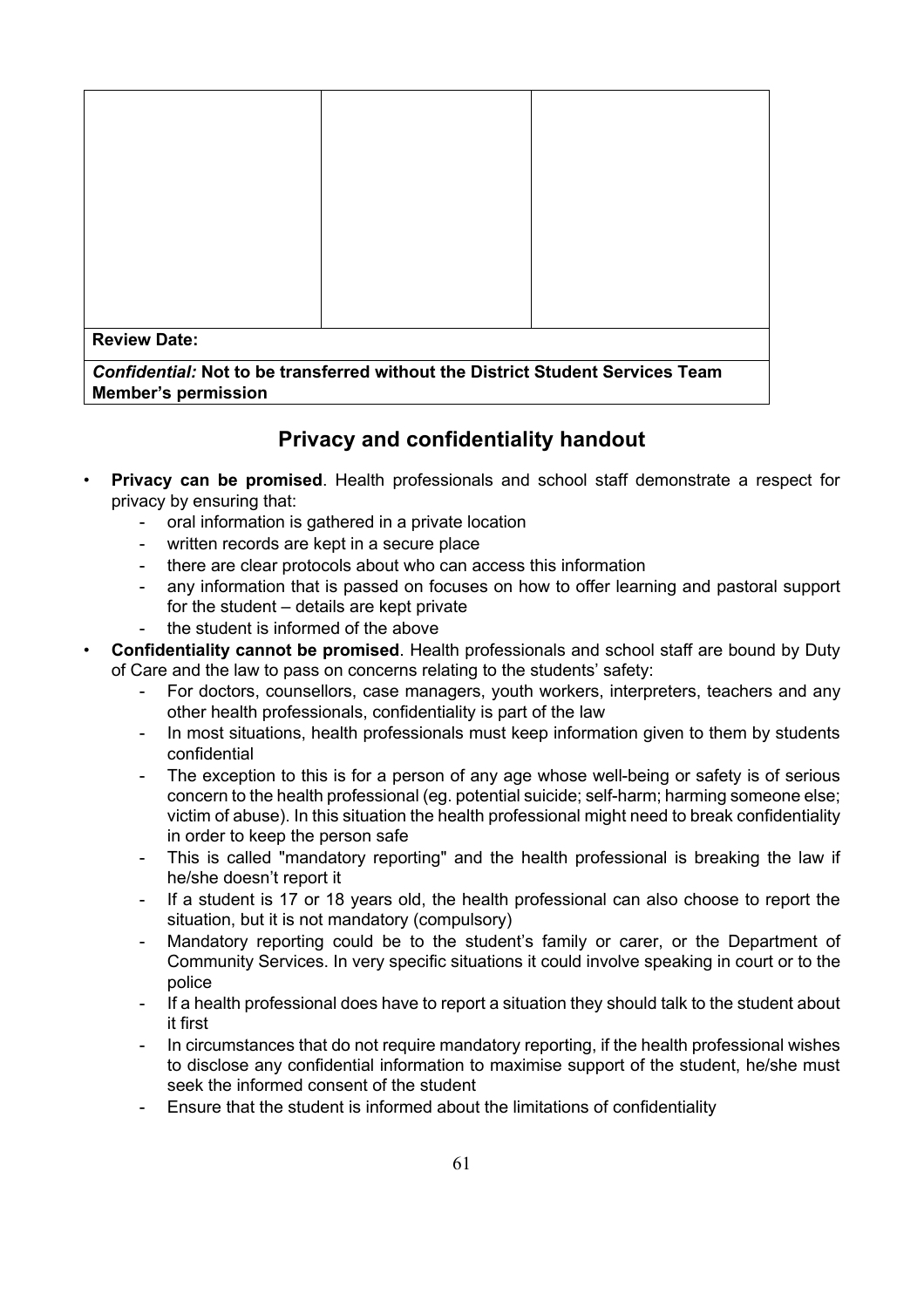



- For more information about the legal age to automatic

rights to confidential health care in your state you can check

out www.lawstuff.org.au

• **Respecting privacy and confidentiality is very important** – students often express concerns about 'gossiped communication'

Adapted from: Cahill, H. & Murphy, B. (in press). *Preventing drug-related harm: A manual for the student welfare coordinator*. Melbourne: The Victorian Department of Education and Training, and Reach Out! Confidentiality available at:

http://www.reachout.com.au/default.asp?ti=824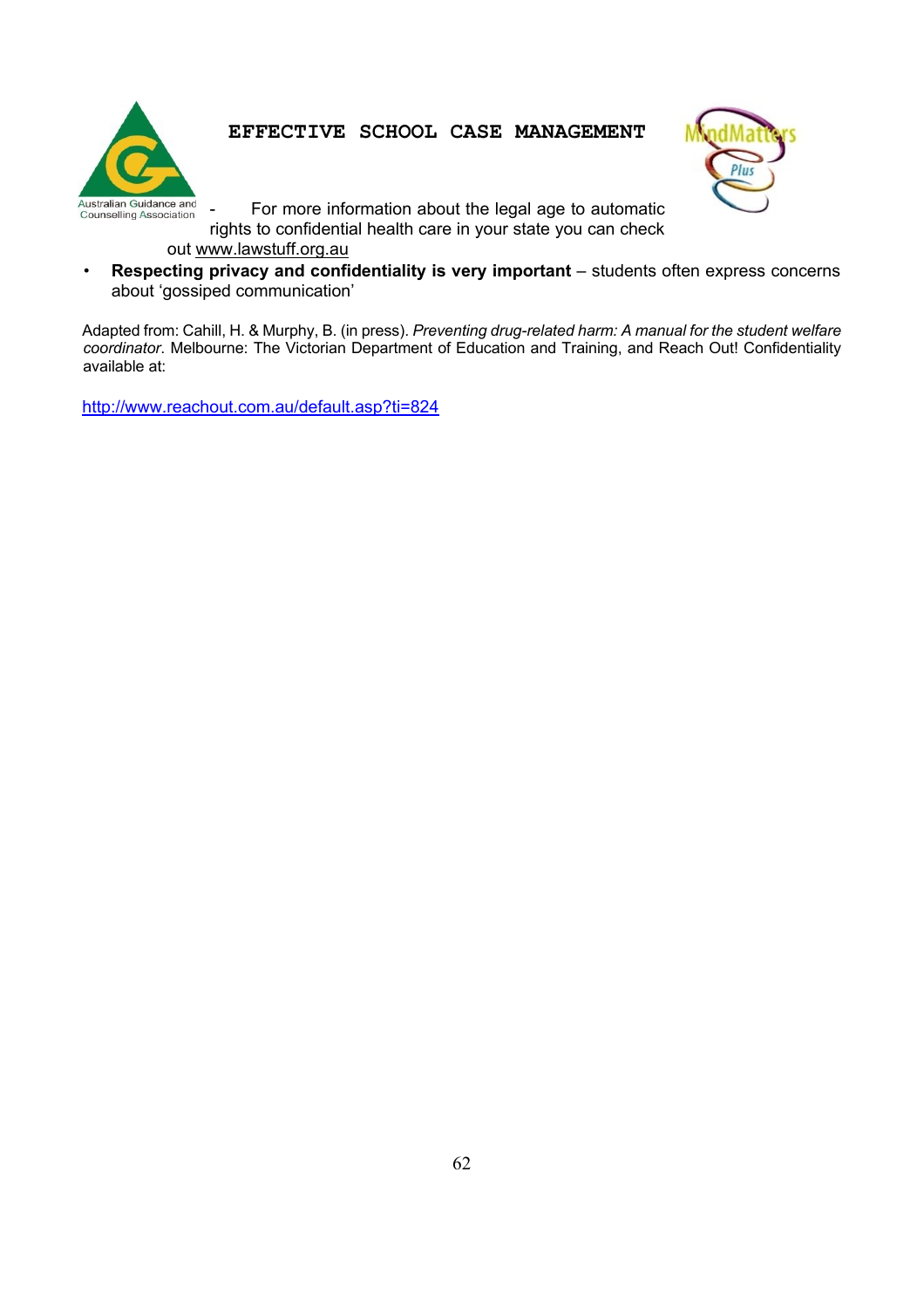



## **Privacy and confidentiality summary**

- **Respecting** privacy and confidentiality is *very important* – students often express concerns about 'gossiped communication'
- **Privacy can be promised**:

 $-$  oral information is gathered in a private location  $$ written records are kept in a secure place – there are clear protocols about who can access this information – any information that is passed on focuses on *how to offer learning and pastoral support* for the student – details are kept private – the student is informed of the above

**Privacy and confidentiality summary (cont)** 

• **Confidentiality cannot be promised**.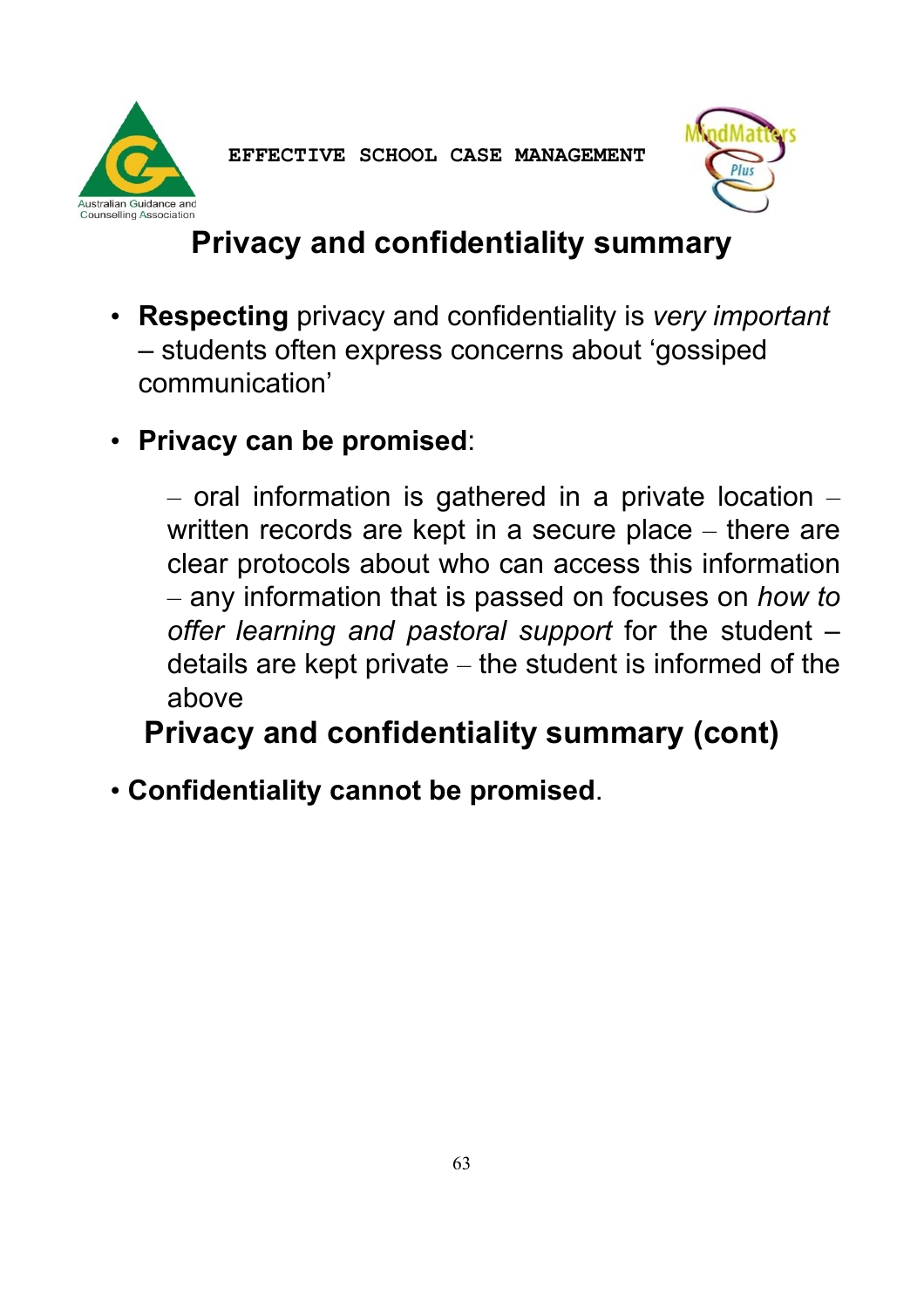



– In most situations, health professionals must keep information given to them by students confidential – Exception - a person of any age whose well-being or safety is of serious concern – This is called "mandatory reporting" – Health professional is breaking the law if he/she doesn't report it  $-$  If a student is 17 or 18 years old, the health professional can also choose to report the situation, but it is not mandatory  $-$  If a health professional does have to report a situation they should talk to the student about it first – Circumstances that do not require mandatory reporting, disclosure of any confidential information must have informed consent of the student – Student must be informed about the *limitations* of confidentiality

 Adapted from: Cahill, H. & Murphy, B. (in press). *Preventing drug-related harm: A manual for the student welfare coordinator*. Melbourne: The Victorian Department of Education and Training, and **Reach Out! Confidentiality**  available at:

**http://www.reachout.com.au/default.asp?ti=824**

#### **Useful Websites**

**1. Australian Guidance and Counselling Association** 

http://www.agca.com.au/

**2. Australian Health Promoting Schools Association**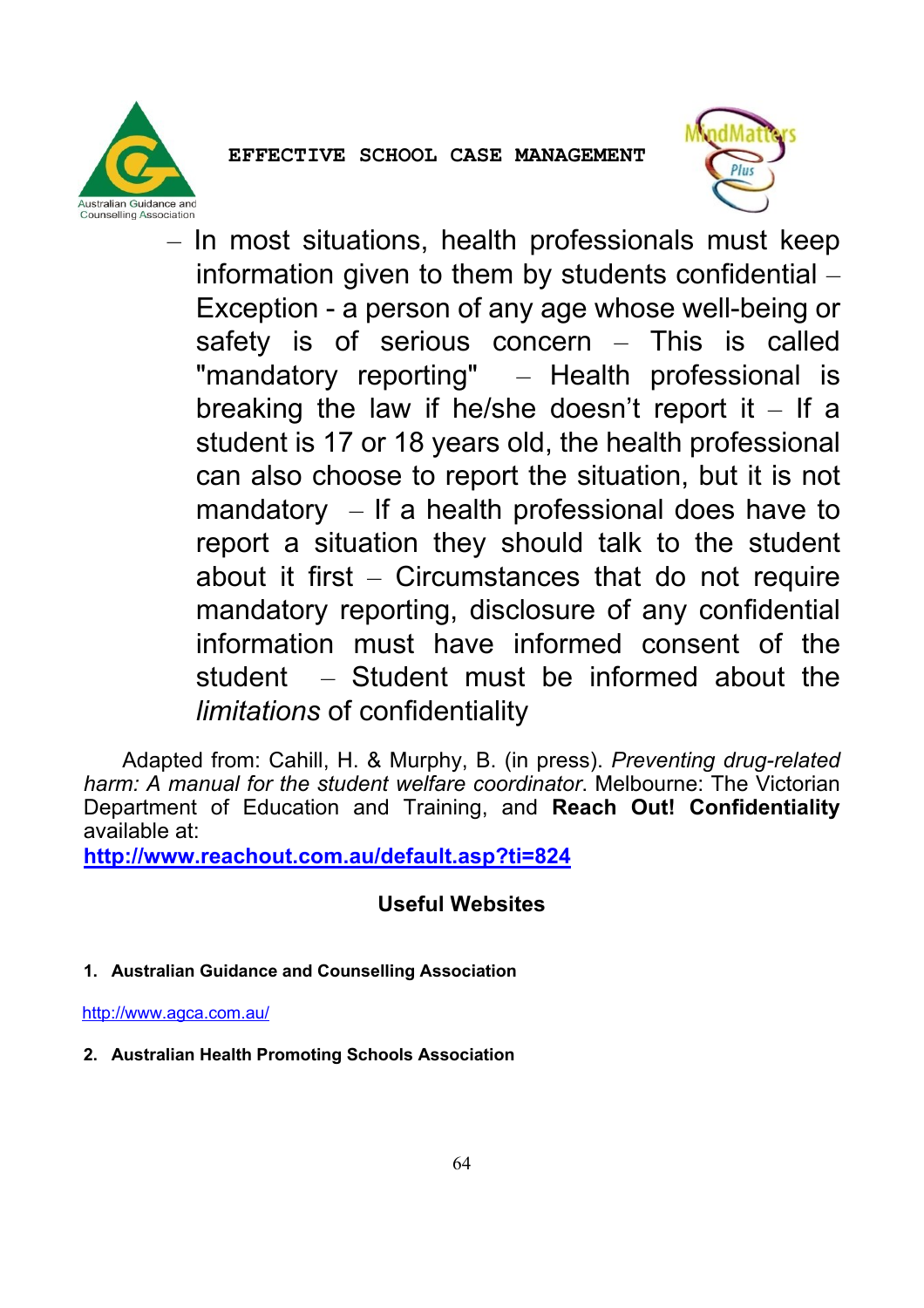

**EFFECTIVE SCHOOL CASE MANAGEMENT** 



# **3. Brief Therapy Institute of Sydney**

http://www.brieftherapysydney.com.au/btis/brief.html

Presents a useful overview of what is Solution-focused Brief Therapy

## **4. Case Management Society of Australia**

#### http://www.cmsa.org.au/

Dedicated to the support and development of the practice of quality CM

# **5. Hunter Institute of Mental Health**

http://www.himh.org.au/site/index.cfm

Promotes mental health and improve outcomes for people with mental illness, through education and training, health promotion, research and evaluation.

#### **6. MindMatters**

http://cms.curriculum.edu.au/mindmatters/

A resource to support Australian secondary schools in promoting and protecting the social and emotional wellbeing of members of school communities.

#### **7. MindMatters Plus**

http://cms.curriculum.edu.au/mindmatters/plus/plus.htm

Aims to enhance the capacity of secondary schools to support students who have needs in the area of mental health and wellbeing.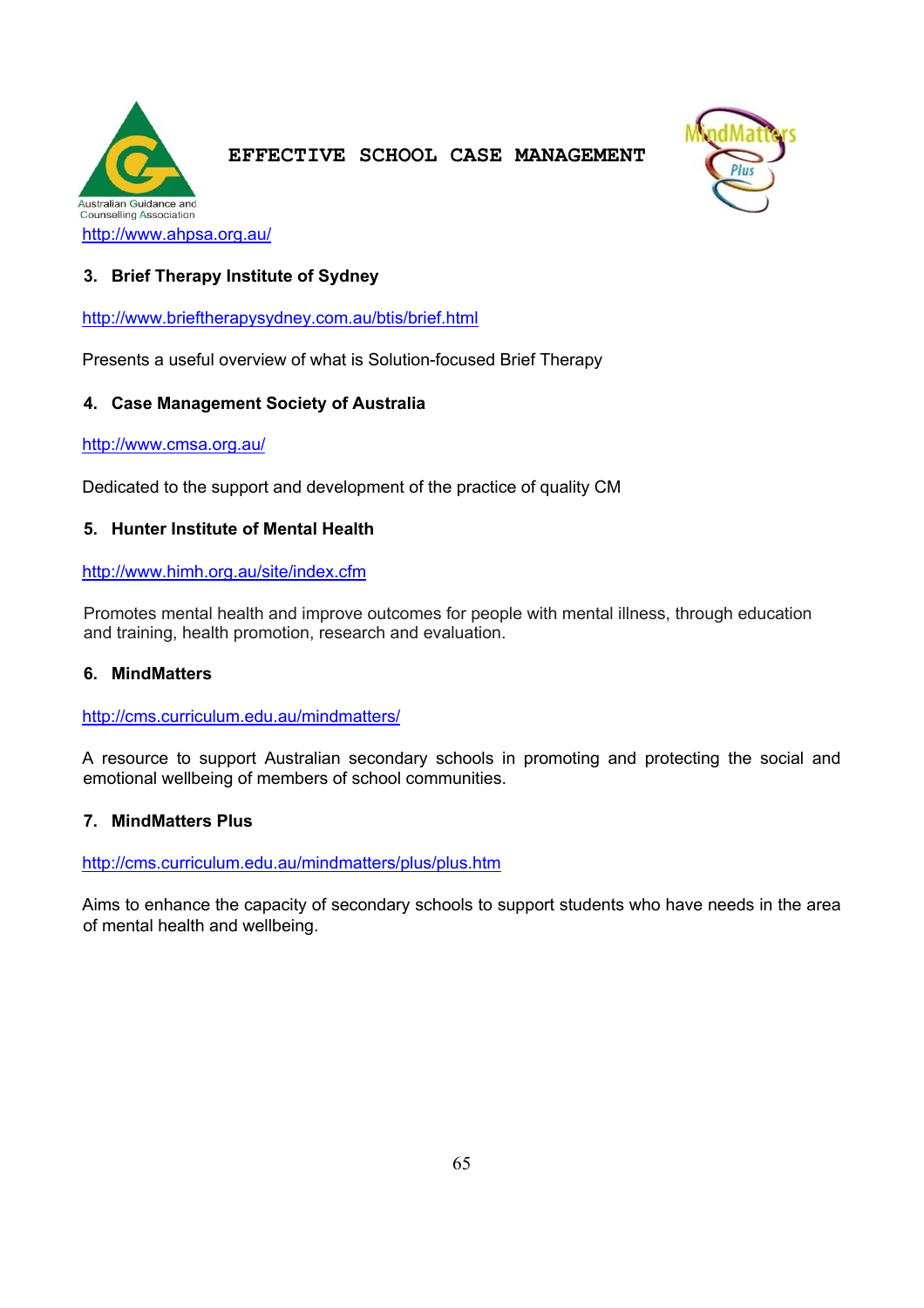## **8. MindMatters Families Matter**

#### http://cms.curriculum.edu.au/mindmatters/families/families.htm

Families Matter is a national resource for family members and carers to work in partnership with schools to support the wellbeing of young people.

## **9. Response Ability** http://www.responseability.org/

Provides information to support use of the Response Ability resources on mental health issues in Australian universities, in Secondary Education or Journalism.

## **10. Reach Out! Confidentiality**

http://www.reachout.com.au/default.asp?ti=824

This fact sheet, written primarily for young people, contains information about confidentiality – what it is, the role of health professionals and confidentiality, and a person's rights to confidentiality, the limitations to confidentiality etc.

# **11. Law Stuff. Know your rights**

#### http://www.lawstuff.org.au/

Information about the legal age to automatic rights to confidential health care in your state

## **12. Indigenous Psychological Services**

#### http://www.indigenouspsychservices.com.au/

Indigenous Psychological Services is the only provider of psychology specific services for the Indigenous people of Australia. IPS provides clinical and assessment work in mental health for Indigenous and non-Indigenous people. IPS further supports these services with continuing culturally appropriate and scientifically sound research into the particular needs of Aboriginal people and the ongoing development of resources.

# **13. Lifeline Australia** http://www.lifeline.org.au/

Working to help prevent suicide

#### **14. Lifeline: Just Ask** http://www.justask.org.au/

Just Ask is Lifeline's rural mental health information service. It's an Australia-wide service provided by Lifeline South Coast. They provide information and referral for people with mental health problems, and to friends, relatives and others who want to know how to help. They tell callers about relevant local services, as well as books and web sites. They also provide their own self-help information sheets on a range of areas.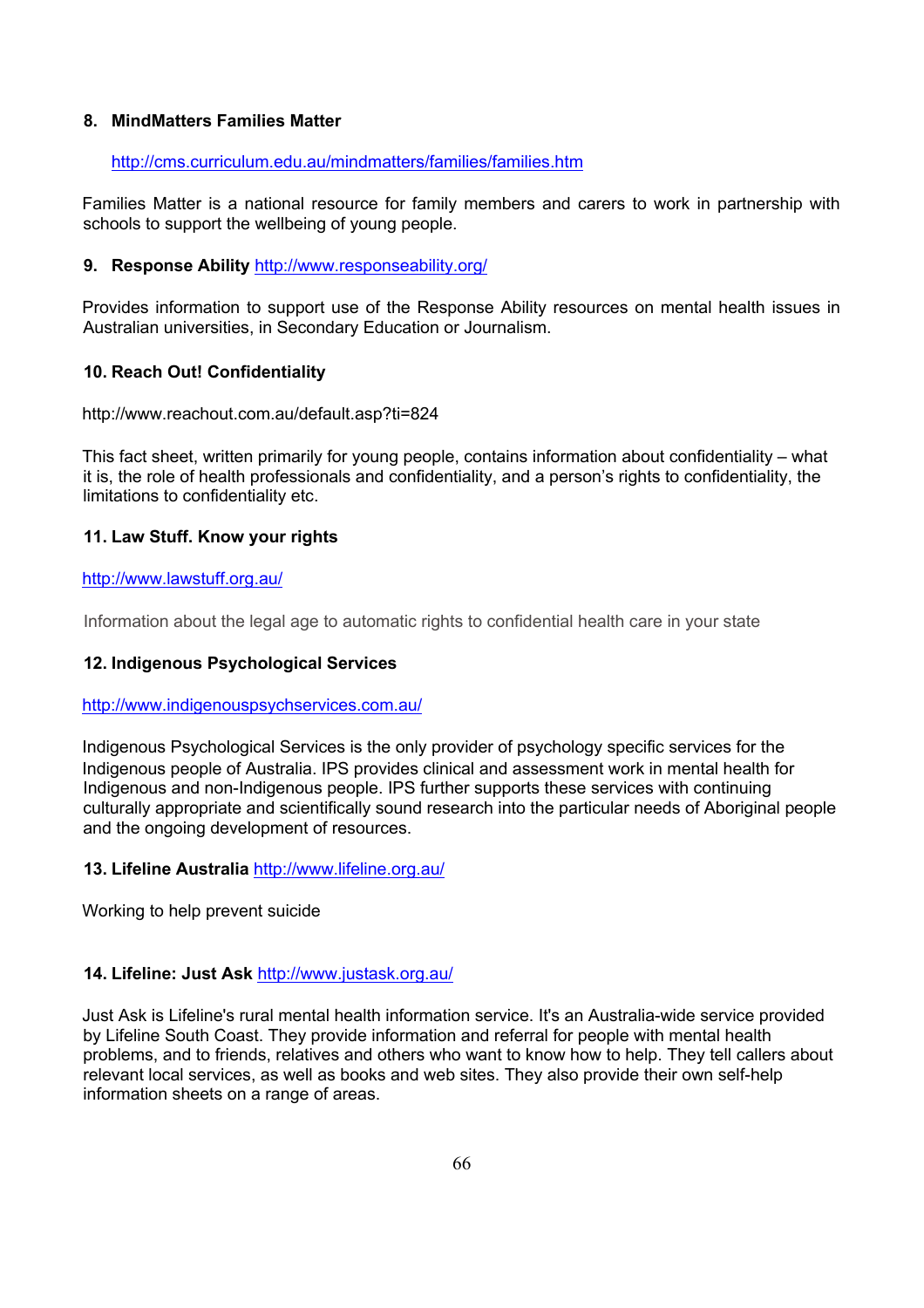# **15. Program of Assistance for the Survivors of Torture and Trauma**

#### http://www.health.gov.au/internet/wcms/publishing.nsf/Content/mental-torture

The Program of Assistance for the Survivors of Torture and Trauma (PASTT) promotes the health and wellbeing of people who have experienced torture and trauma prior to their arrival in Australia.

## **16. SSAFE (Same-Sex Attracted Friendly Environments) in Schools**

## http://www.ssafeschools.org.au/index.cfm

SSAFE in Schools, a project of Family Planning Victoria and the Australian Research Centre in Sex, Health and Society at LaTrobe University, aims to support school communities in challenging homophobia and creating safe learning environments for same-sex attracted and gender nonconforming students. This website is for anyone in the school community looking for resources, strategies and activities to support curriculum development, teacher training, provision of information to parents and the broader community and support for individual students.

## **17. CREATE** www.create.org.au

CREATE Foundation connects and empowers children and young people in care and improves the care system through activities, programs, training and policy advice.

# **18. CASE MANAGEMENT: A TRAINING PACKAGE FOR ENGAGING NON-ATTENDING STUDENTS**

This is a training package for key teachers and case coordinators working with "chronic truants". The package assists in assessing relevant factors, planning support and processes for individual students and integrates the notion on values as articulated in the Curriculum Framework.

To download the document click  $\mathbb{A}_{\text{here}}$  25/08/00. (size 999K)

POF

# **References**

ACT Department of Education and Community Services. (2002). *Turning Lives Around: Effective service responses for young people with intensive support needs*. Canberra, ACT: Author.

ACT Education, Youth and Family Services. (2004). *Case Management Framework.* Canberra, ACT: Author.

Brief Therapy Institute of Sydney. (2004). *Solution-focused Brief Therapy*. Retrieved on 19 June, 2005, from http://www.brieftherapysydney.com.au/btis/brief.html)

Cahill, H. & Murphy, B. (in press). *Preventing drug-related harm: A manual for the student welfare coordinator*. Melbourne: The Victorian Department of Education and Training

Case Management Society of Australia. (2004). *National Standards of Practice for Case Management*. Victoria: Author.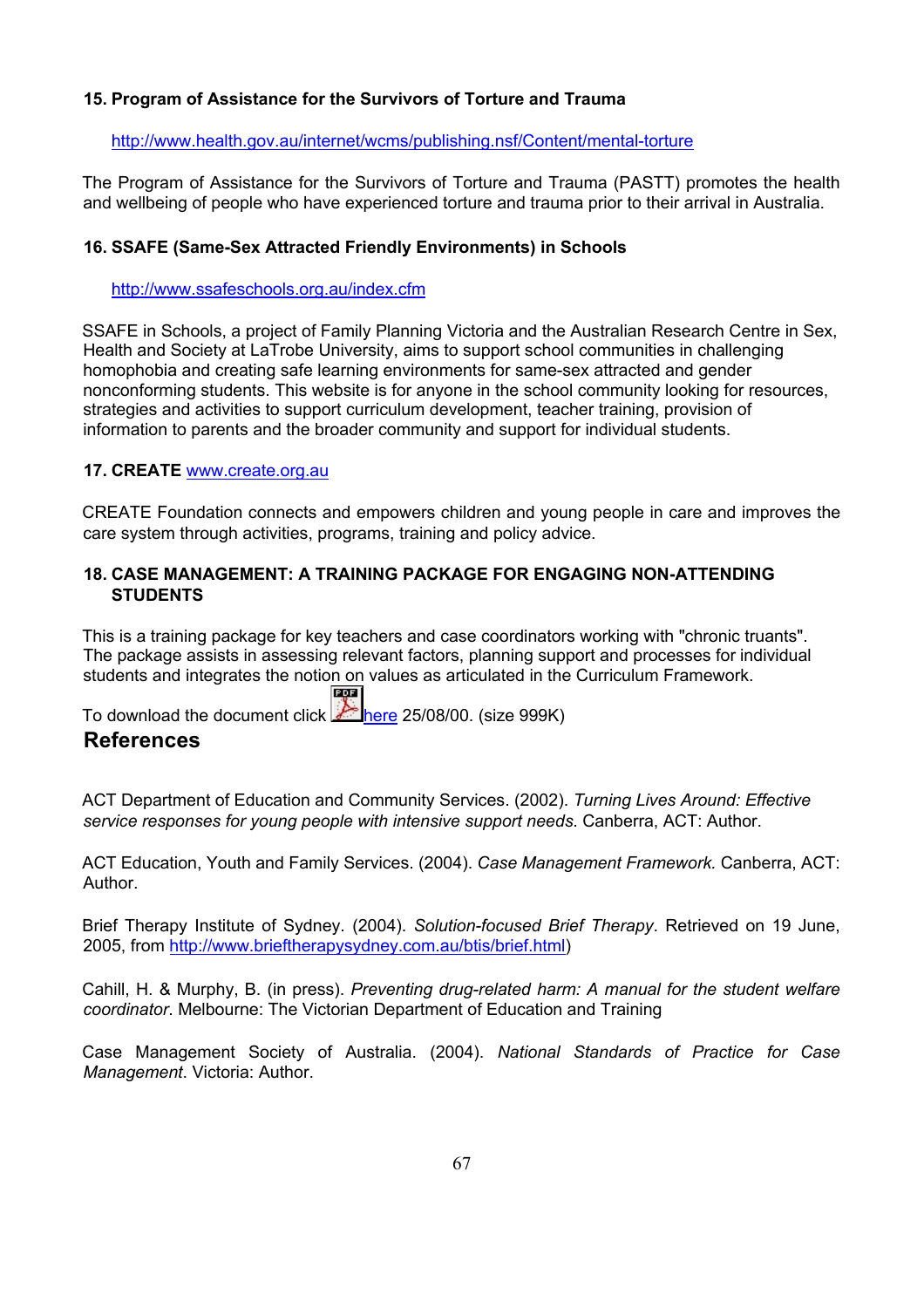Commonwealth Department of health and Aged Care. (2000). *MindMatters Kit: a mental health promotion resource for secondary schools*. Canberra, ACT: Author

De Jong, T. (2005). *Strengthening Mental Health Programs for Secondary School Students with High Support Needs: Effective School Case Management Practice. REPORT ON PHASE ONE: A review of effective school case management practice.* AGCA: SA

Department of Education, Training and Youth Affairs. (2001a). *Doing it Well. Case Studies of Innovation and Best Practice in Working with At Risk Young People.* Canberra, ACT: Author.

Department of Education, Training and Youth Affairs. (2001b). *Innovation and best practice in schools: Review of literature and practice*. Canberra, ACT: Author.

Department of Education and Training Western Australia. (2001). *Policy on School Discipline Advisory Panel.* Retrieved on 26 May, 2006, from:

http://policies.det.wa.edu.au/search?Type%3Arecord=CompoundDocument&Type%3Arecord=Exte ndedLink&SearchableText=SCHOOL+DISCIPLINE+ADVISORY+PANEL&suggested\_audiences=

Education Department of Western Australia. (2000). *Research on Students at Educational Risk.* Retrieved on 14 April, 2005, from http://www.eddept.wa.edu.au/SAER/resource/key8.htm

Geraldton Regional Community Education Centre Association. (1995). An exploration of the nature and extent of student alienation during the middle years of schooling and of ways to reduce its incidence and severity through changes to curriculum, pedagogy and school organisation. Western Australian field study overview. Geraldton, WA: Author.

Holdsworth, R., & Blanchard, M. (2005). Unheard Voices (Draft Discussion Paper). MindMatters Plus Student Engagement Research Project.

Holdsworth, R. (2005). Comments on the Case Management Document

Linstone, H., & Turoff, M. (2002). *The Delphi Method: Techniques and Applications*. Retrieved on 14 April, 2005, from http://www.is.njit.edu/pubs/delphibook/

MindMatters Plus. (2005). *MindMatters Plus. Focusing on students with high support needs in the area of mental health*. South Australia: Author.

Office of the Public Advocate. (1992). *Case Management. A better approach to service delivery for people with disabilities*. Victoria: Author.

O'Dowd, M., Ryan, M., & Broadbent, R. (2001). *Building Scaffolds of Support: Case Management in Schools*. A Report for the Victorian Full Service Schools Program. Victoria: Department of Education, Training and Employment Victoria.

Rayens, M., & Hahn, E. (2000). Building Consensus Using the Policy Delphi Method. *Policy, Politics and Nursing Practice, 1*(4), 308-315.

South Australia Department of Education, Training and Employment. (2000). *Responding to concerns from parents and caregivers in DETE preschools and schools.* A resource pack for